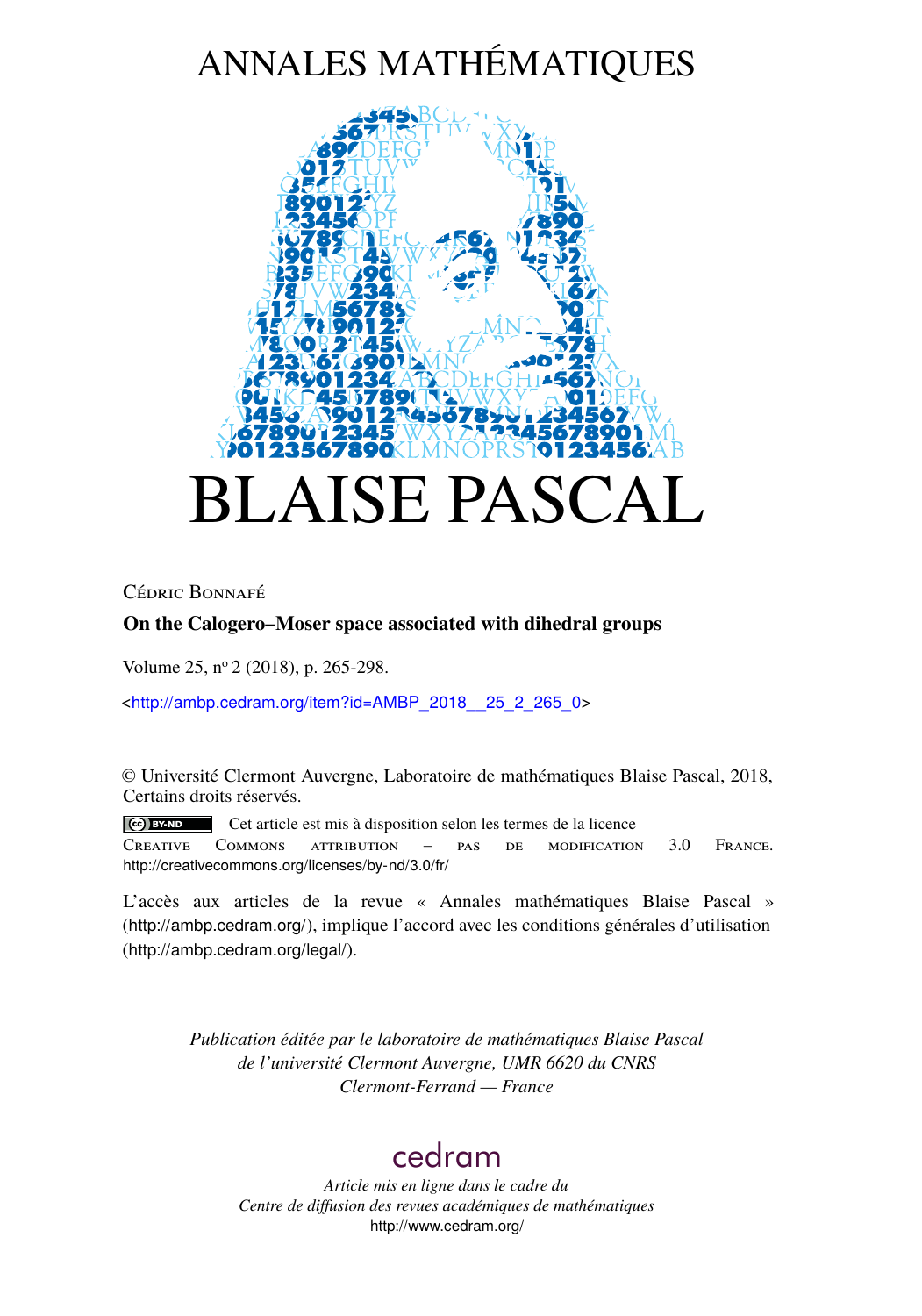## **On the Calogero–Moser space associated with dihedral groups**

#### Cédric Bonnafé

#### **Abstract**

We investigate some geometric properties of the Calogero–Moser spaces associated with a dihedral group. As a consequence, we check in this particular case some conjectures made by the author and Raphaël Rouquier about general Calogero–Moser spaces.

Using the geometry of the associated Calogero–Moser space, R. Rouquier and the author [\[6\]](#page-33-0) have attached to any finite complex reflection group *W* several notions (*Calogero–Moser left, right or two-sided cells*, *Calogero–Moser cellular characters*), completing the notion of *Calogero–Moser families* defined by Gordon [\[13\]](#page-34-0). If moreover *W* is a Coxeter group, it is conjectured in [\[6,](#page-33-0) Chpt. 15] that these notions coincide with the analogous notions defined using the Hecke algebra by Kazhdan and Lusztig (or Lusztig in the unequal parameters case).

In the present paper, we aim to investigate these conjectures whenever *W* is a *dihedral group*. Since they are all about the geometry of the Calogero–Moser space, we also study some conjectures in [\[6,](#page-33-0) Chpt. 16] about the fixed point subvariety under the action of a group of roots of unity, as well as some other aspects (presentation of the algebra of regular functions; cuspidal points as defined by Bellamy [\[3\]](#page-33-1) and their associated Lie algebra). We do not prove all the conjectures but we get at least the following results (here, *W* is a dihedral group of order 2*d*, acting on a complex vector space *V* of dimension 2; we denote by Z its associated Calogero–Moser space as in [\[6\]](#page-33-0) and by *Z* the algebra of regular functions on  $Z$ : see Section [3.3](#page-12-0) for the definition):

- Calogero–Moser cellular characters and Kazhdan–Lusztig cellular characters coincide (this is [\[6,](#page-33-0) Conj. CAR]).
- Calogero–Moser families and Kazhdan–Lusztig families coincide (this is [\[14,](#page-34-1) Conj. 1.3]; see also [\[6,](#page-33-0) Conj. FAM]). This result is not new: it was already proved by Bellamy [\[2\]](#page-33-2), but we propose a slightly different proof, based on the computation of cellular characters.
- We give a presentation of  $\mathbb{C}[V \times V^*]^W$  (this extends the results of [\[1\]](#page-33-3) which deal with the case where  $d \in \{3, 4, 6\}$ . Using [\[7\]](#page-33-4), we explain how one could derive from this a presentation of *Z*: this is done completely only for  $d \in \{3, 4, 6\}$ .

The author is partly supported by the ANR (Project No ANR-16-CE40-0010-01 GeRepMod).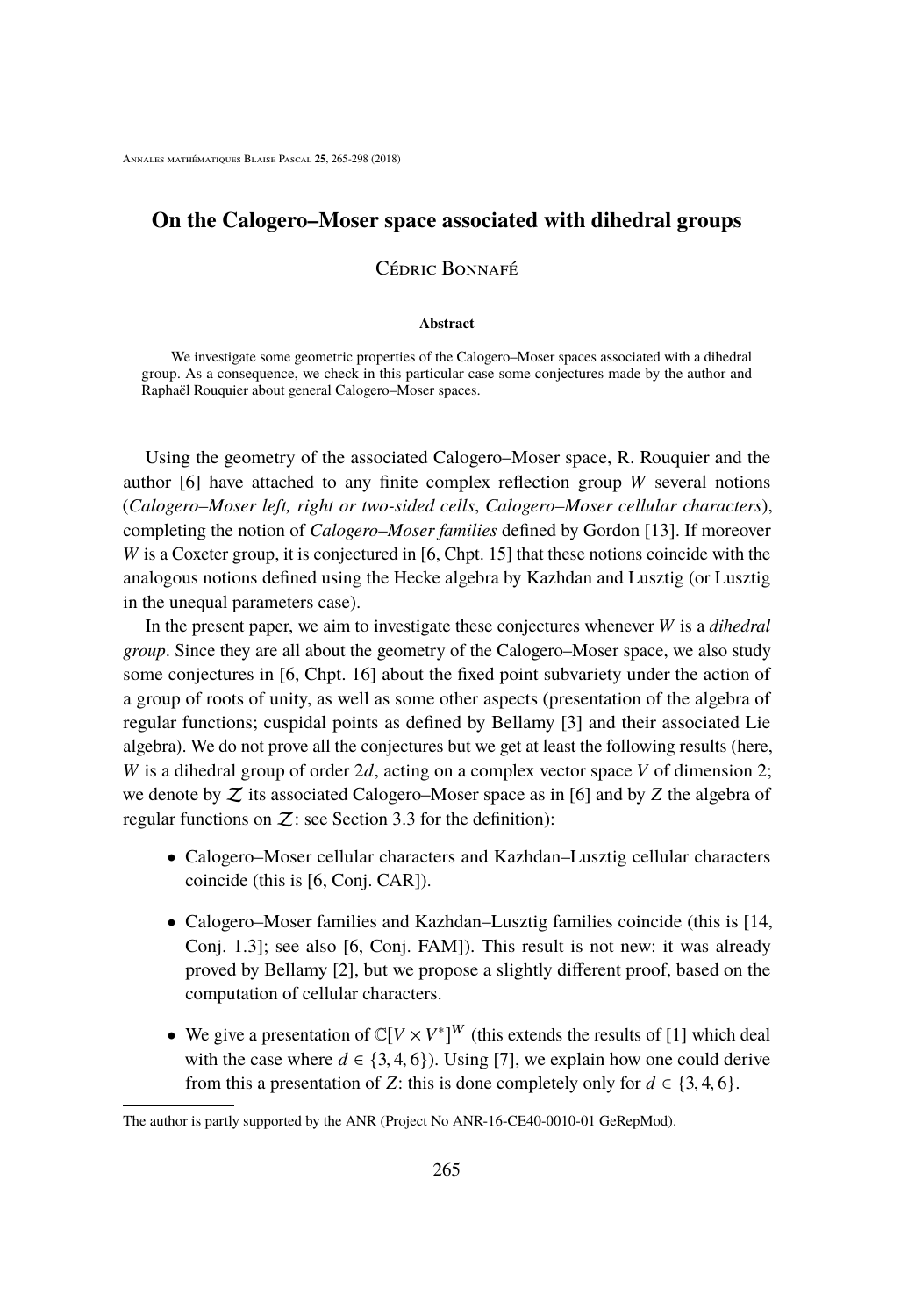- If *d* is odd, then Calogero–Moser (left, right or two-sided) cells coincide with the Kazhdan–Lusztig (left, right or two-sided) cells: this is a particular case of [\[6,](#page-33-0) Conjs. L and LR]. For proving this fact, we prove that the Galois group defined in [\[6,](#page-33-0) Chpt. 5] is equal to the symmetric group  $\mathfrak{S}_W$  on the set *W*.
- If *d* is odd, then we prove [\[6,](#page-33-0) Conj. FIX] about the fixed point subvariety  $\mathcal{Z}^{\mu_d}$ .

We also investigate special cases using calculations with the software MAGMA [\[8\]](#page-33-5), based on the MAGMA package CHAMP developed by Thiel [\[16\]](#page-34-2), and a paper in preparation by Thiel and the author [\[7\]](#page-33-4). For instance, we get:

- If  $d \in \{3, 4, 6\}$ , then we prove [\[6,](#page-33-0) Conj. FIX] about the fixed point subvariety  $\mathcal{Z}^{\mu_m}$  (for any *m*).
- If  $d = 4$  and the parameters are equal and non-zero (respectively  $d = 6$  and the parameters are generic) and if m is a Poisson maximal ideal of *Z*, then we prove that the Lie algebra  $m/m^2$  is isomorphic to  $\mathfrak{sl}_3(\mathbb{C})$  (respectively  $\mathfrak{sp}_4(\mathbb{C})$ ). We believe these intriguing examples have their own interest.

*Notation.* We set  $V = \mathbb{C}^2$  and we denote by  $(x, y)$  the canonical basis of *V* and by  $(X, Y)$  the dual basis of  $V^*$ . We identify  $\mathbf{C} \mathbf{I}_{\infty}(V)$  with  $\mathbf{C} \mathbf{I}_{\infty}(\mathbb{C})$ . We also fix a non-zero notural the dual basis of  $V^*$ . We identify  $\mathbf{GL}_{\mathbb{C}}(V)$  with  $\mathbf{GL}_2(\mathbb{C})$ . We also fix a non-zero natural number *d*, as well as a primitive *d*-th root of unity  $\zeta \in \mathbb{C}^{\times}$ . If  $i \in \mathbb{Z}/d\mathbb{Z}$ , we denote by  $\zeta^i$  the element  $\zeta^{i_0}$  where *i*, is ony representative of *i* in  $\mathbb{Z}$ the element  $\zeta^{i_0}$ , where  $i_0$  is any representative of *i* in  $\mathbb{Z}$ .<br>We denote by CIVI the algebra of polynomial function

We denote by  $\mathbb{C}[V]$  the algebra of polynomial functions on *V* (so that  $\mathbb{C}[V] = \mathbb{C}[X, Y]$  is a polynomial ring in two variables) and by  $\mathbb{C}(V)$  its fraction field (so that  $\mathbb{C}(V) = \mathbb{C}(X,Y)$ ). We will denote by  $\otimes$  the tensor product  $\otimes_{\mathbb{C}}$ .

#### 1. **The dihedral group**

#### <span id="page-2-0"></span>1.1. **Generators**

If  $i \in \mathbb{Z}$ , we set

$$
s_i = \begin{pmatrix} 0 & \zeta^i \\ \zeta^{-i} & 0 \end{pmatrix} \quad \text{and} \quad \begin{cases} s = s_0, \\ t = s_1. \end{cases}
$$

Note that  $s_i = s_{i+d}$  is a reflection of order 2 for all  $i \in \mathbb{Z}$  (so that we can write  $s_i$  for  $i \in \mathbb{Z}/d\mathbb{Z}$ ). We set

$$
W = \langle s, t \rangle.
$$

Then *W* is a dihedral group of order 2*d*, and  $(W, \{s, t\})$  is a Coxeter system, where

$$
s^2 = t^2 = (st)^d = 1.
$$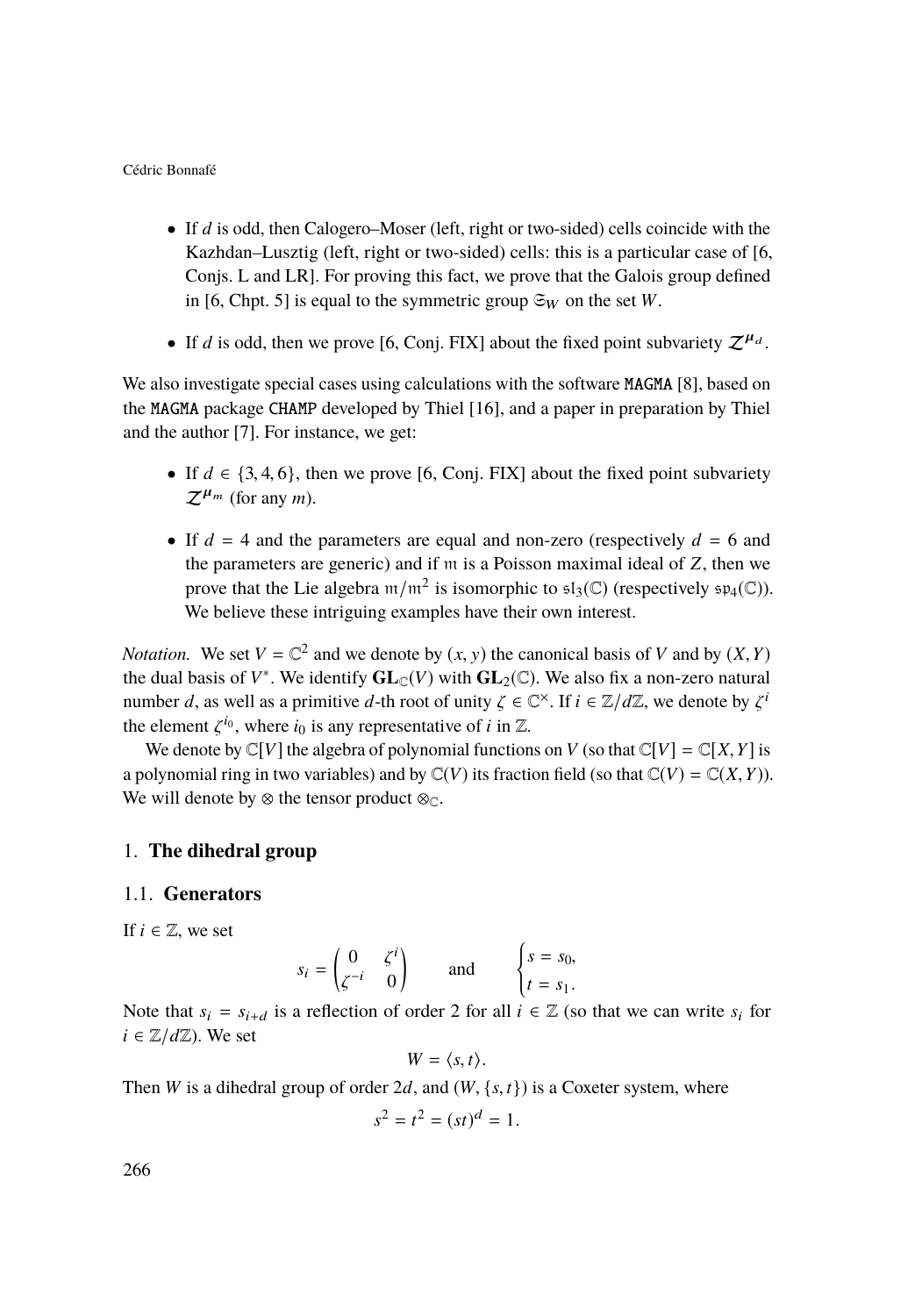If we need to emphasize the natural number  $d$ , we will denote by  $W_d$  the group  $W$ .

The Coxeter element  $w_c$  is given by

$$
w_c = ts = \begin{pmatrix} \zeta & 0 \\ 0 & \zeta^{-1} \end{pmatrix},
$$

so that the following equalities are easily checked (for all *i*,  $j \in \mathbb{Z}$ )

<span id="page-3-0"></span>
$$
w_c s_i w_c^{-1} = s_{i+2} \qquad \text{and} \qquad s_i s_j = w_c^{i-j}.
$$
 (1.1)

It then follows that

<span id="page-3-1"></span>
$$
s
$$
 and  $t$  are conjugate in  $W$  if and only if  $d$  is odd.  $(1.2)$ 

Note that

$$
W = \{w_c^i \mid i \in \mathbb{Z}/d\mathbb{Z}\} \cup \{s_i \mid i \in \mathbb{Z}/d\mathbb{Z}\}.
$$
 (1.3)

The set Ref(*W*) of reflections of *W* is equal to

$$
Ref(W) = \{s_i \mid i \in \mathbb{Z}/d\mathbb{Z}\}.
$$
 (1.4)

Now, let

$$
\alpha_i^{\vee} = \zeta^i x - y \qquad \text{and} \qquad \alpha_i = X - \zeta^i Y,
$$

so that

$$
s_i(\alpha_i^{\vee}) = -\alpha_i^{\vee} \qquad \text{and} \qquad s_i(\alpha_i) = -\alpha_i. \tag{1.5}
$$

Finally, we fix a primitive 2d-th root of unity  $\xi$  such that  $\xi^2 = \zeta$  and we set

$$
\tau = \begin{pmatrix} 0 & \xi \\ \xi^{-1} & 0 \end{pmatrix}.
$$

Then it is readily seen that

<span id="page-3-2"></span>
$$
\tau s \tau^{-1} = t
$$
,  $\tau t \tau^{-1} = s$  and  $\tau^2 = 1$ , (1.6)

so that  $\tau \in N_{\mathbf{GL}_{\mathbb{C}}(V)}(W)$ .

*Remark 1.1.* If  $d = 2e - 1$  is odd, then  $\xi = -\zeta^e$  and so  $\tau = -s_e$  induces an inner automorphism of W (the conjugacy by s). If d is even then s and t are not conjugate in automorphism of *W* (the conjugacy by  $s_e$ ). If *d* is even, then *s* and *t* are not conjugate in *W* and so  $\tau$  induces a non-inner automorphism of *W*.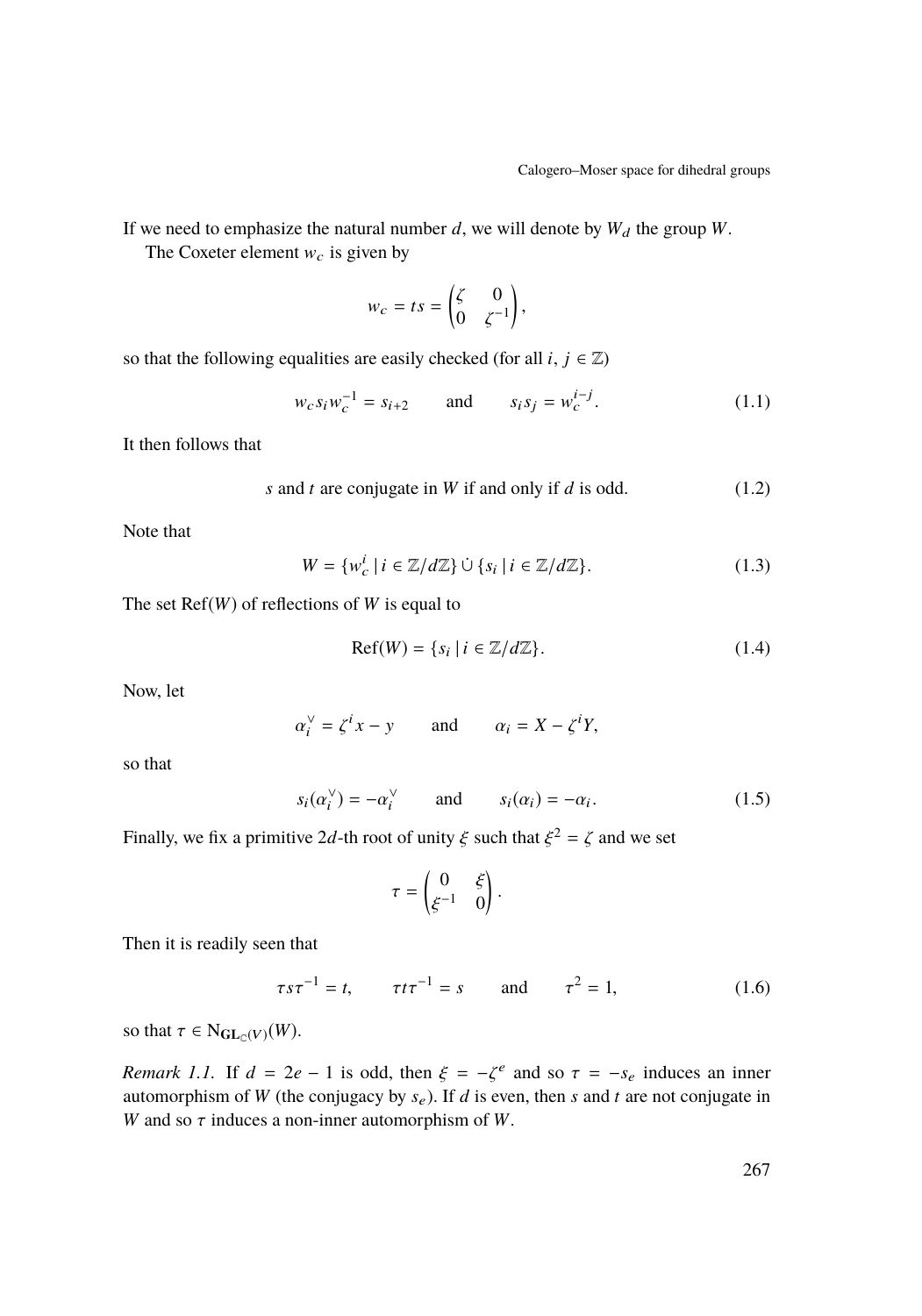#### 1.2. **Irreducible characters**

We denote by  $\mathbb{1}_W$  the trivial character of *W* and let  $\varepsilon : W \to \mathbb{C}^\times$ ,  $w \mapsto \det(w)$ . If *d* is even, then there exist two other linear characters  $\varepsilon_s$  and  $\varepsilon_t$  which are characterized by the following properties:

$$
\begin{cases} \varepsilon_s(s) = \varepsilon_t(t) = -1, \\ \varepsilon_s(t) = \varepsilon_t(s) = 1. \end{cases}
$$

If  $k \in \mathbb{Z}$ , we set

$$
\rho_k: \begin{array}{ccc} W & \longrightarrow & \mathbf{GL}_2(\mathbb{C}) \\ s_i & \longmapsto & s_{ki} \\ w_c^i & \longmapsto & w_c^{ki} .\end{array}
$$

It is easily checked from [\(1.1\)](#page-3-0) that  $\rho_k$  is a morphism of groups (that is, a representation of  $W$ ). If  $P$  is any  $C$  algebra, we still denote by  $\rho_k \cdot PW \rightarrow Mat(P)$  the morphism of of *W*). If *R* is any C-algebra, we still denote by  $\rho_k : RW \to Mat_2(R)$  the morphism of algebras induced by  $\rho_k$ . The character afforded by  $\rho_k$  is denoted by  $\chi_k$ . The following proposition is well known:

**Proposition 1.2.** *Let*  $k \in \mathbb{Z}$ *. Then:* 

- (1)  $\chi_k = \chi_{-k} = \chi_{k+d}$ .
- (2) If *d* is odd and  $k \neq 0 \mod d$ , then  $\chi_k$  is irreducible.
- (3) If *d* is even and  $k \neq 0$  or  $d/2 \mod d$ , then  $\chi_k$  is irreducible.
- (4)  $\chi_0 = \mathbb{1}_W + \varepsilon$  *and, if d is even, then*  $\chi_{d/2} = \varepsilon_s + \varepsilon_t$ .

**Corollary 1.3.** *Recall that*  $\tau$  *is the element of*  $N_{\text{GL}_\mathbb{C}(V)}(W)$  *defined in Section [1.1.](#page-2-0)* 

(1) *If d is odd, then*  $|\text{Irr}(W)| = (d + 3)/2$  *and* 

$$
\operatorname{Irr}(W) = \{ \mathbb{1}_W, \varepsilon \} \cup \{ \chi_k \mid 1 \leq k \leq (d-1)/2 \}.
$$

*Moreover,* τ *acts trivially on* Irr(*W*)*.*

(2) *If d is even, then*  $|Irr(W)| = (d + 6)/2$  *and* 

 $\text{Irr}(W) = \{1_W, \varepsilon, \varepsilon_s, \varepsilon_t\} \cup \{\chi_k \mid 1 \leq k \leq (d-2)/2\}.$ 

*Moreover,*  ${}^{\tau} \chi = \chi$  *if*  $\chi \in \text{Irr}(W) \setminus {\{\varepsilon_s, \varepsilon_t\}}$  *while*  ${}^{\tau} \varepsilon_s = \varepsilon_t$ *.*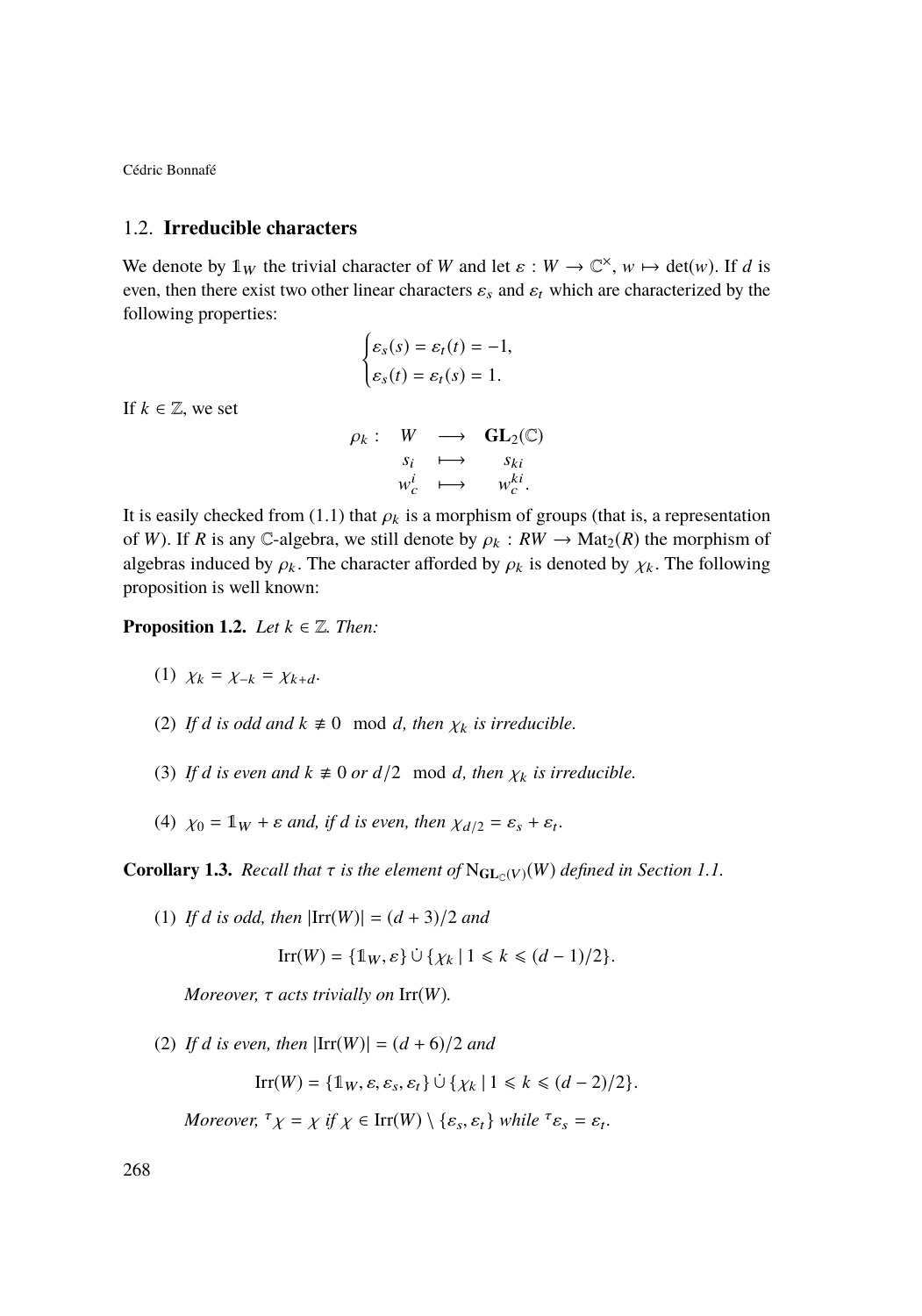## 1.3. **Some fractions in two variables**

We work in the fraction field  $\mathbb{C}(V) = \mathbb{C}(X, Y)$ . If  $1 \le k \le d$ , then

<span id="page-5-0"></span>
$$
\sum_{i \in \mathbb{Z}/d\mathbb{Z}} \frac{\zeta^{ki}}{X - \zeta^i} = \frac{dX^{k-1}}{X^d - 1}.
$$
\n(1.7)

<span id="page-5-1"></span>
$$
\sum_{i \in \mathbb{Z}/d\mathbb{Z}} \frac{\zeta^{ki}}{X - \zeta^i Y} = \frac{dX^{k-1}Y^{d-k}}{X^d - Y^d}.
$$
\n(1.8)

*Proof.* Let us first prove [\(1.7\)](#page-5-0). Since  $1 \le k \le d$ , there exist complex numbers  $(\xi_i)_{i \in \mathbb{Z}/d\mathbb{Z}}$ such that

$$
\frac{dX^{k-1}}{X^d-1} = \sum_{i \in \mathbb{Z}/d\mathbb{Z}} \frac{\xi_i}{X - \zeta^i}.
$$

Then

$$
\xi_i = \lim_{z \to \zeta^i} \frac{dz^{k-1}(z - \zeta^i)}{z^d - 1} = d\zeta^{(k-1)i} \prod_{\substack{j \in \mathbb{Z}/d\mathbb{Z} \\ j \neq i}} (\zeta^i - \zeta^j)^{-1}
$$

$$
= d\zeta^{(k-1)i - (d-1)i} \prod_{j=1}^{d-1} (1 - \zeta^j)^{-1} = \zeta^{ki},
$$

and [\(1.7\)](#page-5-0) is proved.

Now, [\(1.8\)](#page-5-1) follows easily from [\(1.7\)](#page-5-0) by replacing *X* by  $X/Y$ .

If  $d = 2e$  is even and  $1 \le k \le e$ , then

<span id="page-5-3"></span><span id="page-5-2"></span>
$$
\sum_{i \in \mathbb{Z}/e\mathbb{Z}} \frac{\zeta^{2ki}}{X - \zeta^{2i}Y} = \frac{eX^{k-1}Y^{e-k}}{X^e - Y^e},\tag{1.9}
$$

$$
\sum_{i \in \mathbb{Z}/e\mathbb{Z}} \frac{\zeta^{k(2i+1)}}{X - \zeta^{2i+1}Y} = -\frac{eX^{k-1}Y^{e-k}}{X^e + Y^e},\tag{1.10}
$$

<span id="page-5-4"></span>
$$
\sum_{i \in \mathbb{Z}/e\mathbb{Z}} \frac{\zeta^{-(k-1)(2i+1)}}{X - \zeta^{2i+1}Y} = \frac{eX^{e-k}Y^{k-1}}{X^e + Y^e},\tag{1.11}
$$

*Proof.* The equality [\(1.9\)](#page-5-2) follows from [\(1.8\)](#page-5-1) by replacing  $\zeta$  by  $\zeta^2$  and *d* by *e*. The equality (1.10) follows from (1.0) by replacing *V* by *KV* (note that  $\zeta^e = -1$ ). Finally the equality [\(1.10\)](#page-5-3) follows from [\(1.9\)](#page-5-2) by replacing *Y* by  $\zeta Y$  (note that  $\zeta$ <br>equality (1.11) follows from (1.10) by replacing *k* by  $\zeta$ ,  $k+1$  (not equality (1.10) follows from (1.9) by replacing Y by  $\zeta Y$  (note that  $\zeta^e = -1$ ). Finally, the equality [\(1.11\)](#page-5-4) follows from [\(1.10\)](#page-5-3) by replacing *k* by  $e - k + 1$  (note that  $\zeta^{-(k-1)(2i+1)} =$ <br>  $\zeta^{(e-k+1)(2i+1)} = \zeta^{(e-k+1)(2i+1)}$  $-(\zeta^e)^{2i+1}$  $\zeta^{-(k-1)(2i+1)} = -\zeta^{(e-k+1)(2i+1)}$ .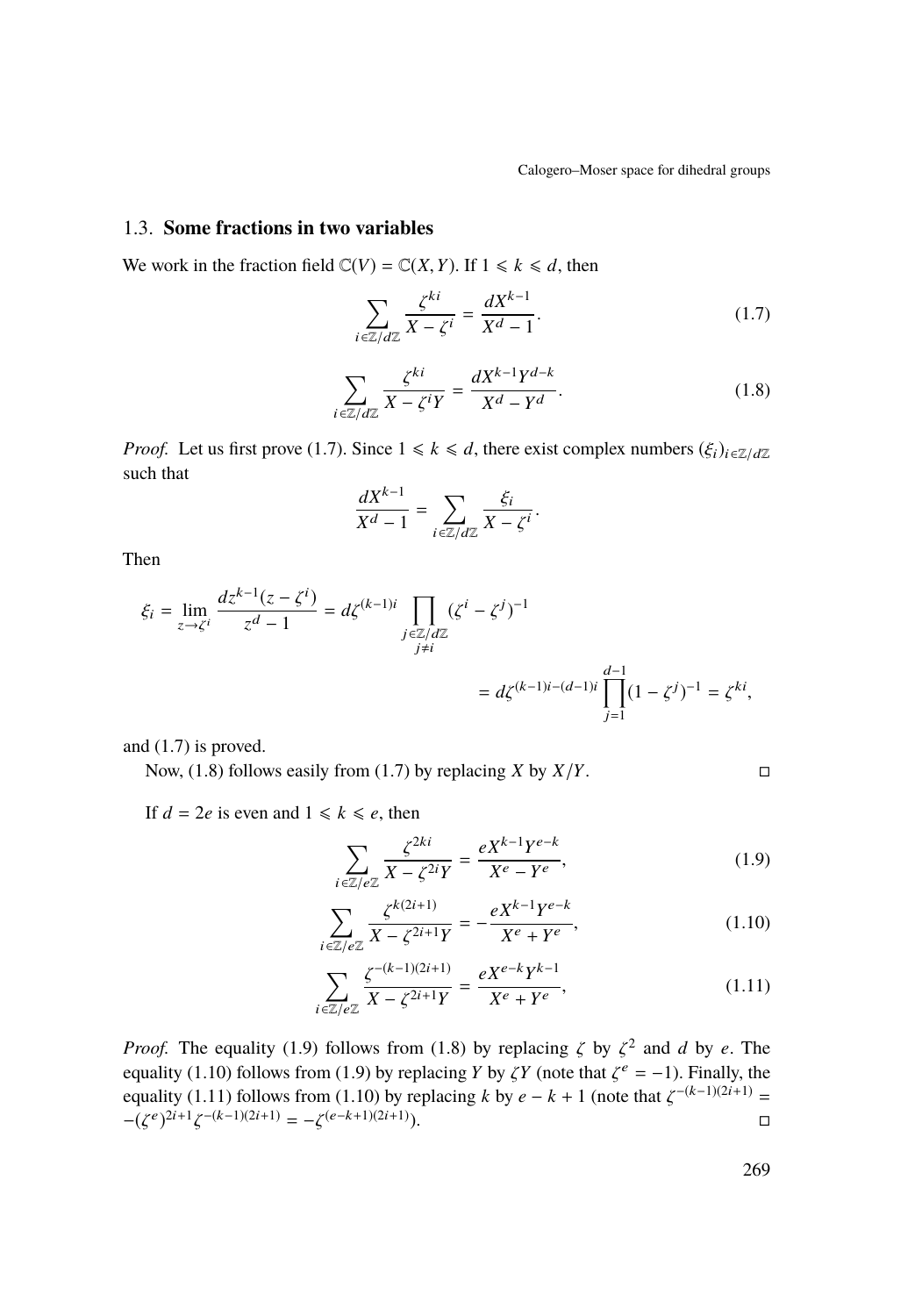## 2. **Invariants**

The aim of this section is to describe generators and relations for the invariant algebra  $\mathbb{C}[V \times V^*]^W$ . Note that such results have been obtained if  $d \in \{3, 4, 6\}$  in [\[1\]](#page-33-3). We set

$$
q = xy
$$
,  $r = xd + yd$ ,  $Q = XY$  and  $R = Xd + Yd$ .

Then

 $\mathbb{C}[V]^W = \mathbb{C}[Q, R]$  and  $\mathbb{C}[V^*]^W = \mathbb{C}[q, r].$ We set  $P_{\bullet} = \mathbb{C}[V]^W \otimes \mathbb{C}[V^*]^W = \mathbb{C}[q, r, Q, R] \subset \mathbb{C}[V \times V^*]^W$ . If  $0 \le i \le d$ , we set  $\mathbf{a}_{i,0} = x^{d-i}Y^i + y^{d-i}X^i$ 

Note that

$$
\mathbf{a}_{0,0}=r \qquad \text{and} \qquad \mathbf{a}_{d,0}=R.
$$

Finally, let

$$
\mathbf{eu}_0 = xX + yY.
$$

Then  $\mathbf{a}_{i,0}$ ,  $\mathbf{e}\mathbf{u}_0 \in \mathbb{C}[V \times V^*]^W$ .

We will now describe some relations between these invariants. For this, let  $\mathbf{eu}_0^{(i)}$  $\binom{u}{0}$  =  $(xX)^i + (yY)^i$ . Then the **eu**<sup>(i)</sup>s belong also to  $\mathbb{C}[V \times V^*]^W$ . As they will appear in relations between generators of  $\mathbb{C}[V \times V^*]^W$ , we must explain how to express them as polynomials in **eu**<sub>0</sub>. First of all,

$$
\mathbf{eu}_{0}^{i} = \sum_{j=0}^{i} {i \choose j} (xX)^{j} (yY)^{i-j}
$$
\n
$$
= \sum_{0 \le j < \frac{i}{2}} {i \choose j} (qQ)^{j} ((xX)^{i-2j} + (yY)^{i-2j}) + \begin{cases} 0 & \text{if } i \text{ is odd,} \\ {i \choose \frac{i}{2}} (qQ)^{i/2} & \text{if } i \text{ is even.} \end{cases}
$$

Therefore,

$$
\mathbf{eu}_0^i = \sum_{0 \le j < \frac{i}{2}} \binom{i}{j} (qQ)^j \mathbf{eu}_0^{(i-2j)} + \begin{cases} 0 & \text{if } i \text{ is odd,} \\ \left(\frac{i}{2}\right) (qQ)^{i/2} & \text{if } i \text{ is even.} \end{cases}
$$

 So, by triangularity of this formula, an easy induction shows that there exists a family of integers  $(n_{i,j})_{0\leq i\leq i/2}$  such that

<span id="page-6-0"></span>
$$
\mathbf{eu}_{0}^{(i)} = \sum_{0 \le j \le \frac{i}{2}} n_{i,j} (qQ)^{j} \mathbf{eu}_{0}^{i-2j}, \tag{2.1}
$$

with  $n_{i,0} = 1$  for all *i*.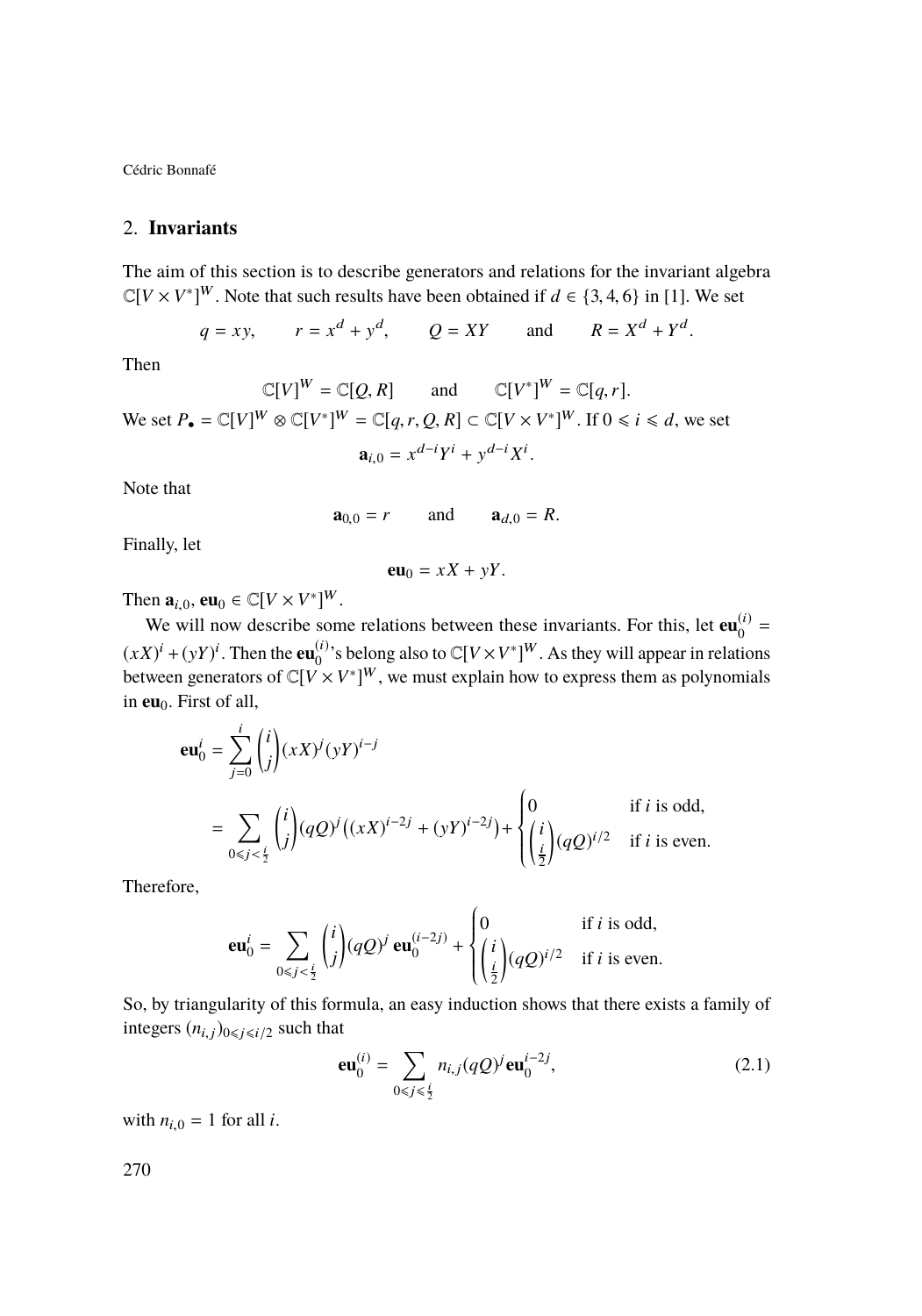On the other hand, one can check that the following relations hold (for  $1 \le i \le j \le d-1$ ):

$$
\begin{cases}\n(Z_i^0) \mathbf{eu}_0 \mathbf{a}_{i,0} = q \mathbf{a}_{i+1,0} + Q \mathbf{a}_{i-1,0} \\
(Z_{i,j}^0) \mathbf{a}_{i,0} \mathbf{a}_{j,0} = q^{d-j} Q^i \mathbf{eu}_0^{(j-i)} + \begin{cases}\n r \mathbf{a}_{i+j,0} - q^{d-i-j} \mathbf{eu}_0^{(i+j)} & \text{if } 2 \le i+j \le d, \\
 rR - \mathbf{eu}_0^{(d)} & \text{if } i+j=d, \\
 R \mathbf{a}_{i+j-d,0} - Q^{i+j-d} \mathbf{eu}_0^{(2d-i-j)} & \text{if } d \le i+j \le 2d-2.\n\end{cases}
$$

Using [\(2.1\)](#page-6-0), these last relations can be viewed as relations between  $q, r, Q, R$ ,  $\mathbf{eu}_0, \mathbf{a}_{1,0}$ ,  $a_{2,0}, \ldots, a_{d-1,0}.$ 

<span id="page-7-1"></span>**Theorem 2.1.** *The algebra of invariants*  $\mathbb{C}[V \times V^*]^W$  *admits the following presentation:* 

$$
\begin{cases}\n\text{Generators:} & q, r, Q, R, \text{eu}_0, \text{a}_{1,0}, \text{a}_{2,0}, \dots, \text{a}_{d-1,0} \\
\text{Relationship:} & \begin{cases}\n(Z_i^0) & \text{for } 1 \le i \le d-1, \\
(Z_{i,j}^0) & \text{for } 1 \le i \le j \le d-1.\n\end{cases}\n\end{cases}
$$

J. *This presentation is minimal, as well by the number of generators as by the number of relations (there are d* +4 generators and  $(d+2)(d-1)/2$  *relations). Moreover,*  $\mathbb{C}[V\times V^*]^W$ *is a free*  $P_{\bullet}$ -module with basis (1, **eu**<sub>0</sub>, **eu**<sub>0</sub><sup>2</sup>, **eu**<sub>0</sub><sup>d</sup>, **a**<sub>1,0</sub>, **a**<sub>2,0</sub>, . . . . , **a**<sub>d-1,0</sub>).

*Proof.* Let  $H^*$  denote the subspace of  $\mathbb{C}[V]$  defined by

$$
H^* = \mathbb{C} \oplus \left( \bigoplus_{i=1}^{d-1} (\mathbb{C} X^i \oplus \mathbb{C} Y^i) \right) \oplus \mathbb{C} (X^d - Y^d).
$$

Then  $H^*$  is a graded sub-C[*W*]-module of C[*V*]. If  $0 \le i \le d$ , let  $H_i^*$  denote the homogeneous component of degree *i* of *H*<sup>\*</sup>. Whenever  $1 \le i \le d - 1$ , it affords  $\chi_i$  for character whereas *H*<sup>\*</sup> and *H*<sup>\*</sup> afford respectively 1<sub>112</sub> and c for characters. Similarly, we character whereas  $H_0^*$  and  $H_d^*$  afford respectively  $\mathbb{1}_W$  and  $\varepsilon$  for characters. Similarly, we define define

$$
H = \mathbb{C} \oplus \left( \bigoplus_{i=1}^{d-1} (\mathbb{C} x^i \oplus \mathbb{C} y^i) \right) \oplus \mathbb{C} (x^d - y^d).
$$

Then *H* is a graded sub-C[*W*]-module of C[*V*<sup>\*</sup>]. If  $0 \le i \le d$ , let  $H_i$  denote the homogeneous component of degree *i* of *H*. Whenever  $1 \le i \le d - 1$ , it affords  $\chi_i$  for character whereas  $H_0$  and  $H_d$  afford respectively  $\mathbb{1}_W$  and  $\varepsilon$  for characters. Moreover, the morphism of  $\mathbb{C}[V]^W$ -modules  $\mathbb{C}[V]^W \otimes H^* \to \mathbb{C}[V]$  induced by the multiplication is a *W*-equivariant isomorphism and the morphism of  $\mathbb{C}[V^*]^W$ -module  $\mathbb{C}[V^*]^W \otimes H \to \mathbb{C}[V^*]$ induced by the multiplication is a *W*-equivariant isomorphism. Consequently,

<span id="page-7-0"></span>
$$
\mathbb{C}[V \times V^*]^W = P_{\bullet} \otimes (H^* \otimes H)^W. \tag{2.2}
$$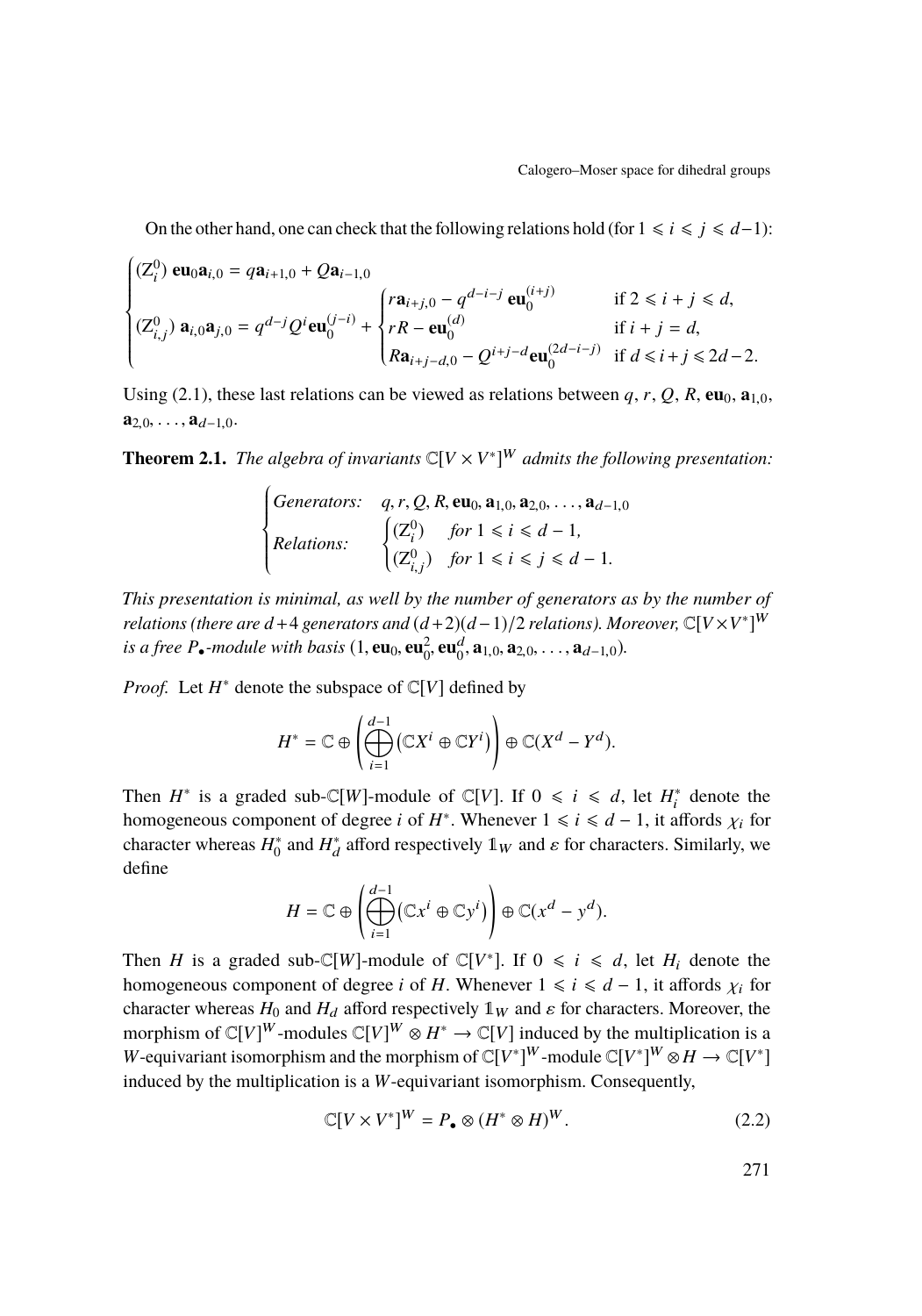An easy computation of the subspaces  $(H_i^* \otimes H_j)^W$  based on the previous remarks show that

$$
(1, \mathbf{eu}_0, \mathbf{eu}_0^{(2)}, \dots, \mathbf{eu}_0^{(d-1)}, (X^d - Y^d)(x^d - y^d), \mathbf{a}_{1,0}, \mathbf{a}_{2,0}, \dots, \mathbf{a}_{d-1,0})
$$

is a  $\mathbb{C}$ -basis of  $(H \otimes H^*)^W$ . By [\(2.2\)](#page-7-0), it is also a  $P_{\bullet}$ -basis of  $\mathbb{C}[V \times V^*]^W$ . On the other hand,

$$
(X^d - Y^d)(x^d - y^d) = 2eu_0^{(d)} - Rr,
$$

so (1, **eu**<sub>0</sub>, **eu**<sub>0</sub><sup>(2)</sup>  $\mathbf{e}_0^{(2)}, \ldots, \mathbf{e}_0^{(d)}$  $(a_0^{(d)}, \mathbf{a}_{1,0}, \mathbf{a}_{2,0}, \ldots, \mathbf{a}_{d-1,0})$  is a *P*•-basis of ℂ[*V* × *V*<sup>\*</sup>]<sup>*W*</sup>. By [\(2.1\)](#page-6-0),  $\mathbb{C}[V \times V^*]^W = P_{\bullet} \oplus P_{\bullet} \oplus \mathbf{eu}_0 \oplus P_{\bullet} \oplus \mathbf{eu}_0^2 \oplus \cdots \oplus P_{\bullet} \oplus \mathbf{eu}_0^d \oplus P_{\bullet} \mathbf{a}_{1,0} \oplus P_{\bullet} \mathbf{a}_{2,0} \oplus \cdots \oplus P_{\bullet} \mathbf{a}_{d-1,0}$ 

which shows the last assertion of the theorem.

It also proves that  $\mathbb{C}[V \times V^*]^W = \mathbb{C}[q, r, Q, R, \mathbf{eu}_0, \mathbf{a}_{1,0}, \mathbf{a}_{2,0}, \dots, \mathbf{a}_{d-1,0}]$ . Let *E*, *A*<sub>1</sub>,  $A_1$ ,  $A_2$ , be indeterminates over  $\mathbb{C}[q, r, Q, R]$ ; we have a surjective morphism  $A_2, \ldots, A_{d-1}$  be indeterminates over  $\mathbb{C}[q, r, Q, R]$ : we have a surjective morphism

$$
\mathbb{C}[q,r,Q,R,E,A_1,A_2,\ldots,A_{d-1}]\longrightarrow \mathbb{C}[V\times V^*]^W
$$

which sends *q*, *r*, *Q*, *R*, *E*, *A*<sub>1</sub>, *A*<sub>2</sub>, ..., *A*<sub>d−1</sub> on *q*, *r*, *Q*, *R*, **eu**<sub>0</sub>, **a**<sub>1,0</sub>, **a**<sub>2,0</sub>, ..., **a**<sub>d−1,0</sub> respectively.

For  $1 \le i \le j \le d - 1$ , let  $F_i$  (respectively  $F_{i,j}$ ) denote the element of the polynomial algebra  $\mathbb{C}[q, r, Q, R, E, A_1, A_2, \ldots, A_{d-1}]$  corresponding to the relation  $(Z_1^0)$  (respectively  $(Z_{i,j}^0)$ ). Let *A* denote the quotient of  $\mathbb{C}[q, r, Q, R, E, A_1, A_2, \ldots, A_{d-1}]$  by the ideal a concerted by the *E* cand the *E* cand the *E* cand be can a compared by the *A* can generated by the *F*<sub>i</sub>'s and the *F*<sub>i,j</sub>'s. We denote by  $q_0$ ,  $r_0$ ,  $Q_0$ ,  $R_0$ ,  $E_0$ ,  $A_{1,0}$ ,  $A_{2,0}$ , ...,  $A_{d-1,0}$  the respective images of *g*  $r$ ,  $Q$ ,  $P$ ,  $F$ ,  $A_1$ ,  $A_2$ ,  $A_3$ ,  $A_4$ , in  $A$ . We the the respective images of  $q, r, Q, R, E, A_1, A_2, \ldots, A_{d-1}$  in *A*. We then have a surjective morphism of bigraded  $\mathbb{C}$ -algebras  $\varphi : A \twoheadrightarrow \mathbb{C}[V \times V^*]^W$ . We want to show that  $\varphi$  is an isomorphism. For this, it is sufficient to show that the bigraded Hilbert series coincide isomorphism. For this, it is sufficient to show that the bi-graded Hilbert series coincide. But,

<span id="page-8-1"></span>
$$
\dim_{\mathbb{C}}^{\text{bigr}}(A) \geq \dim_{\mathbb{C}}^{\text{bigr}}(\mathbb{C}[V \times V^*]^W),\tag{2.3}
$$

where an inequality between two power series means that we have the corresponding inequality between all the coefficients.

We set  $P_0 = \mathbb{C}[q_0, r_0, Q_0, R_0]$ . Let

$$
A' = P_0 + P_0 E_0 + P_0 E_0^2 + \dots + P_0 E_0^d + P_0 A_{1,0} + P_0 A_{2,0} + \dots + P_0 A_{d-1,0}.
$$

By construction,

<span id="page-8-2"></span>
$$
\dim_{\mathbb{C}}^{\text{big}}(A') \le \dim_{\mathbb{C}}^{\text{big}}(\mathbb{C}[V \times V^*]^W). \tag{2.4}
$$

We will prove that

<span id="page-8-0"></span>
$$
A' \text{ is a subalgebra of } A. \tag{2.5}
$$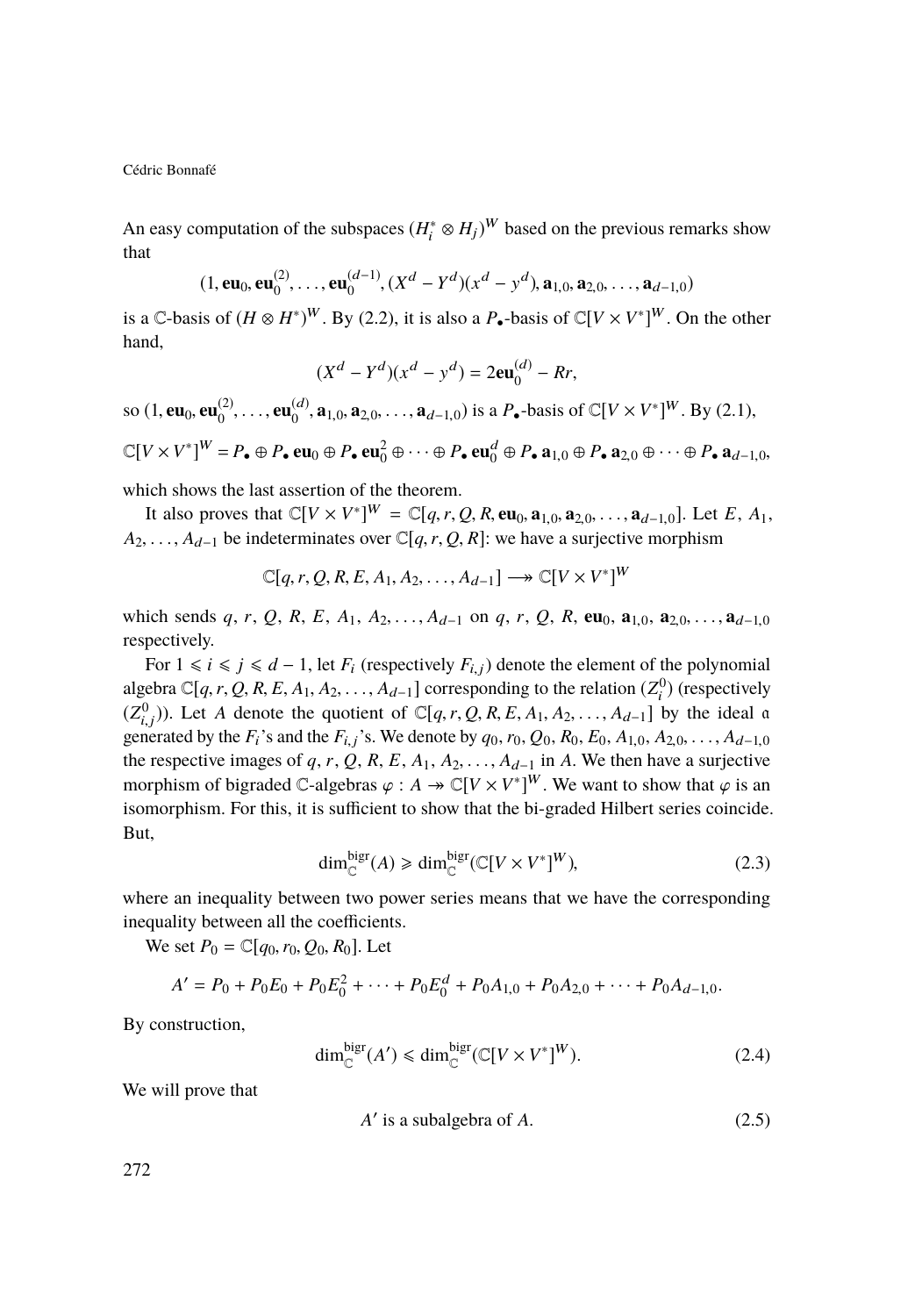For this, taking into account the form of the *<sup>F</sup>*i's and the *<sup>F</sup>*i,j's, it is sufficient to show that  $E_0^{d+1} \in A'$ . But, by [\(2.1\)](#page-6-0),

$$
A_{1,0}A_{d-1,0}=Q_0q_0\left(\sum_{0\leq j< (d-2)/2}n_{d-2,j}E_0^{d-2-2j}\right)+R_0r_0-\sum_{0\leq j< d/2}n_{d,j}E_0^{d-2j},
$$

and  $n_{d,0} = 1$ . So

$$
E_0^d = -A_{1,0}A_{d-1,0} + Q_0 q_0 \left( \sum_{0 \le j < (d-2)/2} n_{d-2,j} E_0^{d-2-j} \right) + R_0 r_0 - \sum_{1 \le j < d/2} n_{d,j} E_0^{d-2j}
$$

and so

$$
E_0^{d+1} = -E_0 A_{1,0} A_{d-1,0} + Q_0 q_0 \left( \sum_{0 \le j < (d-2)/2} n_{d-2,j} E_0^{d-1-2j} \right) + R_0 r_0 - \sum_{1 \le j < d/2} n_{d,j} E_0^{d+1-2j}.
$$

It is then sufficient to show that  $E_0A_{1,0}A_{d-1,0} \in A'$ . But  $E_0A_{1,0}A_{d-1,0} = (q_0A_{2,0} + Q_{1,0})A_{d-1}$  $Q_0r_0$ ) $A_{d-1,0}$ , which concludes the proof of [\(2.5\)](#page-8-0).

Since *A'* contains  $q_0$ ,  $r_0$ ,  $Q_0$ ,  $R_0$ ,  $E_0$ ,  $A_{1,0}$ ,  $A_{2,0}$ , ...,  $A_{d-1,0}$  and since *A* is generated by these elements, we have  $A = A'$ . It follows from [\(2.3\)](#page-8-1) and [\(2.4\)](#page-8-2) that dim<sub>c</sub><sup>bigr</sup>(A) = dim<sup>bigr</sup> ( $\mathbb{C}[V \times V^*]^W$ ), which shows that  $\varphi : A \to \mathbb{C}[V \times V^*]^W$  is an isomorphism. In other words this shows that the presentation of  $\mathbb{C}[V \times V^*]^W$  given in Theorem 2.1 is correct. words, this shows that the presentation of  $\mathbb{C}[V \times V^*]^W$  given in Theorem [2.1](#page-7-1) is correct.

It remains to prove the minimality of this presentation. The minimality of the number of generators follows from [\[7\]](#page-33-4). Let us now prove the minimality of the number of relations. For this, let  $\mathfrak{p}_0$  denote the bi-graded maximal ideal of  $P_\bullet$  and set  $B=\mathbb{C}[V\times V^*]^W/\mathfrak{p}_0\mathbb{C}[V\times V^*]^W$ . We denote by  $e, a_1, a_2, \ldots, a_{d-1}$  the respective images of **eu**<sub>0</sub>,  $\mathbf{a}_{1,0}, \mathbf{a}_{2,0}, \ldots, \mathbf{a}_{d-1,0}$  in *B*. Hence,

$$
B = \mathbb{C} \oplus \mathbb{C}e \oplus \mathbb{C}e^2 \oplus \cdots \oplus \mathbb{C}e^d \oplus \mathbb{C}a_1 \oplus \mathbb{C}a_2 \oplus \cdots \oplus \mathbb{C}a_{d-1}
$$

and *B* admits the following presentation:

$$
\begin{cases}\n\text{Generators:} & e, a_1, a_2, \dots, a_{d-1} \\
\text{Relationship:} & \begin{cases}\neq a_i = 0 \\
a_i a_j = \begin{cases}\n0 & \text{if } i + j \neq d, \\
-e^d & \text{if } i + j = d.\n\end{cases}\n\end{cases}\n\end{cases}
$$

It is sufficient to prove that the number of relations of *B* is minimal. By reducing modulo the ideal *Be*, we get that all the relations of the form  $a_i a_j = 0$  or  $-e^d$  are necessary. By reducing modulo the ideal  $Ba_1 + \cdots + Ba_{i-1} + Ba_{i+1} + \cdots Ba_{d-1}$ , we get that the relations  $ea_i = 0$  are necessary.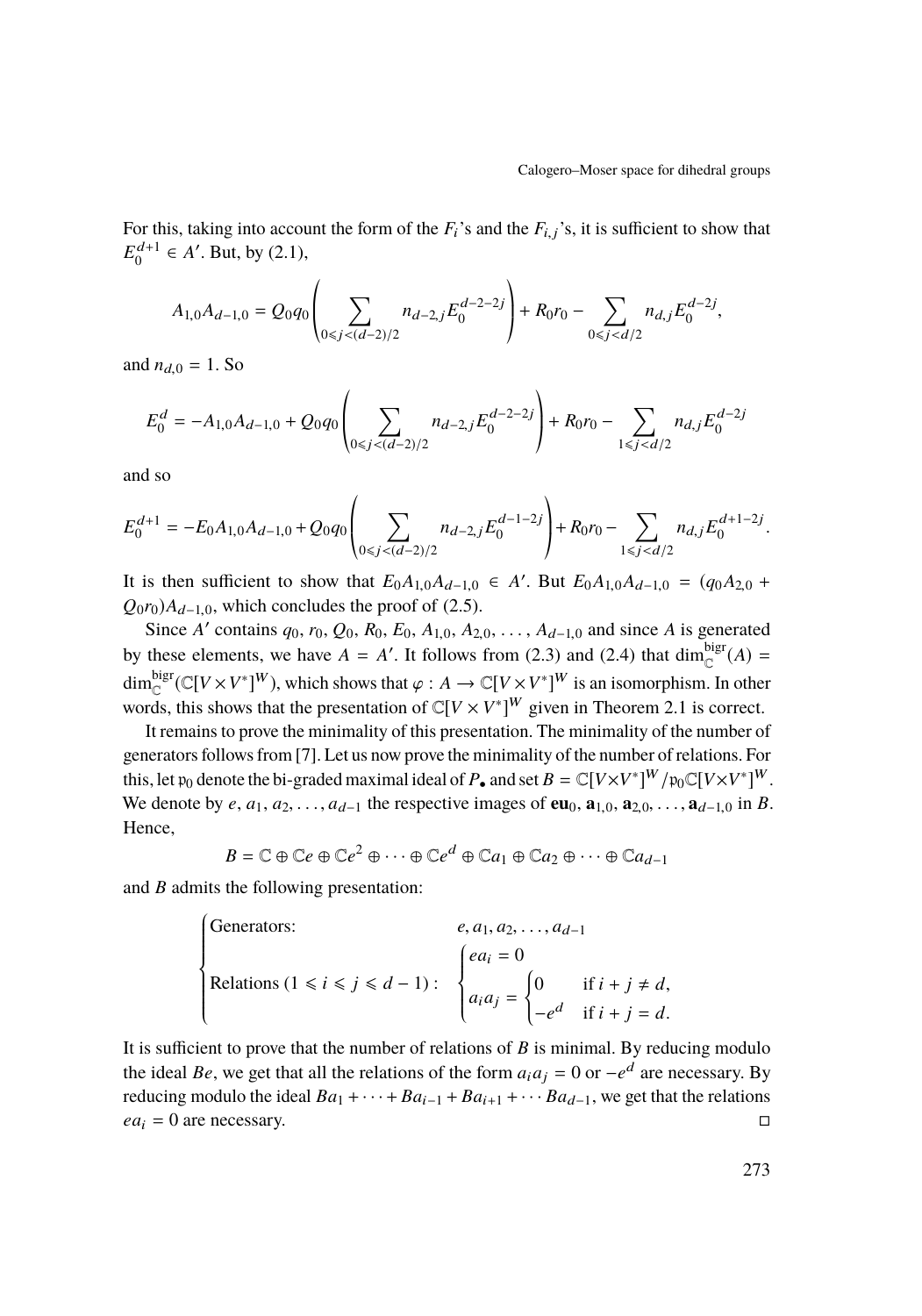*Remark 2.2.* It is easily checked that the element  $\tau$  defined in Section [1.1](#page-2-0) satisfies

$$
{}^{\tau}q = q
$$
,  ${}^{\tau}Q = Q$ ,  ${}^{\tau}\mathbf{eu}_0 = \mathbf{eu}_0$  and  ${}^{\tau}\mathbf{a}_{i,0} = -\mathbf{a}_{i,0}$ 

for all  $0 \le i \le d$  (this follows from the fact that  $\xi^d = -1$ ).

*Remark 2.3* (Gradings). The algebra  $\mathbb{C}[V \times V^*]$  admits a natural  $(\mathbb{N} \times \mathbb{N})$ -grading, by putting elements of *V* in bi-degree (1, 0) and elements of *V*<sup>\*</sup> in bi-degree (0, 1). This bi-grading is stable under the action of *W* so  $\mathbb{C}[V \times V^*]$ <sup>*W*</sup> inherits this bi-grading. Note bi-grading is stable under the action of *W*, so  $\mathbb{C}[V \times V^*]^W$  inherits this bi-grading. Note that the generators and the relations given by Theorem [2.1](#page-7-1) are bi-homogeneous.

This ( $\mathbb{N} \times \mathbb{N}$ )-grading induces a Z-grading such that any bi-homogeneous element of bi-degree  $(m, n)$  is  $\mathbb{Z}$ -homogeneous of degree  $n - m$  (in other words, elements of *V* have Z-degree −1 while elements of *V* <sup>∗</sup> have Z-degree 1).

#### 3. **Cherednik algebras**

#### 3.1. **Definition**

We denote by C the C-vector space of maps  $\text{Ref}(W) \to \mathbb{C}$  which are constant on conjugacy classes. If  $i \in \mathbb{Z}/d\mathbb{Z}$ , we denote by  $C_i$  the element of  $C^*$  which sends  $c \in C$  to  $c_{s_i}$ . By [\(1.1\)](#page-3-0),  $C_i = C_{i+2}$ . Let  $A = C_0$  and  $B = C_1$ . If *d* is odd, then  $A = B$  and  $\mathbb{C}[C] = \mathbb{C}[A]$  whereas, if *d* is even, then  $A \neq B$  (see [\(1.2\)](#page-3-1)) and  $\mathbb{C}[C] = \mathbb{C}[A, B]$ .

The *generic rational Cherednik algebra at*  $t = 0$  is the  $\mathbb{C}[C]$ -algebra **H** defined as the quotient of  $\mathbb{C}[C] \otimes (T(V \oplus V^*) \rtimes W)$  by the following relations (here,  $T(V \oplus V^*)$ ) is the tensor algebra of  $V \oplus V^*$  over  $\mathbb{C}$ ):

<span id="page-10-0"></span>
$$
\begin{cases}\n[u, u'] = [U, U'] = 0, \\
[u, U] = -2 \sum_{i \in \mathbb{Z}/d\mathbb{Z}} C_i \xrightarrow{\langle u, \alpha_i \rangle \cdot \langle \alpha_i^{\vee}, U \rangle} s_i,\n\end{cases}
$$
\n(3.1)

J. for  $U, U' \in V^*$  and  $u, u' \in V$ . Note that we have followed the convention of [\[6\]](#page-33-0).

Given the relations  $(3.1)$ , the following assertions are clear:

- There is a unique morphism of  $\mathbb{C}$ -algebras  $\mathbb{C}[V] \to \mathbf{H}$  sending  $U \in V^* \subset \mathbb{C}[V]$ to the class of  $U \in T(V \oplus V^*) \rtimes W$  in **H**.
- There is a unique morphism of  $\mathbb{C}$ -algebras  $\mathbb{C}[V^*] \to \mathbf{H}$  sending  $u \in V \subset \mathbb{C}[V^*]$ to the class of  $u \in T(V \oplus V^*) \rtimes W$  in **H**.
- There is a unique morphism of  $\mathbb{C}$ -algebras  $\mathbb{C}W \to \mathbf{H}$  sending  $w \in W$  to the class of  $w \in T(V \oplus V^*) \rtimes W$  in **H**.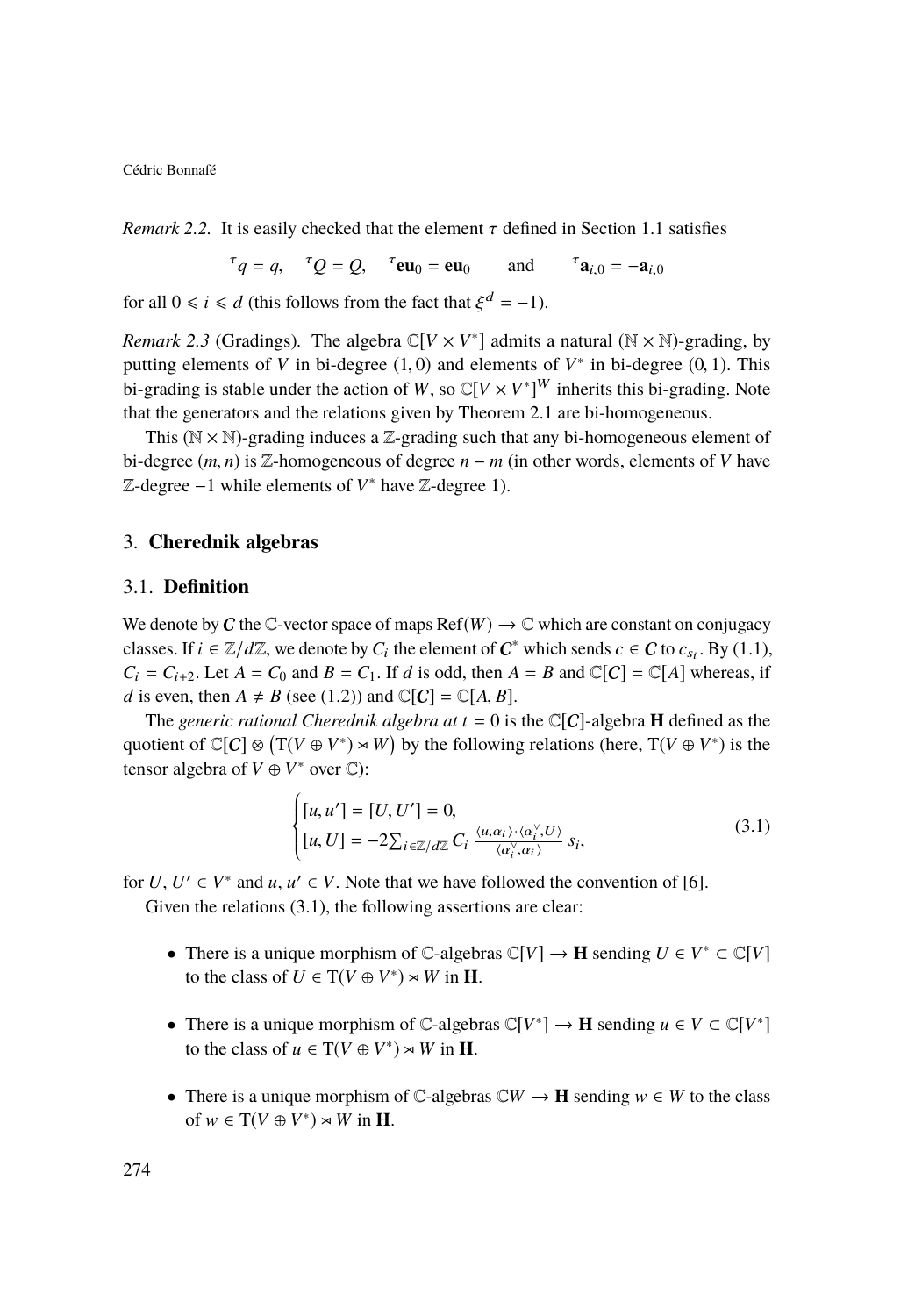• The C-linear map  $\mathbb{C}[C] \otimes \mathbb{C}[V] \otimes \mathbb{C}[W \otimes \mathbb{C}[V^*] \longrightarrow \mathbf{H}$  induced by the three morphisms defined above and the multiplication map is surjective. Note that it is  $\mathbb{C}[C]$ -linear.

The last statement is strenghtened by the following fundamental result by Etingof and Ginzburg [\[11,](#page-33-6) Thm. 1.3] (see also [\[6,](#page-33-0) Thm. 4.1.2]).

<span id="page-11-0"></span>**Theorem 3.1** (Etingof–Ginzburg). *The multiplication map*  $\mathbb{C}[C] \otimes \mathbb{C}[V] \otimes \mathbb{C}[W \otimes \mathbb{C}[V^*] \longrightarrow$ **H** *is an isomorphism of*  $\mathbb{C}[C]$ *-modules.* 

*Remark 3.2.* By [\[6,](#page-33-0) §3.5.C], the group  $N_{\text{GL}_n(V)}(W)$  acts naturally on **H**. It follows from [\(1.6\)](#page-3-2) that

$$
{}^{\tau}A = B \qquad \text{and} \qquad {}^{\tau}B = A.
$$

Here,  $\tau$  is the element of N<sub>GL $c(V)(W)$ </sub> defined in Section [1.1.](#page-2-0)

<span id="page-11-1"></span>*Remark 3.3* (Gradings). The algebra **H** admits a natural  $(N \times N)$ -grading, by putting *V* in bi-degree  $(1, 0)$ ,  $V^*$  in bi-degree  $(0, 1)$ ,  $W$  in degree  $(0, 0)$  and  $C^*$  in degree  $(1, 1)$  (see for instance [\[6,](#page-33-0) §3.2]).

This ( $\mathbb{N} \times \mathbb{N}$ )-grading induces a Z-grading such that any bi-homogeneous element of bi-degree  $(m, n)$  is Z-homogeneous of degree  $n - m$ . In other words, deg( $V = -1$ , deg( $V^*$ ) = 1 and deg( $W$ ) = 0 = deg( $C^*$ ) = 0.

#### 3.2. **Specialization**

Given  $c \in \mathcal{C}$ , we denote by  $\mathfrak{C}_c$  the maximal ideal of  $\mathbb{C}[\mathcal{C}]$  defined by  $\mathfrak{C}_c = \{f \in \mathcal{C} \mid f \in \mathcal{C}\}$  $\mathbb{C}[C] | f(c) = 0$ : it is the ideal generated by  $(C_i - c_{s_i})_{i \in \mathbb{Z}/d\mathbb{Z}}$ . We set

$$
\mathbf{H}_c = (\mathbb{C}[C]/\mathbb{C}_c) \otimes_{\mathbb{C}[C]} \mathbf{H} = \mathbf{H}/\mathbb{C}_c \mathbf{H}.
$$

The C-algebra  $\mathbf{H}_c$  is the quotient of the C-algebra  $T(V \oplus V^*) \rtimes W$  by the ideal generated by the following relations:

$$
\begin{cases}\n[u, u'] = [U, U'] = 0, \\
[u, U] = -2 \sum_{i \in \mathbb{Z}/d\mathbb{Z}} c_{s_i} \xrightarrow{\langle u, \alpha_i \rangle \cdot \langle \alpha_i^{\vee}, U \rangle} s_i,\n\end{cases} \tag{3.2}
$$

J. for  $U, U' \in V^*$  and  $u, u' \in V$ .

*Remark 3.4* (Grading). The ideal  $\mathfrak{C}_c$  is not bi-homogeneous (except if  $c = 0$ ) so the algebra  $\mathbf{H}_c$  does not inherit from **H** an ( $\mathbb{N} \times \mathbb{N}$ )-grading. However,  $\mathfrak{C}_c$  is  $\mathbb{Z}$ -homogeneous, so  $H_c$  still admits a natural Z-grading.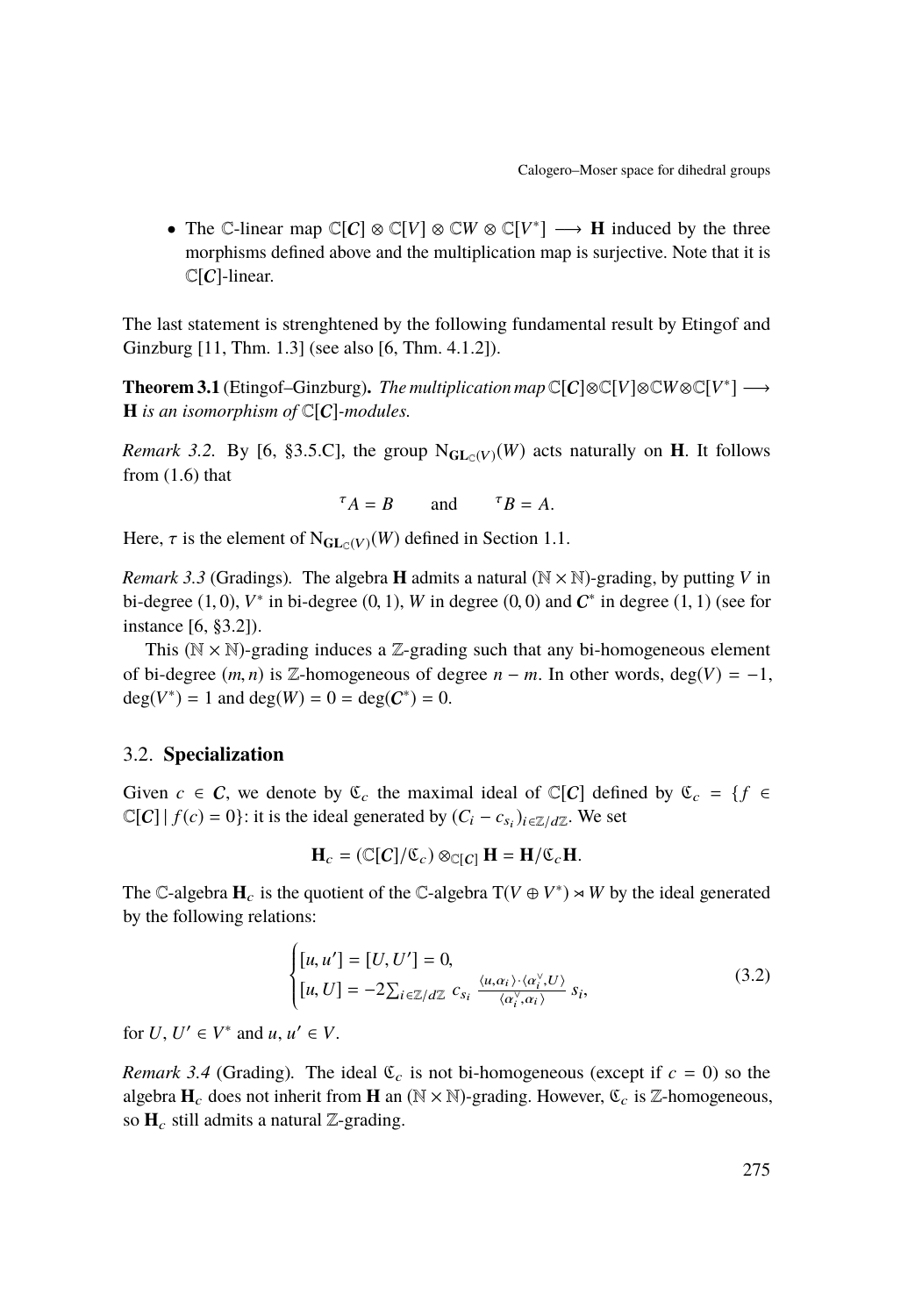#### <span id="page-12-0"></span>3.3. **Calogero–Moser space**

We denote by *Z* the centre of **H**. By [\[11\]](#page-33-6), it contains  $\mathbb{C}[V]^W$  and  $\mathbb{C}[V^*]^W$  so, by Theorem [3.1,](#page-11-0) it contains the subalgebra

$$
P = \mathbb{C}[C] \otimes \mathbb{C}[V]^W \otimes \mathbb{C}[V^*]^W
$$

Similarly, if  $c \in \mathbb{C}$ , we denote by  $Z_c$  the centre of  $\mathbf{H}_c$ : it turns out [\[6,](#page-33-0) Cor. 4.2.7] that  $Z_c$ is the image of *Z* and that the image of *P* in  $Z_c$  is  $P_{\bullet} = \mathbb{C}[V]^W \otimes \mathbb{C}[V^*]^W$ . Recall also (see for instance [\[6,](#page-33-0) Cor. 4.2.7]) that

$$
Z \text{ is a free } P\text{-module of rank } |W| \tag{3.3}
$$

and that [\[11\]](#page-33-6)

<span id="page-12-1"></span> $Z$  and  $Z_c$  are integral and integrally closed.  $(3.4)$ 

Since the C-algebra *Z* is finitely generated, we can associate to it an irreducible and normal (according to [\(3.4\)](#page-12-1)) algebraic variety over C, called the *generic Calogero–Moser space*, and which will be denoted by Z. If  $c \in C$ , we denote by  $Z_c$  the algebraic variety associated with the  $\mathbb{C}\text{-algebra }Z_c$ .

#### 3.4. **About the presentation of** *Z*

We follow here the method of [\[7\]](#page-33-4). If  $h \in H$ , it follows from Theorem [3.1](#page-11-0) that there exists a unique family of elements  $(h_w)_{w \in W}$  of  $\mathbb{C}[C] \otimes \mathbb{C}[V] \otimes \mathbb{C}[V^*]$  such that

$$
h = \sum_{w \in W} h_w w.
$$

We define the  $\mathbb{C}[C]$ -linear map Trunc :  $\mathbf{H} \to \mathbb{C}[C] \otimes \mathbb{C}[V] \otimes \mathbb{C}[V^*]$  by

$$
Trunc(h) = h_1.
$$

The next lemma is proved in [\[7\]](#page-33-4):

**Lemma 3.5.** *The restriction of* Trunc *to Z yields an isomorphism of bi-graded*  $\mathbb{C}[C]$ *modules*

Trunc: 
$$
Z \xrightarrow{\sim} \mathbb{C}[C] \otimes \mathbb{C}[V \times V^*]^W
$$
.

We then set **eu** = Trunc<sup>-1</sup>(**eu**<sub>0</sub>) and, for  $0 \le i \le d$ ,

 $a_i = \text{Trunc}^{-1}(a_{i,0}).$ 

An explicit algorithm for computing the inverse map Trunc<sup>-1</sup> is described in [\[7\]](#page-33-4). Note that Trunc<sup>-1</sup>(*p*) = *p* for *p* ∈ *P*, so that  $\mathbf{a}_0 = \mathbf{a}_{0,0} = r$  and  $\mathbf{a}_d = \mathbf{a}_{d,0} = R$ . By [\[7\]](#page-33-4), the relations (70) relations  $(Z_i^0)_{1 \le i \le d-1}$  and  $(Z_{i,j}^0)_{1 \le i \le j \le d-1}$  can be deformed into relations  $(Z_i)_{1 \le i \le d-1}$  and  $(Z_{i,j})_{1 \le i \le d-1}$  $(Z_{i,j})_{1\leq i\leq j\leq d-1}$  and it follows from Theorem [2.1](#page-7-1) and [\[7\]](#page-33-4) that: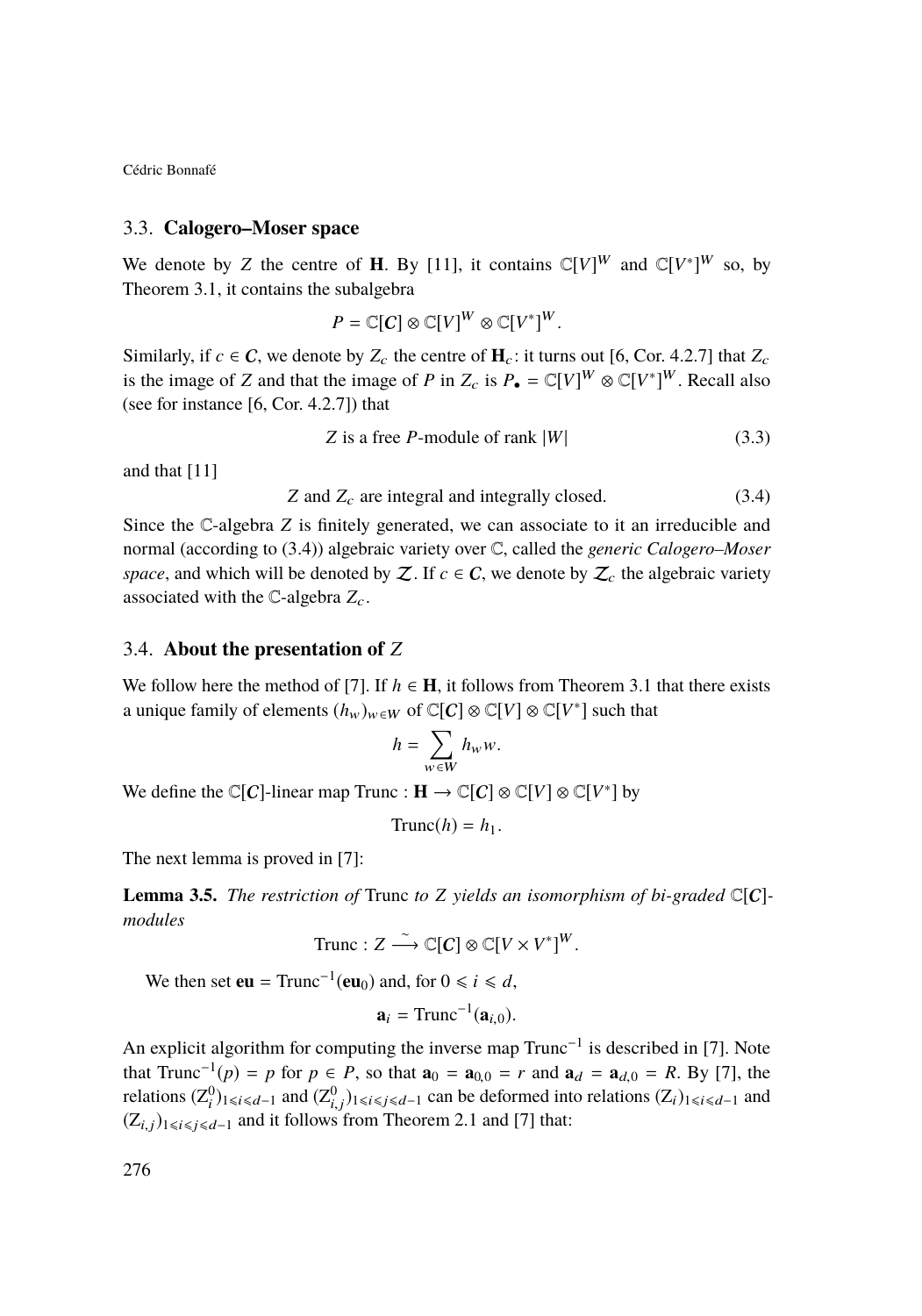<span id="page-13-0"></span>**Theorem 3.6.** *The centre Z of* **H** *admits the following presentation, as a* C[C]*-algebra:*

*Generators:* 
$$
q, r, Q, R, \text{eu}, \text{a}_1, \text{a}_2, \ldots, \text{a}_{d-1}
$$
  
\n*Relations:* 
$$
\begin{cases} (Z_i) & \text{for } 1 \leq i \leq d-1, \\ (Z_{i,j}) & \text{for } 1 \leq i \leq j \leq d-1. \end{cases}
$$

 *This presentation is minimal, as well by the number of generators as by the number of relations (there are d* + 4 *generators and* (*d* + 2)(*d* − 1)/2 *relations). Moreover,*

$$
Z = P \oplus P \operatorname{eu} \oplus P \operatorname{eu}^2 \oplus \cdots \oplus P \operatorname{eu}^d \oplus P \operatorname{a}_1 \oplus P \operatorname{a}_2 \oplus \cdots \oplus P \operatorname{a}_{d-1}.
$$

It must be said that we have no way to determine explicitly the relations  $(Z_{i,j})$  in general: we will describe them precisely only for  $d \in \{3, 4, 6\}$  in Section [8.](#page-25-0) Note that the information provided by Theorem [3.6](#page-13-0) is sufficient enough to be able to prove Theorem [7.1](#page-24-0) in Section [7.](#page-24-1)

*Remark 3.7* (Gradings)*.* The bi-grading and the Z-grading on the algebra **H** constructed in Remark [3.3](#page-11-1) induce a bi-grading and a Z-grading on *Z*. Note that the map Trunc is bi-graded, so that the generators given in Theorem [3.6](#page-13-0) are bi-homogeneous.

On the other hand, the deformation process for the relations described in [\[7\]](#page-33-4) respects the bi-grading. So we may, and we will, assume in the rest of this paper that the relations  $(Z_i)$  and  $(Z_{i,i})$  given in Theorem [3.6](#page-13-0) are bi-homogeneous.

**Note.** From now on, and until the end of this paper, we fix a parameter  $c \in \mathcal{C}$  and we set  $a = c_s$  and  $b = c_t$ . Note that, if *d* is odd, then  $a = b$ .

#### 3.5. **Poisson bracket**

Recall from [\[6,](#page-33-0) §4.4.A] that the algebra *Z* is endowed with a  $\mathbb{C}[C]$ -linear Poisson bracket

$$
\{\cdot,\cdot\}:Z\times Z\longrightarrow Z,
$$

which is a deformation of the Poisson bracket on  $Z_0 = \mathbb{C}[V \times V^*]^W$  obtained by restriction of the *W*-equivariant canonical Poisson bracket on  $\mathbb{C}[V \times V^*]$ . This Poisson bracket induces a Poisson bracket on  $Z_c$ . It satisfies

<span id="page-13-1"></span>
$$
\{q, Q\} = \mathbf{eu}
$$
 (3.5)

(see [\[9,](#page-33-7) §4] or [\[5,](#page-33-8) §3]).

#### 4. **Calogero–Moser cellular characters**

The aim of this section is to determine, for all values of *c*, the Calogero–Moser *c*-cellular characters as defined in [\[6,](#page-33-0) §11.1]. It will be given in Table [4.1](#page-18-0) at the end of this section.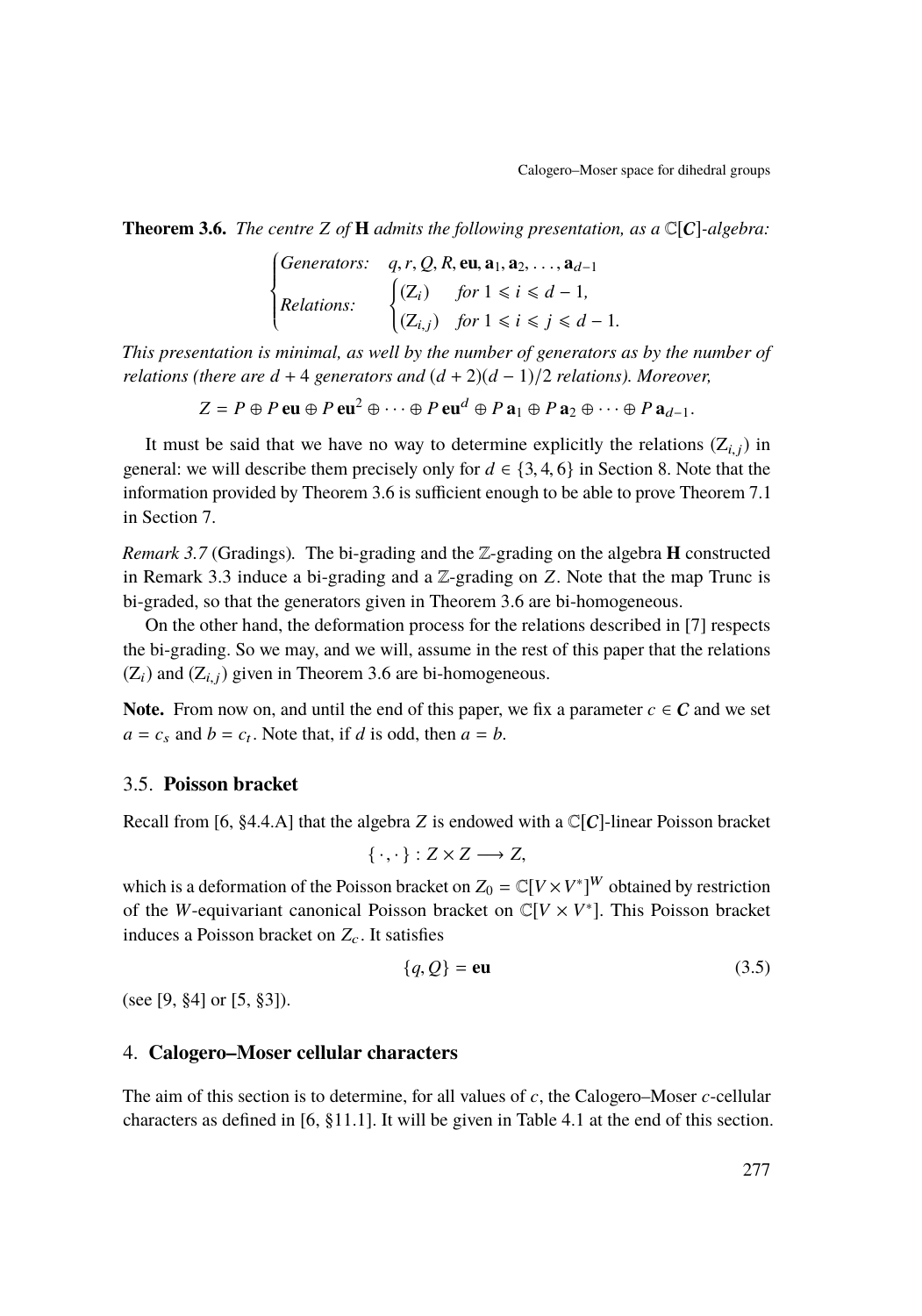We will use the alternative definition [\[6,](#page-33-0) Thm. 13.4.2], which is more convenient for computational purposes (see also [\[7\]](#page-33-4)). So, following [\[6,](#page-33-0) Chpt. 13], we denote by  $C(V)W$ the group algebra of *W* over the field  $\mathbb{C}(V)$  and we set

$$
D_x = \sum_{i \in \mathbb{Z}/d\mathbb{Z}} \varepsilon(s_i)c_{s_i} \frac{\langle x, \alpha_i \rangle}{\alpha_i} s_i = -\sum_{i \in \mathbb{Z}/d\mathbb{Z}} c_{s_i} \frac{1}{X - \zeta^i Y} s_i \in \mathbb{C}(V)W
$$
  
and 
$$
D_y = \sum_{i \in \mathbb{Z}/d\mathbb{Z}} \varepsilon(s_i)c_{s_i} \frac{\langle y, \alpha_i \rangle}{\alpha_i} s_i = \sum_{i \in \mathbb{Z}/d\mathbb{Z}} c_{s_i} \frac{\zeta^i}{X - \zeta^i Y} s_i \in \mathbb{C}(V)W.
$$

We denote by Gau(*W*, *c*) the sub-C(*V*)-algebra of C(*V*)*W* generated by  $D_x$  and  $D_y$  (it is commutative by [\[6,](#page-33-0) §13.4.B]). Note that this algebra is not necessarily split. If *L* is a simple Gau(*W*, *c*)-module, and if  $\chi \in \text{Irr}(W)$ , we denote by mult $_{L,\chi}^{\text{CM}}$  the multiplicity of L simple Gau(*W*, *c*)-module, and if  $\chi \in \text{Irr}(W)$ , we denote by mult $\chi^{\text{CM}}_{L,\chi}$  the multiplicity of *L* in a composition series of the module  $\text{Res}_{\text{Gau}(W, c)}^{\text{C}(V)W} \mathbb{C}(V)E_{\chi}$ , where  $E_{\chi}$  is a  $\mathbb{C}W$ -mod  $\operatorname{G}(V)W_{\operatorname{Gau}(W,c)} \mathbb{C}(V)E_{\chi}$ , where  $E_{\chi}$  is a  $\mathbb{C}W$ -module affording the character  $\chi$ . We then set

$$
\gamma_L = \sum_{\chi \in \text{Irr}(W)} \text{mult}_{L,\chi}^{\text{CM}} \chi.
$$

The set of *Calogero–Moser c-cellular characters* is

$$
\text{CellChar}_{c}^{\text{CM}}(W) = \{ \gamma_L \mid L \in \text{Irr}(\text{Gau}(W, c)) \}.
$$

We will denote by  $\mathcal{E}_1^{\rm Gau}$  (respectively  $\mathcal{E}_\varepsilon^{\rm Gau}$ , respectively  $\mathcal{L}_k^{\rm Gau}$ ) the restriction of  $\mathbb{C}(V)E_{1_W}$ (respectively  $\mathbb{C}(V)E_{\varepsilon}$ , respectively  $\mathbb{C}(V)E_{\chi_k}$ ) to Gau $(W, c)$ . If *d* is even, then the restriction of  $\mathbb{C}(V)E_{\varepsilon}$  (respectively  $\mathbb{C}(V)E_{\varepsilon}$ ) to Gau $(W, c)$  will be denoted by  $\mathbb{F}^{\text{Gal}}$  (resp of  $\mathbb{C}(V)E_{\varepsilon_s}$  (respectively  $\mathbb{C}(V)E_{\varepsilon_t}$ ) to Gau(*W*, *c*) will be denoted by  $\mathcal{E}_s^{\text{Gau}}$  (respectively  $\mathcal{E}_t^{\text{Gau}}$ ).

*Remark 4.1.* Note that, since  $\text{Gau}(W, c) \subset \mathbb{C}(V)W$ , every simple  $\text{Gau}(W, c)$ -module occurs as a composition factor of some  $\text{Res}_{\text{Gau}(W, c)}^{\mathbb{C}(V)W} \mathbb{C}(V)E_{\chi}$ , for  $\chi$  running over Irr(*W*).  $C(V)W$ <sub>Gau(*W*,*c*)</sub>  $C(V)E_\chi$ , for  $\chi$  running over Irr(*W*).

*Notation 4.2.* In order to simplify the computation in this section, we set

$$
D'_x = \frac{Y^d - X^d}{d} D_x \quad \text{and} \quad D'_y = \frac{X^d - Y^d}{d} D_y,
$$

so that Gau(*W*, *c*) is the sub- $\mathbb{C}(V)$ -algebra of  $\mathbb{C}(V)W$  generated by  $D'_x$  and  $D'_y$ .

#### 4.1. **The case where**  $a = b = 0$

Whenever  $a = b = 0$ , there is only one Calogero–Moser 0-cellular character [\[6,](#page-33-0) Cor. 17.2.3], namely the regular character  $\sum_{\chi \in \text{Irr}(W)} \chi(1) \chi$ .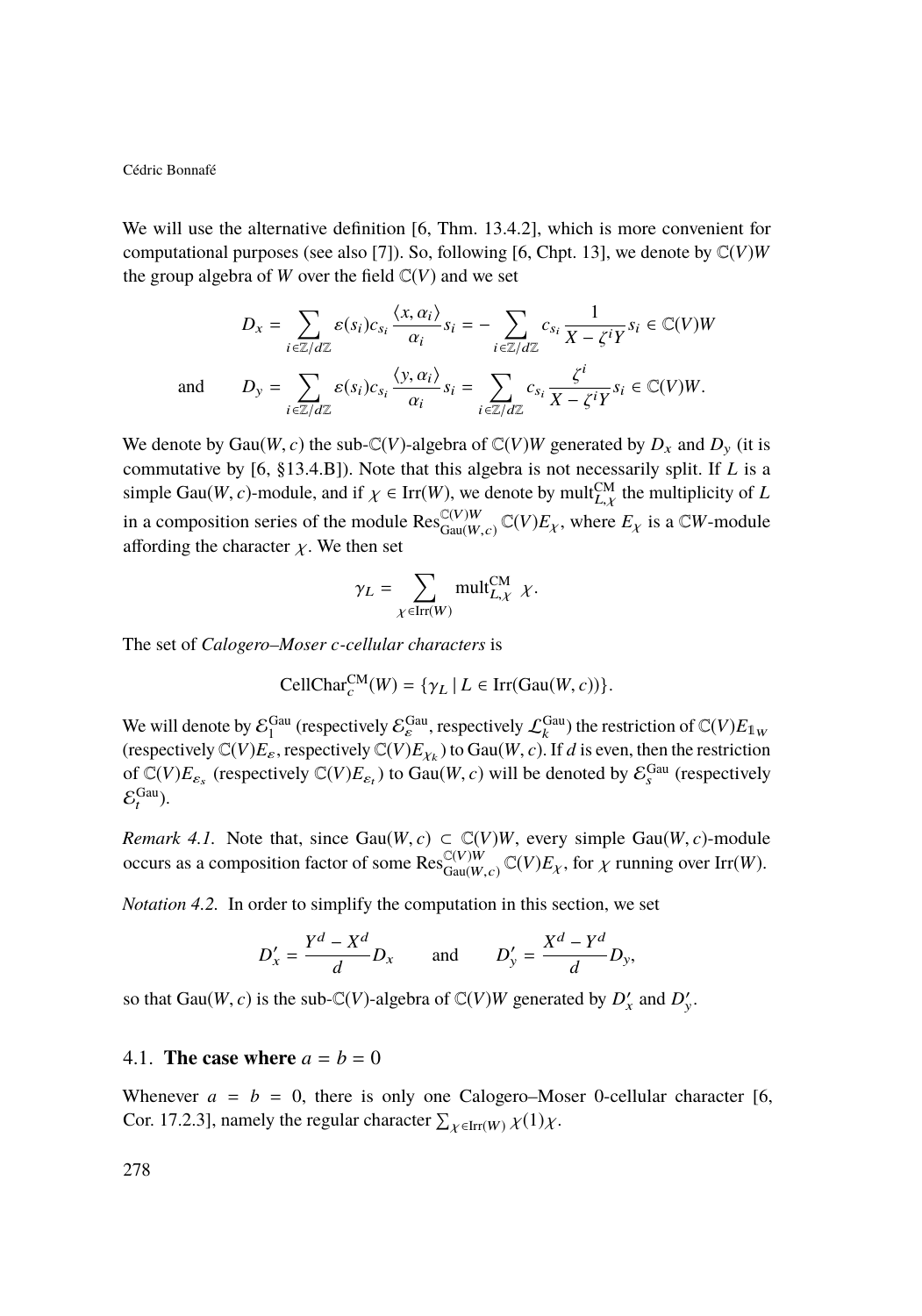#### 4.2. **The case where**  $a \neq b = 0$

We will assume here, and only here, that  $b = 0 \neq a$ : this forces *d* to be even (and we write  $d = 2e$ ). Let *W'* be the subgroup of *W* generated by  $s = s_0$  and  $s_2 = tst$ . Then *W'* is a dihedral group of order 2*e* and

$$
W = \langle t \rangle \ltimes W'.
$$

Let  $c'$  denote the restriction of  $c$  to Ref( $W'$ ): then  $c'$  is constant (and equal to  $a$ ) and Gau(*W*, *c*) = Gau(*W'*, *c'*). It then follows from the definition that the Calogero–Moser *c*-cellular characters are all the characters of the form Ind<sup>W</sup>,  $\gamma'$ , where  $\gamma'$  is a Calogero–Moser of cellular character of W'. These characters  $\alpha'$  will be determined in the next *c*-centuar characters are an the characters of the form  $\lim_{W'} \gamma$ , where  $\gamma$  is a Calogero-Moser *c'*-cellular character of *W'*. These characters  $\gamma'$  will be determined in the next subsection and so it follows that the list of *c*-cellular characters of *W* is

<span id="page-15-0"></span>
$$
1 + \varepsilon_t, \quad \varepsilon_s + \varepsilon, \quad \sum_{k=1}^{(d-2)/2} \chi_k.
$$
 (4.1)

*Remark 4.3.* If  $a = 0$  and  $b \neq 0$ , then one can use the element  $\tau \in N_{GL_C(V)}(W)$  of order 2 such that  $\tau_s = t$  and  $\tau_t = s$  constructed in Section [1.1](#page-2-0) to be sent back to the previous case. We then deduce from [\(4.1\)](#page-15-0) that the list of *c*-cellular characters of *W* is

$$
1 + \varepsilon_s, \quad \varepsilon_t + \varepsilon, \quad \sum_{k=1}^{(d-2)/2} \chi_k.
$$
 (4.2)

Note that we have a semi-direct product decomposition  $W = \langle s \rangle \sim \frac{n}{W'}$ .

#### 4.3. **The equal parameters case**

We assume here, and only here, that  $a = b \neq 0$ . Now, if  $1 \le k \le d - 1$ , then

$$
\rho_k(D'_x) = -a \frac{Y^d - X^d}{d} \sum_{i \in \mathbb{Z}/d\mathbb{Z}} \frac{1}{X - \zeta^i Y} \begin{pmatrix} 0 & \zeta^{ki} \\ \zeta^{-ki} & 0 \end{pmatrix} = a \begin{pmatrix} 0 & X^{k-1} Y^{d-k} \\ X^{d-k-1} Y^k & 0 \end{pmatrix}
$$

by using [\(1.8\)](#page-5-1). Similarly,

$$
\rho_k(D'_y) = a \begin{pmatrix} 0 & X^k Y^{d-k-1} \\ X^{d-k} Y^{k-1} & 0 \end{pmatrix} = \frac{X}{Y} \rho_k(D'_x).
$$

If we denote by *M* the diagonal matrix  $\begin{pmatrix} X & 0 \\ 0 & Y \end{pmatrix}$ , then it follows from the previous formulas that

$$
\forall 1 \le k \le d-2, \ \forall D \in \text{Gau}(W, c), \ M\rho_k(D)M^{-1} = \rho_{k+1}(D). \tag{4.3}
$$

This implies that

<span id="page-15-1"></span>
$$
\forall 1 \le k \le d-2, \ \mathcal{L}_k^{\text{Gau}} \simeq \mathcal{L}_{k+1}^{\text{Gau}}.\tag{4.4}
$$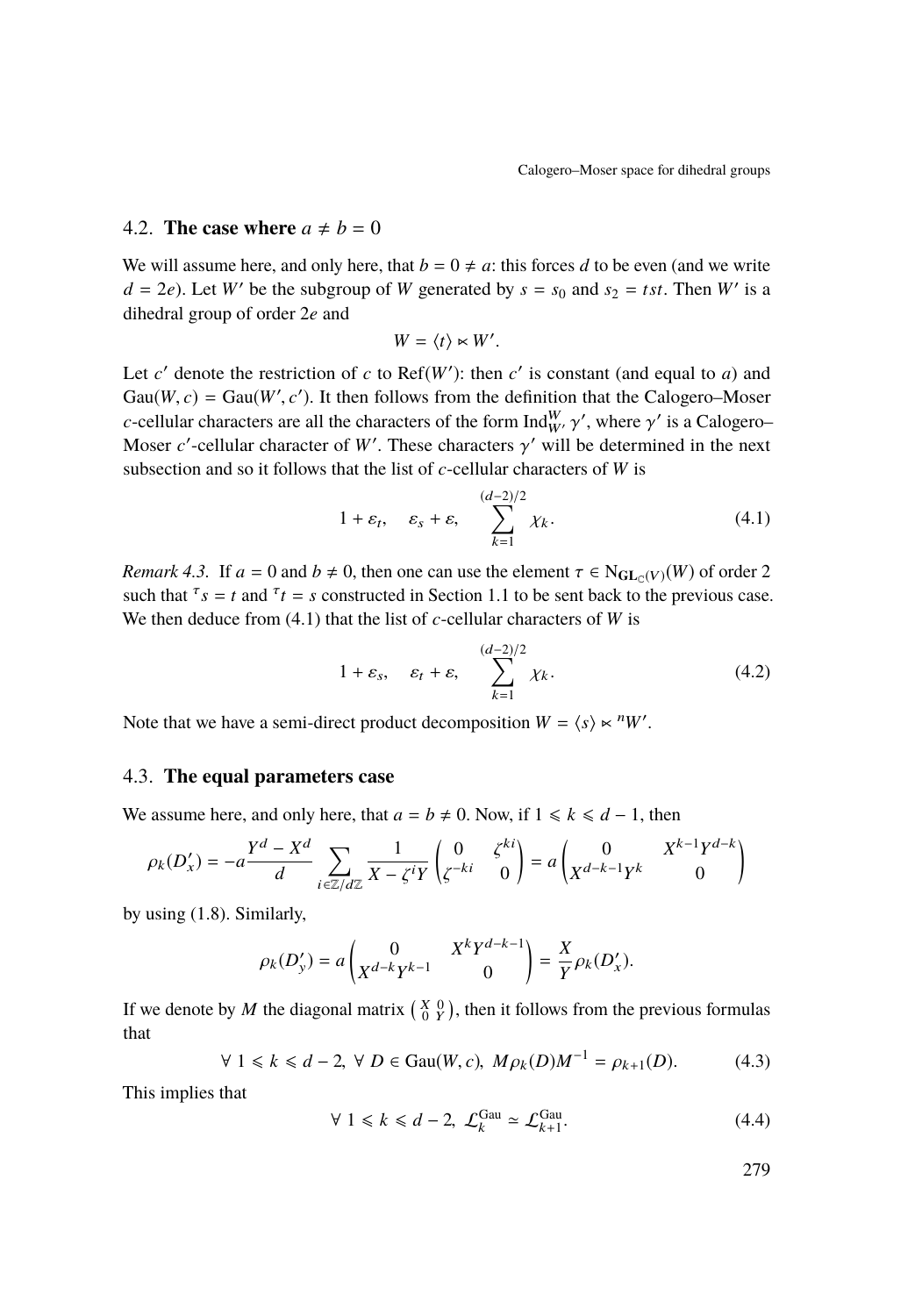Since  $\text{Tr}(\rho_k(D'_x)) = \text{Tr}(\rho_k(D'_y)) = 0$ , the nature of the restriction of  $\rho_k$  to Gau(*W*, *c*) denotes an whether  $\text{det}(g_1(D'_x)) = z^2 \text{Vd} \text{Vd}^{-2}$  is a square in  $\mathcal{O}(V)$ . Thus associated depends on whether  $-\det(\rho_k(D'_x)) = a^2 X^d Y^{d-2}$  is a square in  $\mathbb{C}(V)$ . Two cases may occur:

#### **First case: assume that** *d* **is odd**

Then – det( $\rho_k(D'_x)$ ) is not a square in  $\mathbb{C}(V)$  (for  $1 \le k \le d-1$ ), so it follows that  $\mathcal{L}_k^{\text{Gau}}$  is simple (but not absolutely simple) and it follows from (*A*) that simple (but not absolutely simple) and it follows from [\(4.4\)](#page-15-1) that

$$
Irr(Gau(W, c)) = \{ \mathcal{E}_1^{Gau}, \mathcal{E}_\varepsilon^{Gau}, \mathcal{L}_1^{Gau} \}. \tag{4.5}
$$

Moreover, the list of *c*-cellular characters is given in this case by

$$
\mathbb{1}_W, \quad \varepsilon \quad \text{and} \quad \sum_{k=1}^{(d-1)/2} \chi_k. \tag{4.6}
$$

#### **Second case: assume that** *d* **is even**

In this case, it is easily checked that  $\mathcal{E}_1^{\text{Gau}}, \mathcal{E}_s^{\text{Gau}}$ ,  $\mathcal{E}_s^{\text{Gau}}$  and  $\mathcal{E}_t^{\text{Gau}}$  are four non-isomorphic simple Gau(*W*, *c*)-modules. Also, if  $1 \le k \le d - 1$ , then

$$
\mathcal{L}_k^{\text{Gau}} \simeq \mathcal{E}_s^{\text{Gau}} \oplus \mathcal{E}_t^{\text{Gau}},
$$

by [\(4.4\)](#page-15-1). Therefore,

$$
\text{Irr}(\text{Gau}(W, c)) = \{ \mathcal{E}_1^{\text{Gau}}, \mathcal{E}_\varepsilon^{\text{Gau}}, \mathcal{E}_s^{\text{Gau}}, \mathcal{E}_t^{\text{Gau}} \}. \tag{4.7}
$$

and the list of *c*-cellular characters is given in this case by

$$
\mathbb{1}_W, \quad \varepsilon, \quad \varepsilon_s + \sum_{k=1}^{(d-2)/2} \chi_k \quad \text{and} \quad \varepsilon_t + \sum_{k=1}^{(d-2)/2} \chi_k. \tag{4.8}
$$

#### 4.4. **The opposite parameters case**

We assume here, and only here, that  $b = -a \neq 0$ . This forces *d* to be even. Then, using the automorphism of **H** induced by the linear character  $\varepsilon_s$  (see [\[6,](#page-33-0) §3.5.B]), one can pass from the equal parameter case to the opposite parameter case by tensorizing by  $\varepsilon_s$ . Therefore, the list of *c*-cellular characters is given in this case by

$$
\varepsilon_s
$$
,  $\varepsilon_t$ ,  $\mathbb{1}_W + \sum_{k=1}^{(d-2)/2} \chi_k$  and  $\varepsilon + \sum_{k=1}^{(d-2)/2} \chi_k$ . (4.9)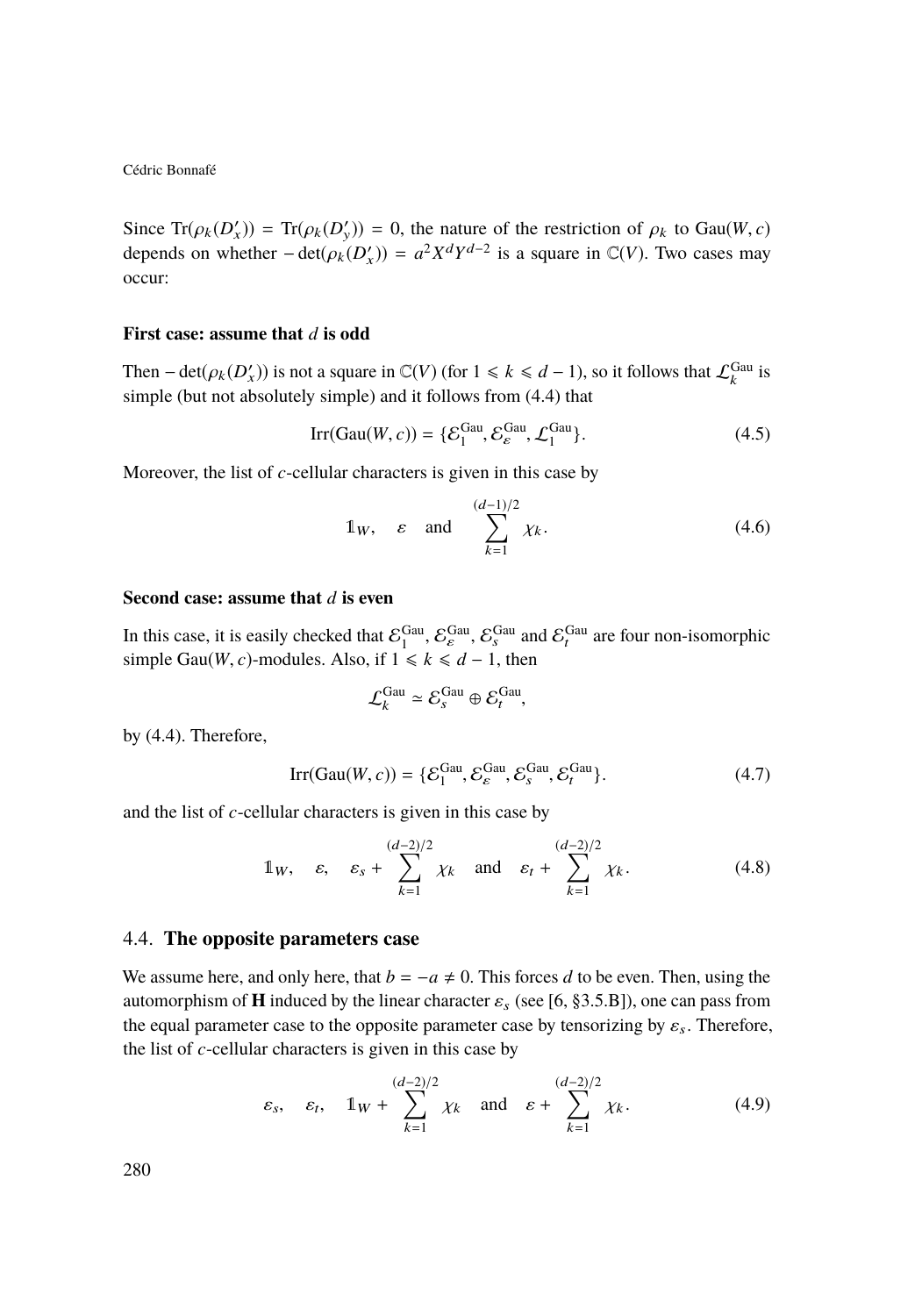## 4.5. **The generic case**

We assume here, and only here, that  $ab(a^2 - b^2) \neq 0$  (so that we are not in the cases covered by the previous subsections). Note that this forces *d* to be even. We will prove that the list of *c*-cellular characters is given in this case by

<span id="page-17-1"></span>
$$
\mathbb{1}_W
$$
,  $\varepsilon$ ,  $\varepsilon_s$ ,  $\varepsilon_t$  and  $\sum_{k=1}^{(d-2)/2} \chi_k$ . (4.10)

*Proof.* We have, for  $1 \le k \le e - 1$ ,

$$
\rho_k(D'_x) = \frac{X^d - Y^d}{d} \left( a \sum_{i \in \mathbb{Z}/e\mathbb{Z}} \frac{1}{X - \zeta^{2i} Y} \begin{pmatrix} 0 & \zeta^{2ki} \\ \zeta^{-2ki} & 0 \end{pmatrix} + b \sum_{i \in \mathbb{Z}/e\mathbb{Z}} \frac{1}{X - \zeta^{2i+1} Y} \begin{pmatrix} 0 & \zeta^{k(2i+1)} \\ \zeta^{-k(2i+1)} & 0 \end{pmatrix} \right).
$$

So it follows from [\(1.9\)](#page-5-2), [\(1.10\)](#page-5-3) and [\(1.11\)](#page-5-4) that

$$
\rho_k(D'_x) = \frac{1}{2} \begin{pmatrix} 0 & X^{k-1}Y^{e-k}((a-b)X^e + (a+b)Y^e) \\ X^{e-k-1}Y^k((a+b)X^e + (a-b)Y^e) & 0 \end{pmatrix}.
$$

The matrix  $\rho_k(D'_y)$  can be computed similarly and we can deduce that,

$$
\forall 1 \le k \le e-2, \ \forall D \in \text{Gau}(W, c), \ M\rho_k(D)M^{-1} = \rho_{k+1}(D).
$$

Therefore,

<span id="page-17-0"></span>
$$
\forall 1 \le k \le e-2, \ \mathcal{L}_k^{\text{Gau}} \simeq \mathcal{L}_{k+1}^{\text{Gau}}.\tag{4.11}
$$

Moreover,

$$
-\det(\rho_k(D'_x)) = \frac{1}{4}X^{e-2}Y^e\big((a-b)X^e + (a+b)Y^e\big)\big((a+b)X^e + (a-b)Y^e\big).
$$

Since  $ab(a^2 - b^2) \neq 0$ ,  $-\det(\rho_k(D'_x))$  is not a square in  $\mathbb{C}(V)$ , and so  $\mathcal{L}_k^{\text{Gau}}$  is simple (but not absolutely simple) for  $1 \le k \le e - 1$ .

Moreover, an easy computation shows that  $\mathcal{E}_1^{\text{Gau}}, \mathcal{E}_s^{\text{Gau}}, \mathcal{E}_s^{\text{Gau}}$  and  $\mathcal{E}_t^{\text{Gau}}$  are pairwise non-isomorphic simple  $Gau(W, c)$ -modules. So it follows from [\(4.11\)](#page-17-0) that

$$
Irr(Gau(W, c)) = \{ \mathcal{E}_1^{Gau}, \mathcal{E}_\varepsilon^{Gau}, \mathcal{E}_s^{Gau}, \mathcal{E}_t^{Gau}, \mathcal{L}_1^{Gau} \}
$$
(4.12)

and that  $(4.10)$  holds.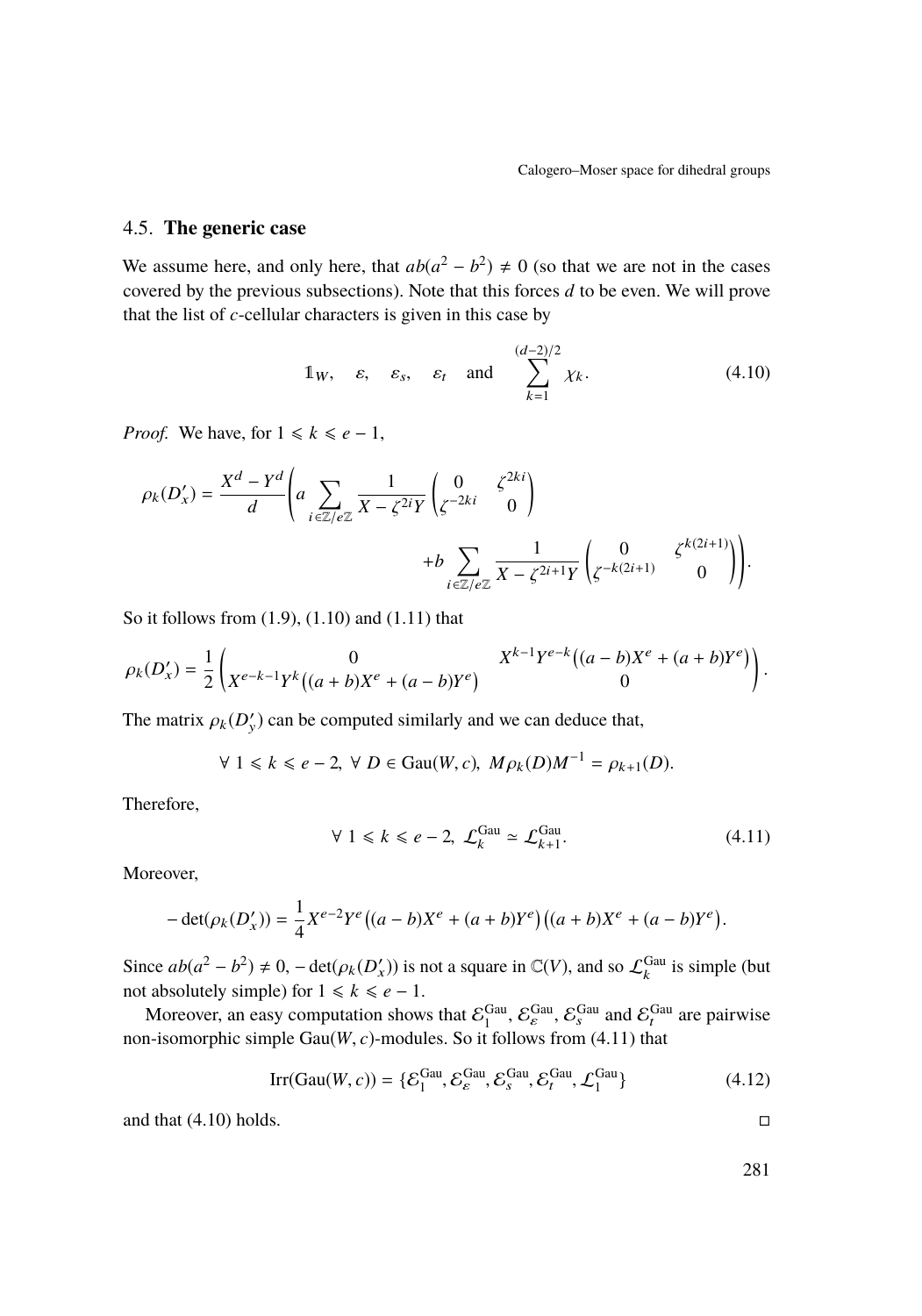| Parameters             | $d = 2e$ (even)                                                                                                        | $d = 2e - 1$ (odd)                                         |
|------------------------|------------------------------------------------------------------------------------------------------------------------|------------------------------------------------------------|
| $a = b = 0$            | $\sum_{\chi \in \text{Irr}(W)} \chi(1) \chi$                                                                           | $\sum_{\chi \in \text{Irr}(W)} \chi(1) \chi$               |
| $a \neq b = 0$         | $\mathbb{1}_W + \varepsilon_t$ , $\varepsilon_s + \varepsilon$ , $\sum_{k=1}^{e-1} \chi_k$                             |                                                            |
| $a=0\neq b$            | $1_W + \varepsilon_s$ , $\varepsilon_t + \varepsilon$ , $\sum_{k=1}^{e-1} \chi_k$                                      |                                                            |
| $a = b \neq 0$         | $\mathbb{1}_W$ , $\varepsilon$ , $\varepsilon_s + \sum_{k=1}^{e-1} \chi_k$ , $\varepsilon_t + \sum_{k=1}^{e-1} \chi_k$ | $\mathbb{1}_W$ , $\varepsilon$ , $\sum_{k=1}^{e-1} \chi_k$ |
| $a = -b \neq 0$        | $\varepsilon_s$ , $\varepsilon_t$ , $\mathbb{1}_W + \sum_{k=1}^{e-1} \chi_k$ , $\varepsilon + \sum_{k=1}^{e-1} \chi_k$ |                                                            |
| $ab(a^2 - b^2) \neq 0$ | $\mathbb{1}_W$ , $\varepsilon_s$ , $\varepsilon_t$ , $\varepsilon$ , $\sum_{k=1}^{e-1} \chi_k$                         |                                                            |

<span id="page-18-0"></span>Table 4.1. Calogero–Moser cellular characters of *W*

## 4.6. **Conclusion**

The following Table [4.1](#page-18-0) gathers all the possible list of cellular characters of *W*, according to the values of the parameters *a* and *b*.

*Remark 4.4.* Whenever  $a, b \in \mathbb{R}$ , the Kazhdan–Lusztig cellular characters for the dihedral groups are easily computable (see for instance [\[15\]](#page-34-3)) and a comparison with Table [4.1](#page-18-0) shows that they coincide with Calogero–Moser cellular characters: this is [\[6,](#page-33-0) Conj. CAR] for dihedral groups.

## 5. **Calogero–Moser families**

The aim of this section is to compute the *Calogero–Moser c-families* of *W* (as defined in [\[6,](#page-33-0) §9.2]) for all values of *c*. The result is given in Table [5.1.](#page-20-0) Note that this result is not new: the Calogero–Moser families have been computed by Bellamy in his thesis [\[2\]](#page-33-2). We provide here a different proof, which uses the computation of Calogero–Moser cellular characters.

## 5.1. **Families**

To any irreducible character  $\chi$ , Gordon [\[13\]](#page-34-0) associates a simple  $\mathbf{H}_c$ -module  $\mathcal{L}_c(\chi)$  (we follow the convention of [\[6,](#page-33-0) Prop. 9.1.3]). We denote by  $\Omega_{V}^{c}$  :  $Z \to \mathbb{C}$  the morphism defined by the following property: if  $z \in Z$ , then  $\Omega_Y^c(z)$  is the scalar by which *z* acts on  $\ddot{\phantom{0}}$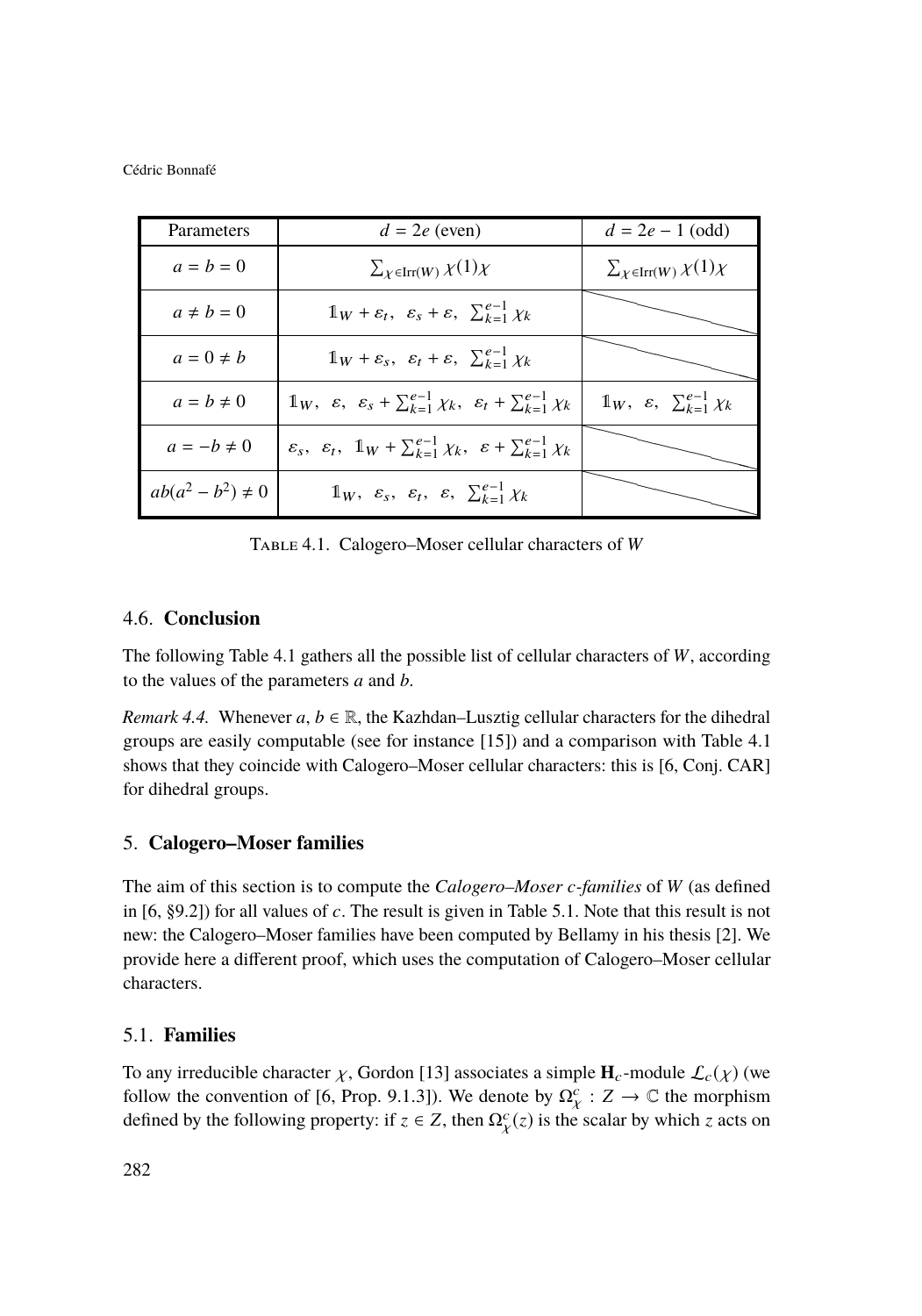$\mathcal{L}_{c}(\chi)$  (by Schur's Lemma). We say that two irreducible characters  $\chi$  and  $\chi'$  belong to<br>the same Calgagro, Moser c family if  $\Omega_{c}^{c} = \Omega_{c}^{c}$  (see [13] or [6, Lem, 0.2.3]; note that *the same Calogero–Moser c-family* if  $\Omega_{\chi}^c = \Omega_{\chi'}^c$  (see [\[13\]](#page-34-0) or [\[6,](#page-33-0) Lem. 9.2.3]: note that Calogero–Moser families are called Calogero–Moser blocks in [13]). We give here a Calogero–Moser families are called *Calogero–Moser blocks* in [\[13\]](#page-34-0)). We give here a different proof of a theorem of Bellamy [\[2\]](#page-33-2):

**Theorem 5.1** (Bellamy). Let  $c \in C$  *and let*  $\chi$  *and*  $\chi'$  *be two irreducible characters of W*.<br>Then  $\chi$  and  $\chi'$  lie in the same Calgagra Moser family if and only if  $O^c$  (an) =  $O^c$  (an) *Then*  $\chi$  *and*  $\chi'$  *lie in the same Calogero–Moser family if and only if*  $\Omega^c_\chi(\mathbf{eu}) = \Omega^c_\chi(\mathbf{eu})$ *.*<br>*Consequently, the Calogero–Moser families are given by Table* 5.1  $\ddot{\phantom{0}}$ *Consequently, the Calogero–Moser families are given by Table [5.1.](#page-20-0)*

χ

<span id="page-19-0"></span>*Proof.* By [\[6,](#page-33-0) Prop. 7.3.2], the values of  $\Omega_r^c(\text{eu})$  are given as follows:

<span id="page-19-1"></span>(a) If 
$$
d = 2e - 1
$$
 is odd, then 
$$
\begin{cases} \Omega_{\mathbb{1}_W}^c(\mathbf{eu}) = da, \\ \Omega_{\mathcal{E}}^c(\mathbf{eu}) = -da, \\ \Omega_{\mathcal{X}}^c(\mathbf{eu}) = 0 \quad \text{if } 1 \le k \le e - 1. \end{cases}
$$
  
(b) If  $d = 2e$  is even, then 
$$
\begin{cases} \Omega_{\mathbb{1}_W}^c(\mathbf{eu}) = e(a + b), \\ \Omega_{\mathcal{E}}^c(\mathbf{eu}) = -e(a + b), \\ \Omega_{\mathcal{E}}^c(\mathbf{eu}) = e(a - b), \\ \Omega_{\mathcal{E}}^c(\mathbf{eu}) = e(b - a), \\ \Omega_{\mathcal{X}}^c(\mathbf{eu}) = 0 \quad \text{if } 1 \le k \le e - 1. \end{cases}
$$

But two irreducible characters occuring in the same Calogero–Moser *c*-cellular character necessarily belong to the same Calogero–Moser *c*-family [\[6,](#page-33-0) Prop. 11.4.2]. So the Theorem follows from [\(a\)](#page-19-0), [\(b\)](#page-19-1) and Table [4.1.](#page-18-0)  $\Box$ 

*Remark 5.2.* Whenever  $a, b \in \mathbb{R}$ , the Kazhdan–Lusztig families for the dihedral groups are easily computable (see for instance [\[15\]](#page-34-3)) and a comparison with Table [5.1](#page-20-0) shows that they coincide with Calogero–Moser families: this is [\[6,](#page-33-0) Conj. FAM] for dihedral groups. Note that this was already proved by Bellamy [\[2\]](#page-33-2).

#### 5.2. **Cuspidal families**

Recall that the algebras *Z* and  $Z_c$  are endowed with a Poisson bracket  $\{\}$ . This Poisson structure has been used by Bellamy [\[3\]](#page-33-1) to define the notion of *cuspidal* Calogero–Moser families. If F is a Calogero–Moser *c*-family, we set  $m_{\mathcal{F}}^c = \text{Ker}(\Omega_{\mathcal{X}}^c) \subset Z_c$ , where  $\chi$  is<br>some (or any) element of  $\mathcal{F}$  (note that  $\Omega_c^c$  fectorizes through the projection  $Z \times Z$ ) some (or any) element of  $\mathcal{F}$  (note that  $\Omega_{\chi}^{c}$  factorizes through the projection  $Z \twoheadrightarrow Z_{c}$ ). The Calogero–Moser *c*-family  $\mathcal F$  is called *cuspidal* if  $\{m_f^c, m_f^c\} \subset m_f^c$ . They have been<br>determined for most of the Coxeter groups by Bellamy and Thiel [4]. In our case, we determined for most of the Coxeter groups by Bellamy and Thiel [\[4\]](#page-33-9). In our case, we recall here their result, as well as a proof for the sake of completeness.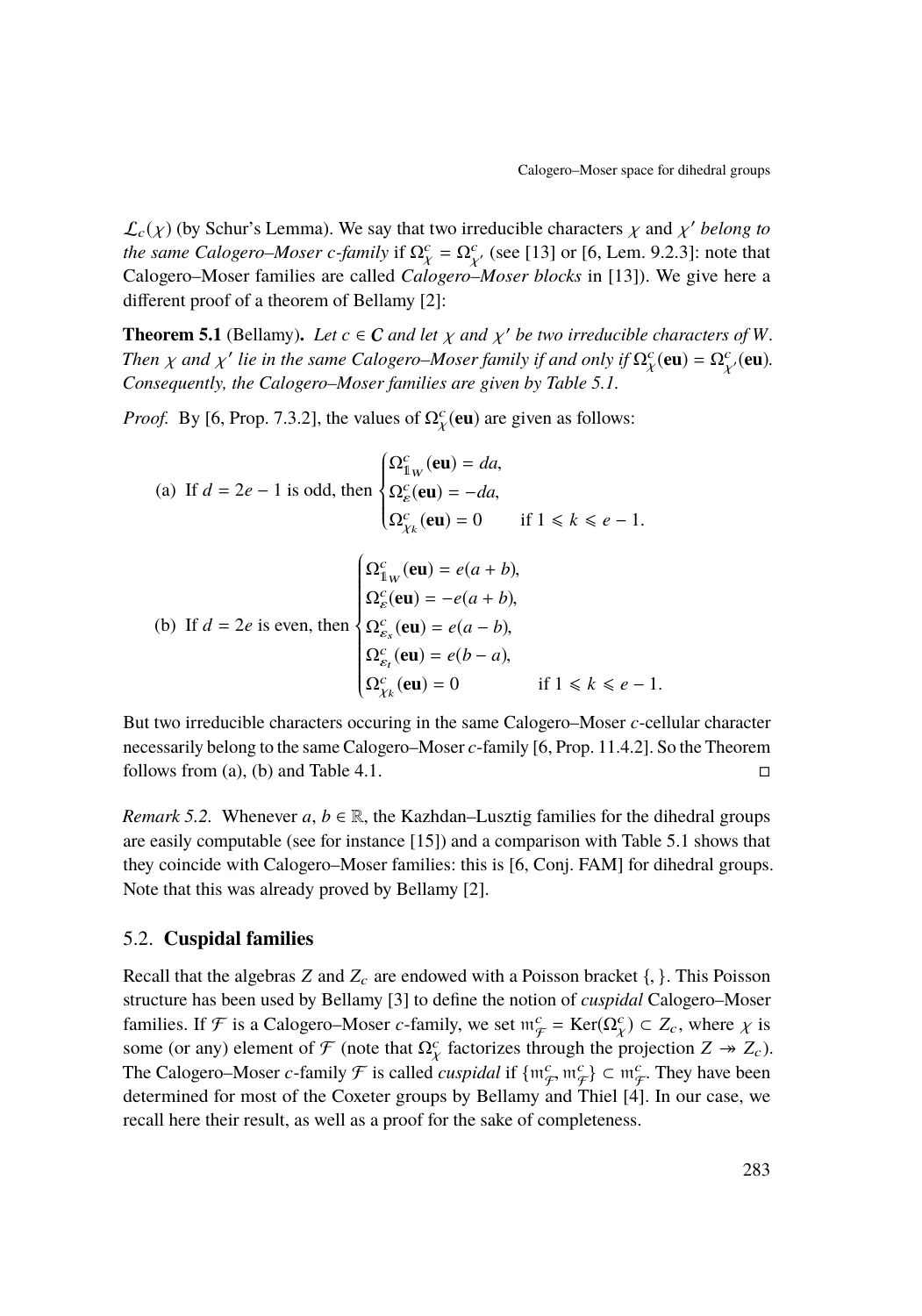| Parameters             | $d = 2e$ (even)                                                                                         | $d = 2e - 1$ (odd)                                                       |
|------------------------|---------------------------------------------------------------------------------------------------------|--------------------------------------------------------------------------|
| $a = b = 0$            | Irr(W)                                                                                                  | Irr(W)                                                                   |
| $a \neq b = 0$         | $\{\mathbb{1}_W, \varepsilon_t\}, \{\varepsilon_s, \varepsilon\},\$<br>$\{x_1, \ldots, x_{e-1}\}$       |                                                                          |
| $a=0\neq b$            | $\{\mathbb{1}_W, \varepsilon_s\}, \{\varepsilon_t, \varepsilon\},\$<br>$\{x_1, \ldots, x_{e-1}\}$       |                                                                          |
| $a = b \neq 0$         | $\{1_W\}, \{\varepsilon\},$<br>$\{\varepsilon_s, \varepsilon_t, \chi_1, \ldots, \chi_{e-1}\}\$          | $\{\mathbb{1}_W\}, \{\varepsilon\},$<br>$\{\chi_1, \ldots, \chi_{e-1}\}$ |
| $a = -b \neq 0$        | $\{\varepsilon_s\}, \{\varepsilon_t\},$<br>$\{\mathbb{1}_W, \varepsilon, \chi_1, \ldots, \chi_{e-1}\}\$ |                                                                          |
| $ab(a^2 - b^2) \neq 0$ | $\{1_W\}, \{\varepsilon_s\}, \{\varepsilon_t\}, \{\varepsilon\},$<br>$\{x_1, \ldots, x_{e-1}\}$         |                                                                          |

<span id="page-20-0"></span>Table 5.1. Calogero–Moser families of *W*

<span id="page-20-2"></span>**Proposition 5.3.** *The list of cuspidal Calogero–Moser families is given by Table [5.2.](#page-21-0) The following properties hold:*

- <span id="page-20-1"></span>(1) *A Calogero–Moser family*  $\mathcal F$  *is cuspidal if and only if*  $|\mathcal F| \geq 2$  *and*  $\chi_1 \in \mathcal F$  *(and then*  $\chi_k \in \mathcal{F}$  *for all*  $1 \leq k \leq d/2$ *).*
- (2) *There is at most one cuspidal family. If*  $d \ge 5$ *, there is always exactly one cuspidal family.*

*Proof.* The main observation is that  $\{q, Q\}$  = **eu** (see [\(3.5\)](#page-13-1)). This implies that, if  $\chi$ belongs to a cuspidal family, then  $\Omega_Y^c(\text{eu}) = 0$ . Since it follows from Table [5.1](#page-20-0) that the Calogero–Moser *c*-families are determined by the values of  $\Omega_{\nu}^{c}(\text{eu})$ , this implies that there is at most one cuspidal Calogero–Moser *c*-family, and that it must contain  $\chi_1$  (and  $\chi_2$  for  $1 \le k \le d/2$ )  $\chi_k$ , for  $1 \leq k < d/2$ .

Also, since a Calogero–Moser *c*-family of cardinality 1 cannot be cuspidal [\[13,](#page-34-0) §5.2], this shows the "only if" part of [\(1\)](#page-20-1). It remains to prove the "if" part of [\(1\)](#page-20-1). So assume that  $\chi_1 \in \mathcal{F}$  and that  $|\mathcal{F}| \geq 2$ . By Bellamy theory [\[3,](#page-33-1) Introduction], there exists a non-trivial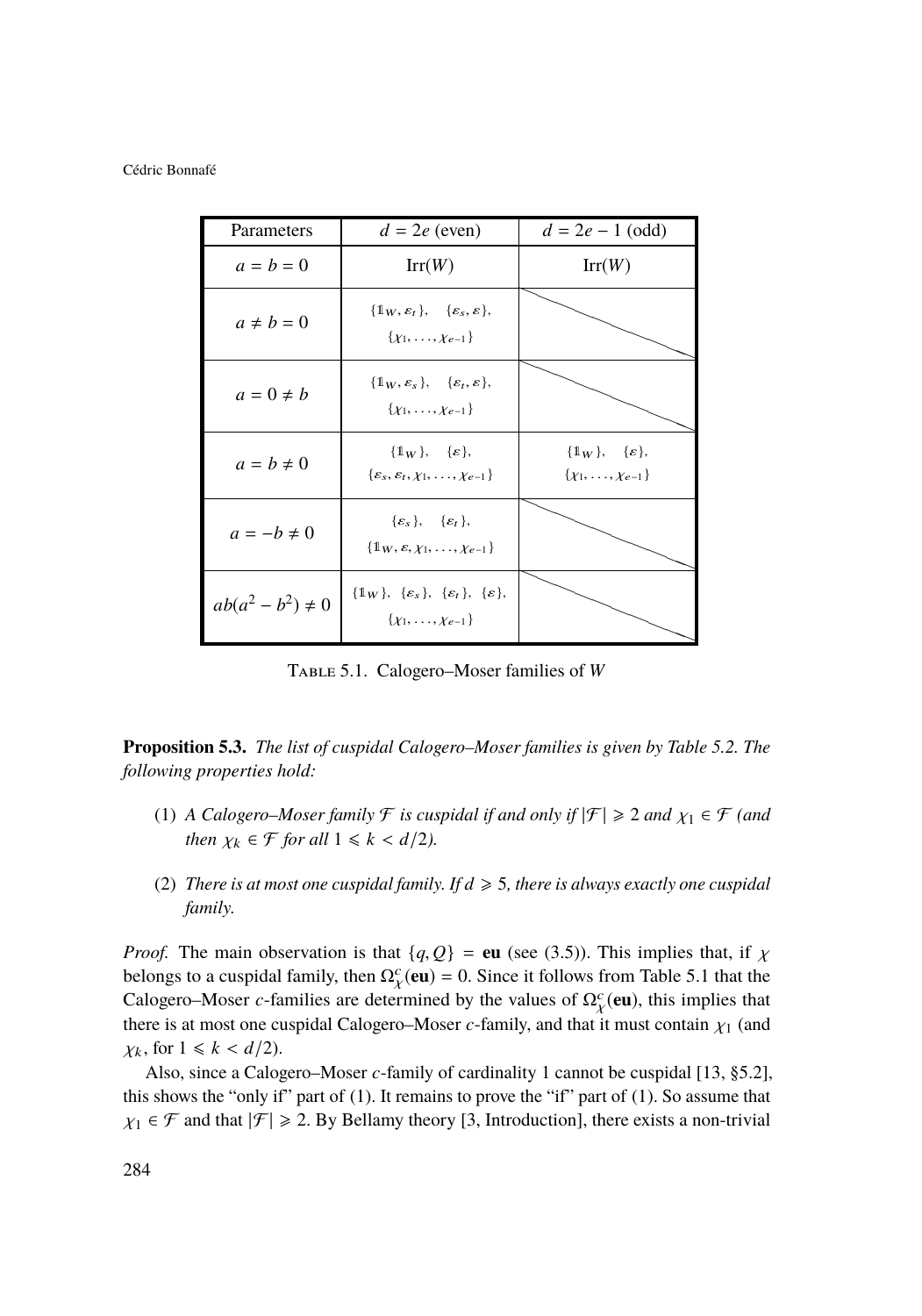Calogero–Moser space for dihedral groups

| Parameters             | $d = 2e$ (even)                                                          | $d = 2e - 1$ (odd)                         |
|------------------------|--------------------------------------------------------------------------|--------------------------------------------|
| $a = b = 0$            | Irr(W)                                                                   | $Irr(W), e \ge 2$                          |
| $a \neq b = 0$         | $\{\chi_1, \ldots, \chi_{e-1}\}, e \geq 3$                               |                                            |
| $a=0\neq b$            | $\{\chi_1, \ldots, \chi_{e-1}\}, e \geq 3$                               |                                            |
| $a = b \neq 0$         | $\{\varepsilon_s, \varepsilon_t, \chi_1, \ldots, \chi_{e-1}\}, e \geq 2$ | $\{\chi_1, \ldots, \chi_{e-1}\}, e \geq 3$ |
| $a = -b \neq 0$        | $\{\mathbb{1}_W, \varepsilon, \chi_1, \ldots, \chi_{e-1}\}, e \geq 2$    |                                            |
| $ab(a^2 - b^2) \neq 0$ | $\{\chi_1, \ldots, \chi_{e-1}\}, e \geq 3$                               |                                            |

<span id="page-21-0"></span>Table 5.2. Calogero–Moser cuspidal families of *W*

parabolic subgroup W' of W and a cuspidal Calogero–Moser  $c'$ -family  $\mathcal{F}'$  of W' (here,  $c'$  denotes the restriction of *c* to Ref(*W'*)) which are associated with  $\mathcal{F}$ . Again, by [\[3,](#page-33-1) Main Theorem, Introduction],  $|\mathcal{F}| = |\mathcal{F}'|$ . We must show that  $W = W'$ . So assume that  $W' \neq W$ . Then  $|W'| = 2$  and so  $|\mathcal{F}'| \leq 2$  and *c'* must be equal to 0. This forces  $|\mathcal{F}| = 2$ and  $ab = 0$  (and  $c \neq 0$ ). This can only occur in type  $G_2$ : but the explicit computation of the Poisson bracket in type  $G_2$  shows that  $\mathcal F$  is necessarily cuspidal.

If  $\mathcal F$  is a cuspidal Calogero–Moser *c*-family, then the Poisson bracket  $\{\cdot,\cdot\}$  stabilizes the maximal ideal  $m_F^c$  and so it induces a Lie bracket  $[\cdot, \cdot]$  on the cotangent space  $\mathfrak{Lie}_c(\mathcal{F}) = \mathfrak{m}_{\mathcal{F}}^c/(\mathfrak{m}_{\mathcal{F}}^c)^2$ . It is a question to determine in general the structure of this Lie algebra. We would like to emphasize here the following two particular intriguing examples (a proof will be given in Section [8,](#page-25-0) using explicit computations).

<span id="page-21-2"></span><span id="page-21-1"></span>**Theorem 5.4.** *Let*  $\mathcal F$  *be a cuspidal Calogero–Moser c-family of W. Then:* 

- (1) If  $d = 4$  (*i.e. if W is of type*  $B_2$ *) and*  $a = b \neq 0$ *, then*  $\mathfrak{Lie}_c(\mathcal{F}) \simeq \mathfrak{sl}_3(\mathbb{C})$  *is a simple Lie algebra of type A*<sub>2</sub>*.*
- (2) If  $d = 6$  (*i.e. if W is of type*  $G_2$ ) and  $ab(a^2 b^2) \neq 0$ , then  $\mathfrak{Lie}_c(\mathcal{F}) \simeq \mathfrak{sp}_4(\mathbb{C})$  *is a simple Lie algebra of type B<sub>2</sub>.*

#### 6. **Calogero–Moser cells**

Let  $c \in \mathcal{C}$ . The main theme of [\[6\]](#page-33-0) is a construction of partitions of *W* into Calogero– Moser left, right and two-sided *c*-cells, using a Galois closure *M* of the field extension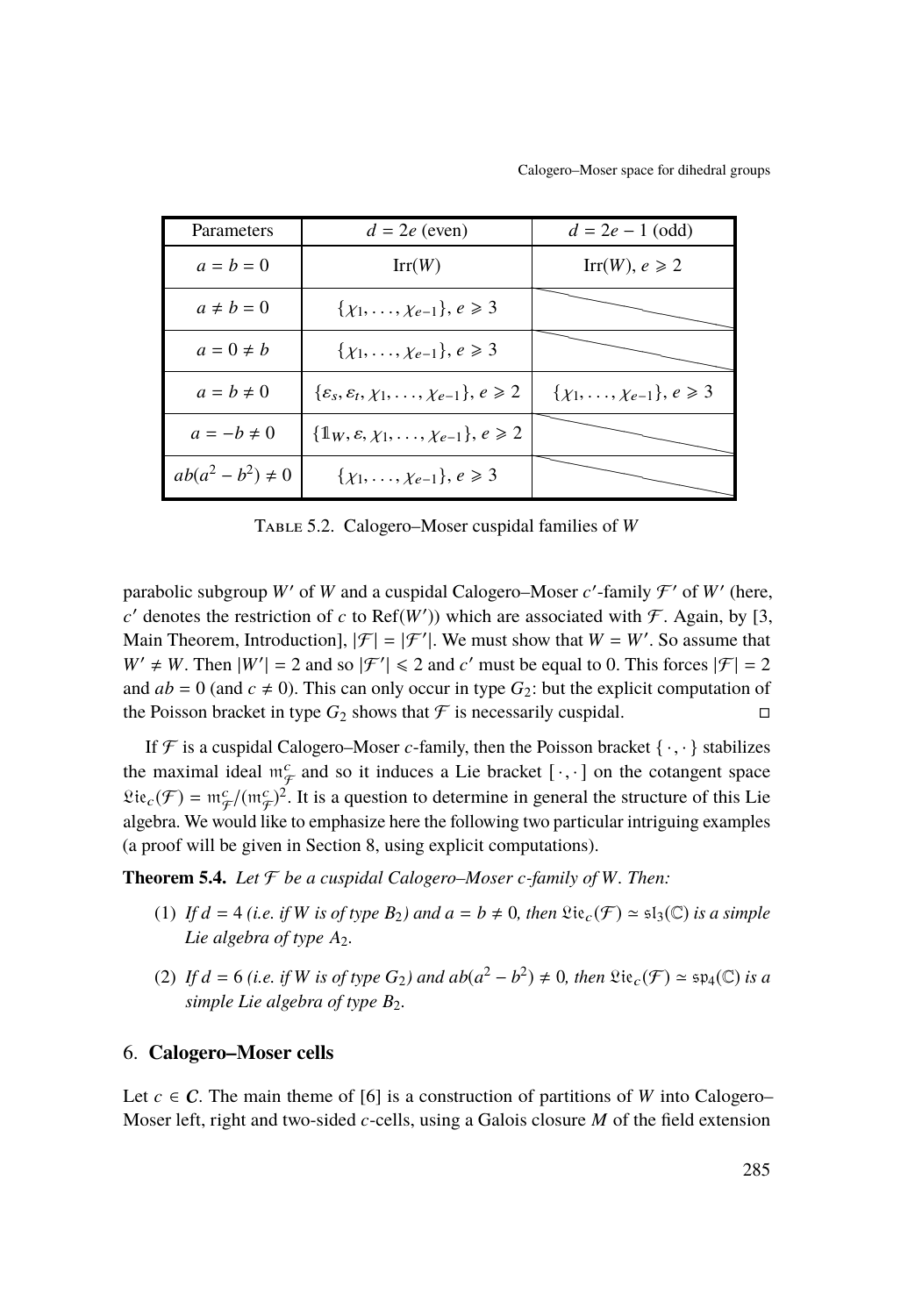Frac(*Z*)/Frac(*P*). Let *G* denote the Galois group of the field extension *M*/Frac(*P*): the Calogero–Moser cells are defined [\[6,](#page-33-0) Definition 6.1.1] as orbits of particular subgroups of *G*. Our aim in this section is to prove [\[6,](#page-33-0) Conjs. L and LR] whenever *d* is odd. We first start by trying to determine the Galois group *G*.

It is proved in [\[6,](#page-33-0) §5.1.C] that there is an embedding

$$
G \hookrightarrow \mathfrak{S}_W
$$

(here,  $\mathfrak{S}_W$  denotes the symmetric group on the set *W*, and we identify *G* with its image) such that

$$
\iota(W \times W) \subset G,
$$

where  $\iota : W \times W \longrightarrow \mathfrak{S}_W$  denotes the morphism obtained by letting  $W \times W$  act by left<br>and right translations  $((x, y), z = xzy^{-1})$ . Let  $\mathfrak{N}_{yy}$  denote the alternating group on W and right translations  $((x, y) \cdot z = xzy^{-1})$ . Let  $\mathfrak{A}_W$  denote the alternating group on *W*.

**Theorem 6.1.** *If d is odd, then*  $G = \mathfrak{S}_W$ *.* 

*Proof.* We first prove an easy lemma about finite permutation groups. Recall that a subgroup  $\Gamma$  of the symmetric group  $\mathfrak{S}_n$  is called *primitive* if it is transitive and if the stabilizer of an element of  $\{1, 2, \ldots, n\}$  is a maximal subgroup of  $\Gamma$ .

<span id="page-22-0"></span>**Lemma 6.2.** *Let*  $\Gamma$  *be a subgroup of*  $\mathfrak{S}_W$ *. We assume that:* 

- (1) *d is odd;*
- (2)  $\Gamma$  *contains*  $\iota(W \times W)$ ;
- (3) Γ *is primitive.*

Then 
$$
\Gamma = \mathfrak{S}_W
$$
.

*Proof of Lemma* [6.2.](#page-22-0) Since *d* is odd, the action of  $\sigma = \iota(w_c, w_c)$  on *W* is a cycle of length *d* (it fixes  $\langle w_c \rangle$  and acts by a cycle on  $W \setminus \langle w_c \rangle$  by [\(1.1\)](#page-3-0)). Moreover,  $\iota(w_c, 1)$  and  $\iota(1, w_c)$ belong to the centralizer of  $\iota(w_c, w_c)$  in  $\Gamma$ , so  $C_\Gamma(\sigma) \neq \langle \sigma \rangle$ . Since  $\Gamma$  is primitive, it follows from [\[10,](#page-33-10) Ex. 7.4.12] that  $\Gamma = \mathfrak{S}_W$  or  $\mathfrak{A}_W$ .

But note that the action of  $\iota(s, 1)$  is a product of *d* transpositions, so it is an odd rmutation (because *d* is odd). Therefore,  $\Gamma \neq \mathfrak{A}_{w}$  and the Lemma is proved. permutation (because *d* is odd). Therefore,  $\Gamma \neq \mathfrak{A}_W$  and the Lemma is proved.

Assume that *d* is odd. Let us recall some results from [\[6,](#page-33-0) Chpt. 10] about Calogero– Moser two-sided cells. First, Calogero–Moser two-sided *c*-cells are defined as the orbits of some subgroup of  $\mathfrak{S}_W$ . Also [\[6,](#page-33-0) Thm. 10.2.7], there is a bijection between Calogero– Moser *c*-families and Calogero–Moser two-sided *c*-cells and, if *C* is the two-sided *c*-cell corresponding to the  $c$ -family  $\mathcal F$ , then

$$
|C| = \sum_{\chi \in \mathcal{F}} \chi(1)^2.
$$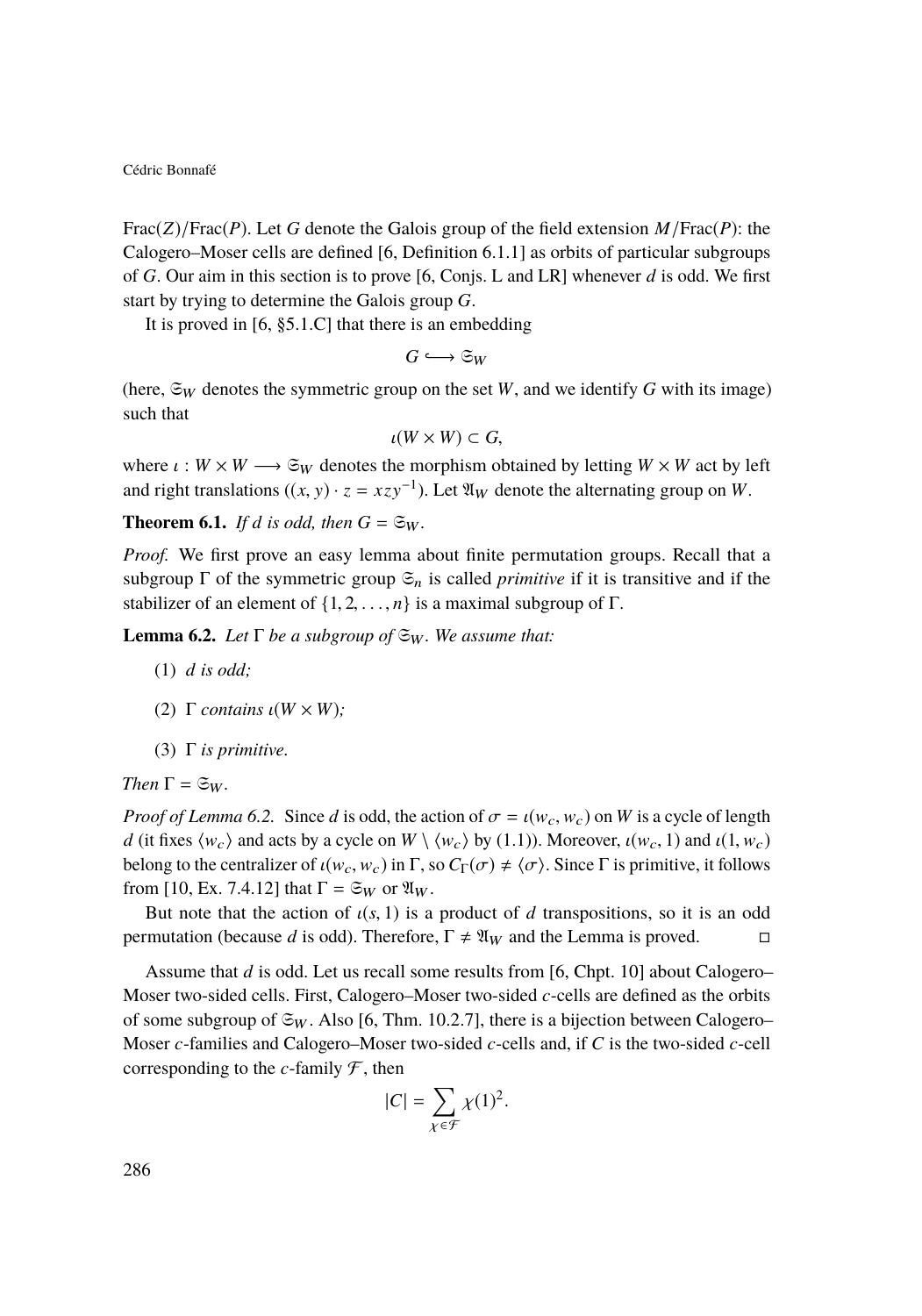Applied to the case where  $a = b \neq 0$ , Table [5.1](#page-20-0) shows that there is a subgroup  $\overline{I}$  of G which has three orbits for its action on *W*, of respective lengths 1, 1 and 2*d* − 2. Since  $\iota(W \times W)$  is transitive on *W*, *G* is also transitive and we may assume that one of the two orbits of length 1 is the singleton {1}. Let ∆*W* denote the diagonal in *W* × *W*. Its action on *W* is by conjugacy: it has only one fixed point (because the center of *W* is trivial). This proves that the subgroup  $\langle I, \iota(\Delta W) \rangle$  acts transitively on  $W \setminus \{1\}$ . So *G* is 2-transitive and, in particular, primitive. The Theorem now follows from Lemma 6.2 above. in particular, primitive. The Theorem now follows from Lemma [6.2](#page-22-0) above.

#### **Corollary 6.3.** *If d is odd, then the Conjectures* [\[6,](#page-33-0) Conjs. LR and L] *hold.*

*Proof.* Assume that  $c \in C$  takes real values. The computation of Calogero–Moser  $c$ families and *c*-cellular characters shows that, if we choose randomly two prime ideals as in [\[6,](#page-33-0) Chpt. 15], then the associated Calogero–Moser two-sided or left *c*-cells have the same sizes as the Kazhdan–Lusztig two-sided or left *c*-cells respectively (see [\[6,](#page-33-0) Chpts. 10 and 11]). Since the Galois group *G* coincides with  $\mathfrak{S}_W$ , we can manage to change the prime ideals so that Calogero–Moser and Kazhdan–Lusztig *c*-cells coincide.

<span id="page-23-0"></span>*Remark 6.4.* Let

$$
\mathfrak{S}_W^B = \{ \sigma \in \mathfrak{S}_W \mid \forall \ w \in W, \ \sigma(w_0 w) = w_0 \sigma(w) \} \quad \text{and} \quad \mathfrak{S}_W^D = \mathfrak{S}_W^B \cap \mathfrak{A}_W.
$$

Note that, in our case,  $\mathfrak{S}_W^B$  (respectively  $\mathfrak{S}_W^D$ ) is a Weyl group of type  $B_d$  (respectively  $D_d$ ) and that  $\mathfrak{S}_W^D$  is a normal subgroup of  $\mathfrak{S}_W^B$  of index 2.

Assume here, and only here, that *d* is *even*. It then follows from [\[6,](#page-33-0) Prop. 5.5.2] that  $G \subset \mathfrak{S}_{W}^{B}$ . We would bet a few euros (but not more) that  $G = \mathfrak{S}_{W}^{D}$ . This has been checked for  $d = 4$  in [\[6,](#page-33-0) Thm. 19.6.1] and it will be checked in [\(8.4\)](#page-31-0) whenever  $d = 6$ . Let us just prove a few general facts.

First, let  $\bar{W} = W/Z(W)$  (it is a dihedral group of order *d*) and let  $\bar{\iota}: \bar{W} \times \bar{W} \to \mathfrak{S}_{\bar{W}}$ denote the morphism induced by the action by left and right translations. Let  $\bar{G}$  denote the image of *G* in  $\mathfrak{S}_{\bar{W}}$  (indeed  $G \subset \mathfrak{S}_W^B$  and there is a natural morphism  $\mathfrak{S}_W^B \to \mathfrak{S}_{\bar{W}}$ ). Then, if  $a = b ≠ 0$ , the Calogero–Moser two-sided *c*-cells have cardinalities 1, 1 and  $2d - 2$ (by [\[6,](#page-33-0) Thm. 10.2.7]) so it follows from the definition of Calogero–Moser cells that there exists a subgroup *I*<sup>1</sup> of *G* whose orbits have cardinalities 1, 1 and 2*d* − 2. Therefore, the image  $\bar{I}_1$  of  $I_1$  in  $\bar{G}$  has orbits of cardinalities 1 and  $d-1$ . Consequently,  $\bar{G}$  is 2-transitive. Similarly, taking *c* such that  $ab(a^2 - b^2) \neq 0$ , we get that there is a subgroup  $\bar{I}_2$  of  $\bar{G}$ whose orbits have cardinalities 1, 1 and *d* − 2. Therefore,

$$
\bar{G} \text{ is 3-transitive.} \tag{6.1}
$$

On the other hand,

$$
\bar{G} \text{ contains } \bar{\iota}(\bar{W} \times \bar{W}). \tag{6.2}
$$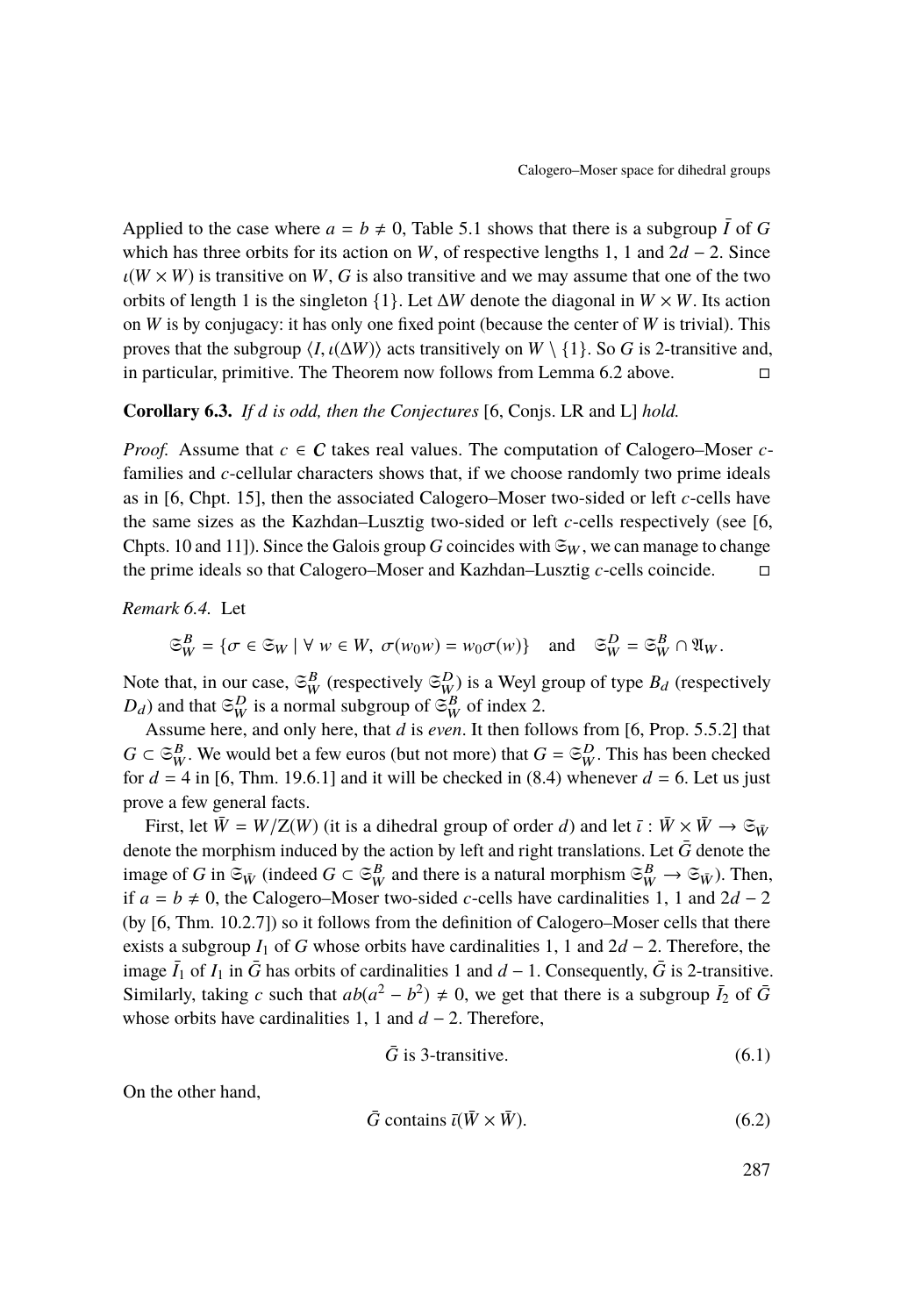As a consequence, we get

If 
$$
d/2
$$
 is odd, then  $\bar{G} = \mathfrak{S}_{\bar{W}}.$  (6.3)

Indeed, this follows from Lemma [6.2.](#page-22-0)

#### <span id="page-24-1"></span>7. **Fixed points**

The Z-grading on the C-algebra **H** (defined in Remark [3.3\)](#page-11-1) induces an action of the group  $\mathbb{C}^{\times}$  on **H** as follows [\[6,](#page-33-0) §3.5.A]. If  $\xi \in \mathbb{C}^{\times}$  then:

- If  $y \in V$ , then  $\xi y = \xi^{-1} y$ .
- If  $x \in V^*$ , then  $\xi x = \xi x$ .
- If  $w \in W$ , then  $\xi w = w$ .
- If  $s \in \text{Ref}(W)$ , then  ${}^{\xi}C_s = C_s$ .

So the center *Z* inherits an action of  $\mathbb{C}^{\times}$ , which may be viewed as a  $\mathbb{C}^{\times}$ -action on the Calogero–Moser space Z, which stabilizes all the fibers  $\mathcal{Z}_c$  (for  $c \in \mathcal{C}$ ).

Now, if  $m \in \mathbb{N}^*$ , we denote by  $\mu_m$  the group of *m*-th root of unity in  $\mathbb{C}^{\times}$ . In [\[6,](#page-33-0) ni EIX] **P**. Powerwise and the author conjecture that all the irreducible components Conj. FIX], R. Rouquier and the author conjecture that all the irreducible components of the fixed point variety  $\mathcal{Z}^{\mu_m}$  are isomorphic to the Calogero–Moser space of some other complex reflection groups (here,  $\mathcal{Z}^{\mu_m}$  is endowed with its reduced structure). This conjecture will be checked for  $d \in \{3, 4, 6\}$  and any *m* in Section [8.](#page-25-0)

<span id="page-24-0"></span>**Theorem 7.1.** *Assume that d is odd. Then*

$$
\mathcal{Z}^{\mu_d} \simeq \{ (a, u, v, e) \in \mathbb{C}^4 \mid (e - da)(e + da)e^{d-2} = uv \}.
$$

*Remark 7.2.* By [\[6,](#page-33-0) Thm. 18.2.4], the above Theorem shows that  $\mathcal{Z}_c^{\mu_d}$  is isomorphic to the Calogero–Moser space associated with the cyclic group of order *d* and some parameters, so it proves [\[6,](#page-33-0) Conj. FIX] in this case.

*Proof.* The case where  $d = 1$  is not interesting, so we assume that  $d \ge 3$ . Let  $\Im$  denote the ideal of *Z* generated by  $\{\zeta z - z \mid z \in Z\}$ . Then the algebra of regular functions on  $Z^{\mu_d}$  is  $Z/\sqrt{3}$ . We will describe  $Z/\Im$ , and this will prove that  $\Im = \sqrt{3}$  in this case. Therefore,

$$
\mathfrak{I}=\langle q, Q, \mathbf{a}_1, \mathbf{a}_2, \ldots, \mathbf{a}_{d-1} \rangle,
$$

and so  $Z/\Im$  is generated by the images of *A*, *r*, *R* and **eu**. In the quotient  $Z/\Im$ , all the equations of Z-degree which is not divisible by *d* are automatically fulfiled, so it only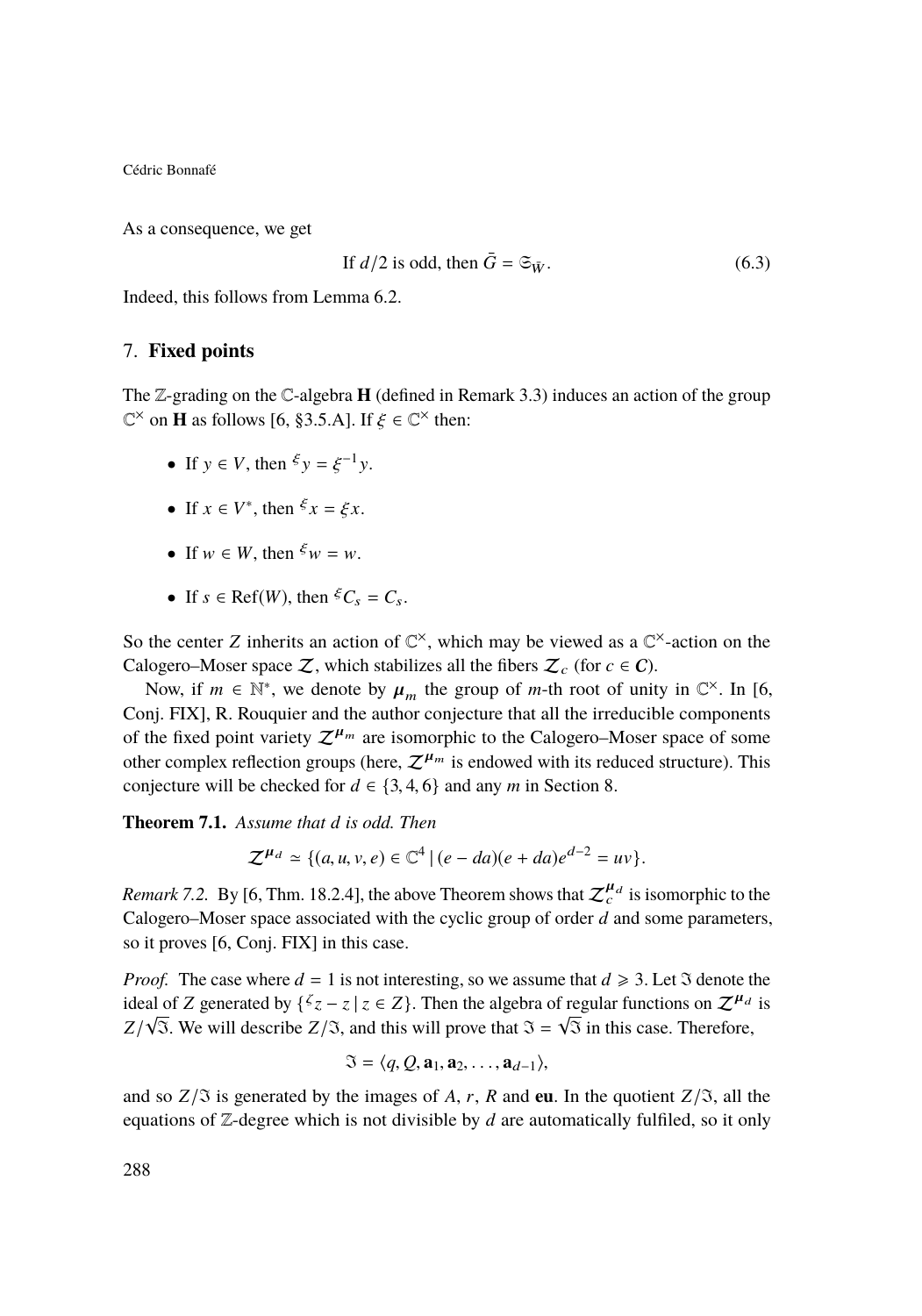remains the equations  $(Z_{i,d-i})$  (which is bi-homogeneous of bi-degree  $(d, d)$ ). Also, note that  $(Z_{i,d-i}^0)$  implies that

$$
\mathbf{eu}^d = rR \mod \langle \mathfrak{I}, A \rangle.
$$

The only bi-homogeneous monomials in *<sup>A</sup>*, *<sup>r</sup>*, *<sup>R</sup>* and **eu** of bi-degree (*d*, *<sup>d</sup>*) are *rR* and the **eu**<sup>k</sup> *A*<sup>*d*−k</sup> (for 0 ≤ *k* ≤ *d*). Therefore, the above equation implies that there exist complex numbers  $\lambda_0, \ldots, \lambda_{d-1}$  such that

<span id="page-25-1"></span>
$$
\mathbf{eu}^d + \lambda_{d-1} A \mathbf{eu}^{d-1} + \dots + \lambda_1 A^{d-1} \mathbf{eu} + \lambda_0 A^d \equiv rR \mod 3. \tag{7.1}
$$

On the other hand, it follows from [\[6,](#page-33-0) Cor. 9.4.4] that

$$
(\mathbf{eu} - d\mathbf{A})(\mathbf{eu} + d\mathbf{A})\mathbf{eu}^{2d-2} = \prod_{\chi \in \operatorname{Irr}(W)} (\mathbf{eu} - \Omega_{\chi}(\mathbf{eu}))^{\chi(1)^2} \equiv 0 \mod \langle q, Q, r, R \rangle.
$$

So [\(7.1\)](#page-25-1) implies that the polynomial  $\mathbf{t}^{d} + \lambda_{d-1} A \mathbf{t}^{d-1} + \cdots + \lambda_{1} A^{d-1} \mathbf{t} + \lambda_{0} A^{d}$  divides  $( \mathbf{t} - dA)(\mathbf{t} + dA)^{d-2}$  in  $\mathbb{C}[\![A]\!]$  $(t - dA)(t + dA)t^{2d-2}$  in ℂ[A][**t**].

Since all the  $\mathbb{C}^{\times}$ -fixed points belong to  $\mathcal{Z}^{\mu_d}$ , this implies that **t** − *dA* and **t** + *dA* both divide  $\mathbf{t}^d + \lambda_{d-1} A \mathbf{t}^{d-1} + \cdots + \lambda_1 A^{d-1} \mathbf{t} + \lambda_0 A^d$ . Therefore,

$$
\mathbf{t}^{d} + \lambda_{d-1} A \mathbf{t}^{d-1} + \cdots + \lambda_1 A^{d-1} \mathbf{t} + \lambda_0 A^{d} = (\mathbf{t} - dA)(\mathbf{t} + dA)\mathbf{t}^{d-2},
$$

and so there remains only one relations in the quotient  $Z/\mathfrak{I}$ , namely

$$
(\mathbf{eu} - dA)(\mathbf{eu} + dA)\mathbf{eu}^{d-2} \equiv rR \mod 3,
$$

as desired.  $\Box$ 

#### <span id="page-25-0"></span>8. **Examples**

We are interested here in the cases where  $d \in \{3, 4, 6\}$ . These are the Weyl groups of rank 2 (of type *A*2, *B*<sup>2</sup> or *G*2). For each of these cases, we give a complete presentation of the centre *Z* of **H** (using the algorithms developed in [\[7\]](#page-33-4)). For the sake of completeness, we give the minimal polynomial of **eu** over *P*, as the Galois group *G* is defined as the Galois group of this polynomial over the fraction field of *P* (see [\[6,](#page-33-0) §5.1.D]): it will only be used in type  $G_2$  for proving that  $G = \mathfrak{S}_{W}^D$  in this case. We use these explicit computations to check some of the facts that have been stated earlier in this paper. Most of the computations are done using MAGMA [\[8\]](#page-33-5).

In this section, we denote by  $z<sub>X</sub>$  the point of  $\mathcal{Z}<sub>c</sub>$  corresponding to the maximal ideal Ker  $\Omega^c_\chi$  of  $Z_c$ .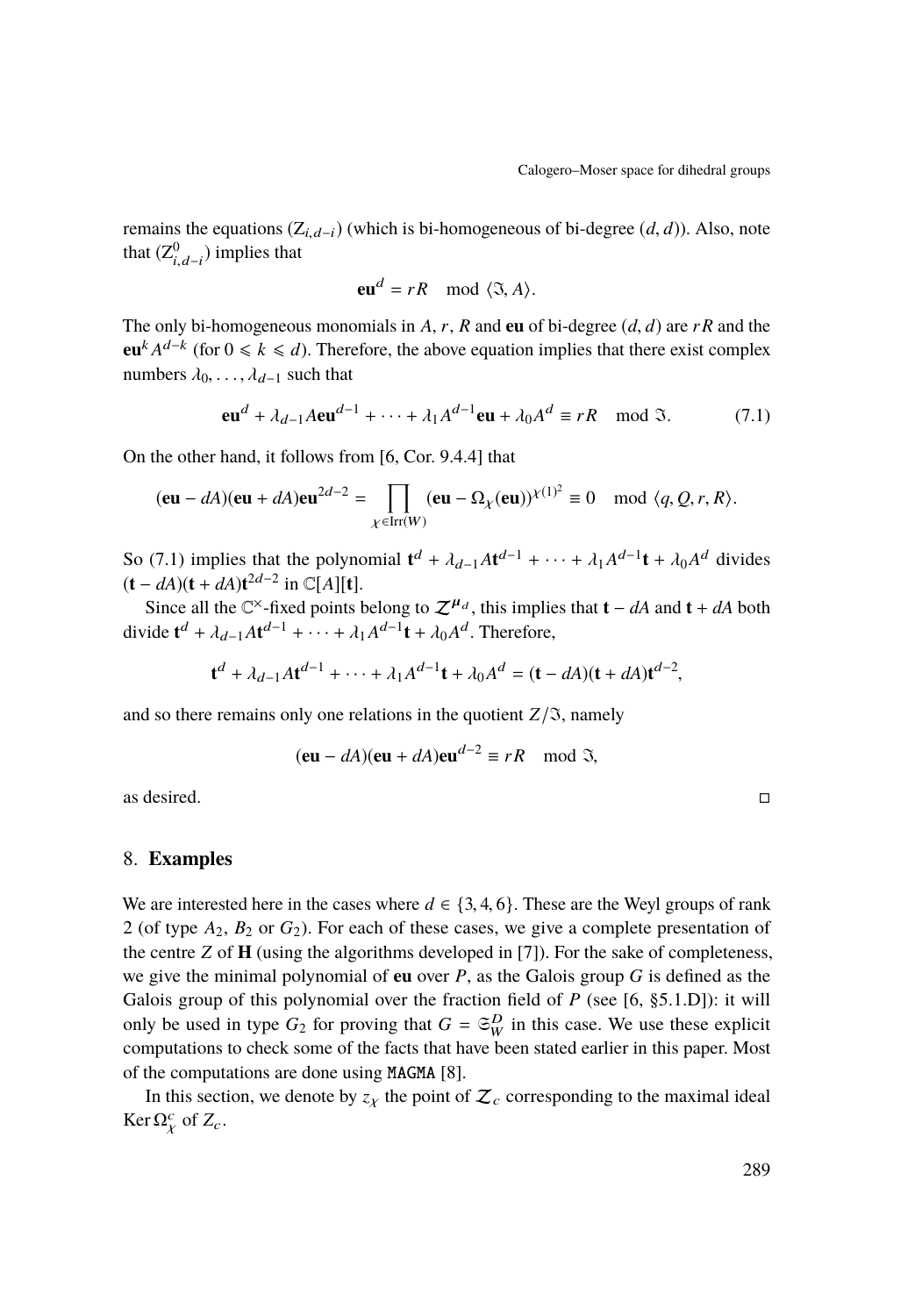## 8.1. **Type** *A*<sup>2</sup>

We work here under the following hypothesis:

**Note.** We assume in this subsection, and only in this subsection, that  $d = 3$ . In other words, *W* is a Weyl group of type *A*2.

Using MAGMA and [\[7\]](#page-33-4), we can compute effectively the generators of the C[C]-algebra *Z* and we obtain the following presentation for *Z* (note that  $\mathbb{C}[C] = \mathbb{C}[A]$  because  $A = B$ ):

**Proposition 8.1.** *The* C[*A*]*-algebra Z admits the following presentation:*

$$
\begin{cases}\n\text{Generators:} & q, r, Q, R, \text{eu}, \mathbf{a}_1, \mathbf{a}_2 \\
\text{eu } \mathbf{a}_1 = q \ \mathbf{a}_2 + rQ \\
\text{eu } \mathbf{a}_2 = Q \ \mathbf{a}_1 + qR \\
\text{Relationship:} \\
\mathbf{a}_1^2 = 4q^2Q + r \ \mathbf{a}_2 - q \ \text{eu}^2 + 9A^2 \ q \\
\mathbf{a}_1 \ \mathbf{a}_2 = 4qQ \ \text{eu} + rR - \text{eu}^3 + 9A^2 \ \text{eu} \\
\mathbf{a}_2^2 = 4qQ^2 + R \ \mathbf{a}_1 - Q \ \text{eu}^2 + 9A^2 \ Q\n\end{cases}
$$

J The minimal polynomial of **eu** is given by

$$
\mathbf{t}^{6} - (6qQ + 9A^{2})\mathbf{t}^{4} - rR\mathbf{t}^{3} + 9(q^{2}Q^{2} + 2A^{2}qQ)\mathbf{t}^{2} + 3qrQR\mathbf{t} + q^{3}R^{2} + r^{2}Q^{3} - 4q^{3}Q^{3} - 9A^{2}q^{2}Q^{2}.
$$
 (8.1)

We conclude by proving [\[6,](#page-33-0) Conj. FIX] in this case (about the variety  $\mathcal{Z}^{\mu_m}$ ). Note that the only interesting case is where *m* divides the order of an element of *W*. So  $m \in \{1, 2, 3\}$ . The case  $m = 1$  is stupid while the case  $m = 3$  is treated in Theorem [7.1:](#page-24-0)

**Proposition 8.2.** *The*  $\mathbb{C}[A]$ *-algebra*  $\mathbb{C}[\mathcal{Z}^{\mu_2}]$  *admits the following presentation:* 

*Generators: q*, *Q*, eu  
\n*Relationships:* 
$$
\begin{cases}\nq(\text{eu}^2 - 9A^2 - 4qQ) = 0, \\
\text{eu}(\text{eu}^2 - 9A^2 - 4qQ) = 0, \\
Q(\text{eu}^2 - 9A^2 - 4qQ) = 0,\n\end{cases}
$$

In particular, if  $a \neq 0$ , then the variety  $\mathcal{Z}_c^{\mu_2}$  has two irreducible components:

- (1) *A component of dimension* 2 *defined by the equation*  $eu^2 9a^2 4qQ = 0$  *(which contains the points*  $z_1$  *and*  $z_{\varepsilon}$ *).*
- (2) An isolated point, which is equal to  $z_{\chi_1}$ .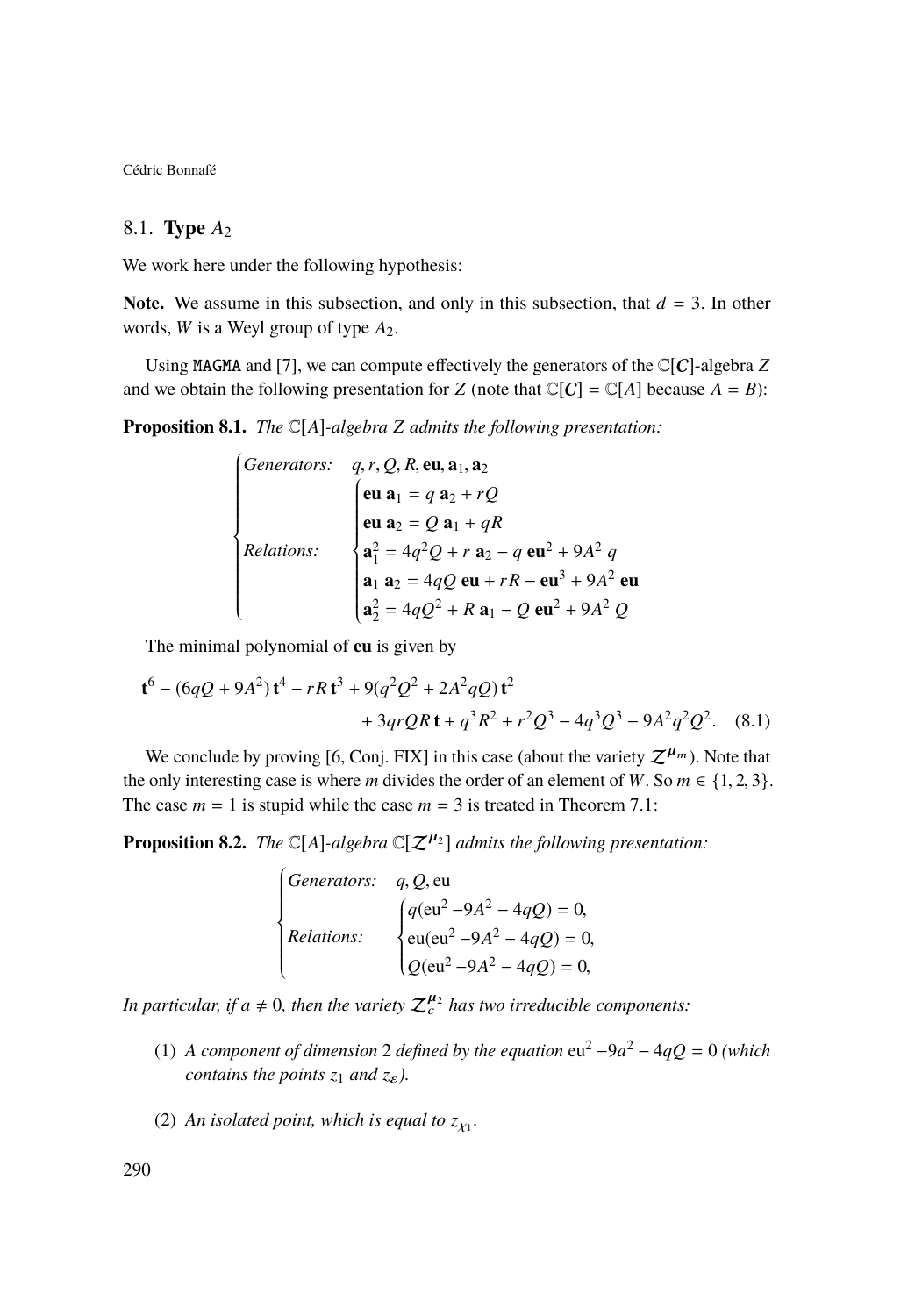## 8.2. **Type** *B*<sup>2</sup>

We work here under the following hypothesis:

**Note.** We assume in this subsection, and only in this subsection, that  $d = 4$ . In other words, *W* is a Weyl group of type  $B_2$ .

Using MAGMA and [\[7\]](#page-33-4), we can compute effectively the generators of the  $\mathbb{C}[C]$ -algebra *Z* and we obtain the following presentation for *Z* (note that  $A \neq B$ ):

<span id="page-27-0"></span>**Proposition 8.3.** *The*  $\mathbb{C}[A, B]$ *-algebra Z admits the following presentation:*<br> $\int_C$ 

$$
\begin{cases}\n\text{Generators: } q, r, Q, R, \text{eu}, \mathbf{a}_1, \mathbf{a}_2, \mathbf{a}_3 \\
\text{eu } \mathbf{a}_1 = q \mathbf{a}_2 + rQ - 2(A^2 - B^2) q \\
\text{eu } \mathbf{a}_2 = q \mathbf{a}_3 + Q \mathbf{a}_1 - 2(A^2 - B^2) \text{eu} \\
\text{eu } \mathbf{a}_3 = qR + Q \mathbf{a}_2 - 2(A^2 - B^2) Q \\
\mathbf{a}_1^2 = r \mathbf{a}_2 - q^2 \mathbf{eu}^2 + 4q^3Q + 2(A^2 - B^2) r + 8(A^2 + B^2) q^2 \\
\mathbf{a}_1 \mathbf{a}_2 = r \mathbf{a}_3 - q \mathbf{eu}^3 + 4q^2Q \mathbf{eu} + 2(A^2 - B^2) \mathbf{a}_1 + 8(A^2 + B^2) q \mathbf{eu} \\
\text{Relationship: } \begin{cases}\n\mathbf{a}_1 \mathbf{a}_2 = r \mathbf{a}_3 - q \mathbf{eu}^3 + 4q^2Q \mathbf{eu} + 2(A^2 - B^2) \mathbf{a}_1 + 8(A^2 + B^2) q^2 \\
\mathbf{a}_1 \mathbf{a}_3 = rR - \mathbf{eu}^4 + 5qQ \mathbf{eu}^2 - 4q^2Q^2 + 4(A^2 - B^2) \mathbf{a}_2 \\
+ 8(A^2 + B^2) \mathbf{eu}^2 - 8(A^2 + B^2) qQ - 8(A^2 - B^2)^2 \\
\mathbf{a}_2^2 = rR - \mathbf{eu}^4 + 4qQ \mathbf{eu}^2 + 4(A^2 - B^2) \mathbf{a}_2 \\
+ 8(A^2 + B^2) \mathbf{eu}^2 - 4(A^2 - B^2)^2\n\end{cases}
$$
\n
$$
\mathbf{a}_2 \mathbf{a}_3 = R \mathbf{a}_1 - Q \mathbf{eu}^3 + 4qQ^2 \mathbf{eu} + 2(A^2 - B^2) \mathbf{a}_3 + 8(A^2 + B^2) Q \mathbf{eu}^2
$$
\n
$$
\mathbf{a}_3^2 = R \mathbf{a}_2 - Q^2 \mathbf{eu}^2 + 4qQ^3 + 2(A^2 - B^2)
$$

Now, let

$$
f_4(\mathbf{t}) = \mathbf{t}^4 - 8(qQ + A^2 + B^2)\mathbf{t}^3 + (20q^2Q^2 - rR + 32(A^2 + B^2)qQ + 16(A^2 - B^2)^2)\mathbf{t}^2
$$
  
- 4(4q<sup>3</sup>Q<sup>3</sup> - qrQR + 2(A<sup>2</sup> - B<sup>2</sup>)(q<sup>2</sup>R + rQ<sup>2</sup>) + 8(A<sup>2</sup> + B<sup>2</sup>)q<sup>2</sup>Q<sup>2</sup>) $\mathbf{t} + (q^2R - rQ^2)^2$ .

Then

The minimal polynomial of **eu** is 
$$
f_4(t^2)
$$
. (8.2)

#### 8.2.1. **Cuspidal point**

We aim to prove here Theorem [5.4](#page-21-1)[\(1\)](#page-21-2). By Table [5.2,](#page-21-0) there is a cuspidal point in  $\mathcal{Z}_c$  if and only if  $a^2 = b^2$ . Using the automorphism of **H** (and so, of *Z*) induced by the linear character  $\varepsilon_s$  (see [\[6,](#page-33-0) §3.5.B]), we may reduce to the case where

$$
a=b.
$$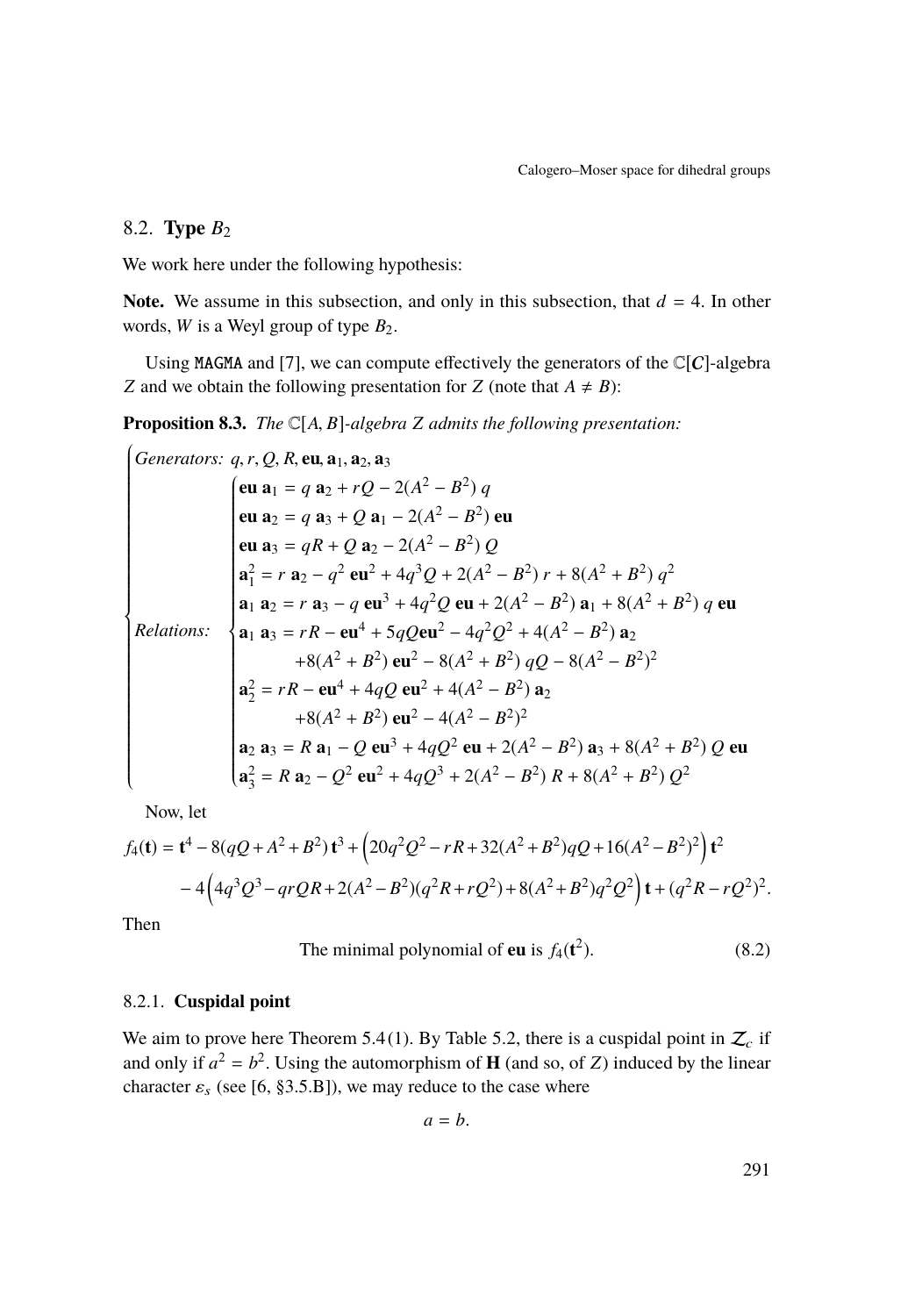$$
\begin{array}{ccccccccc}\n\mathfrak{q} & \longmapsto & \begin{pmatrix} 0 & 0 & 0 \\ 1 & 0 & 0 \\ 0 & 1 & 0 \end{pmatrix} & \text{eu} & \longmapsto & \begin{pmatrix} 2 & 0 & 0 \\ 0 & 0 & 0 \\ 0 & 0 & -2 \end{pmatrix} \\
\mathfrak{r} & \longmapsto & 8a \begin{pmatrix} 0 & 0 & 0 \\ 0 & 0 & 0 \\ 1 & 0 & 0 \end{pmatrix} & \mathfrak{a}_2 & \longmapsto & \frac{8a}{3} \begin{pmatrix} 1 & 0 & 0 \\ 0 & -2 & 0 \\ 0 & 0 & 1 \end{pmatrix} \\
\mathfrak{Q} & \longmapsto & \begin{pmatrix} 0 & -2 & 0 \\ 0 & 0 & -2 \\ 0 & 0 & 0 \end{pmatrix} & \mathfrak{a}_1 & \longmapsto & 4a \begin{pmatrix} 0 & 0 & 0 \\ 1 & 0 & 0 \\ 0 & -1 & 0 \end{pmatrix} \\
\mathfrak{R} & \longmapsto & 32a \begin{pmatrix} 0 & 0 & 1 \\ 0 & 0 & 0 \\ 0 & 0 & 0 \end{pmatrix} & \mathfrak{a}_3 & \longmapsto & 8a \begin{pmatrix} 0 & -1 & 0 \\ 0 & 0 & 1 \\ 0 & 0 & 0 \end{pmatrix}\n\end{array}
$$

<span id="page-28-0"></span>TABLE 8.1. Definition of  $\aleph_c$  for  $d = 4$ 

Then there is only one cuspidal family  $\mathcal F$  in  $\mathcal Z_c$  (the one containing  $\chi_1$ ). It is easily checked that  $m_{\mathcal{F}}^c = \langle q, r, Q, R, \textbf{eu}, \mathbf{a}_1, \mathbf{a}_2, \mathbf{a}_3 \rangle_{Z_c}$  and it is readily checked from the presentation<br>given in Proposition 8.2 that the actement gross  $\Omega$  is  $(\mathcal{F}) = m_c^c / (m_c^c)^2$  has dimension 8. given in Proposition [8.3](#page-27-0) that the cotangent space  $\mathfrak{Lie}_c(\mathcal{F}) = \mathfrak{m}_{\mathcal{F}}^c/(\mathfrak{m}_{\mathcal{F}}^c)^2$  has dimension 8: so a basis is given by the images q, r,  $\Omega$ ,  $\Re$ , eu,  $a_1$ ,  $a_2$ ,  $a_3$  of  $q$ ,  $r$ ,  $Q$ ,  $R$ , eu,  $a_1$ ,  $a_2$ ,  $a_3$ respectively.

The computation of the Poisson bracket can be done using the MAGMA package CHAMP: writing the result modulo  $(\mathfrak{m}^c_{\mathcal{F}})^2$  gives the Lie bracket on  $\mathfrak{Lie}_c(\mathcal{F})$ . We can then deduce that:

**Proposition 8.4.** *Assume here that*  $a = b$ *. Then the linear map*  $\aleph_c : \mathfrak{Lie}_c(\mathcal{F}) \longrightarrow \mathfrak{sl}_3(\mathbb{C})$ *defined in Table* [8.1](#page-28-0) *is a morphism of Lie algebras. It is an isomorphism if*  $a \neq 0$ *.* 

#### 8.2.2. **Fixed points**

The next result follows immediately from the presentation given in Proposition [8.3:](#page-27-0)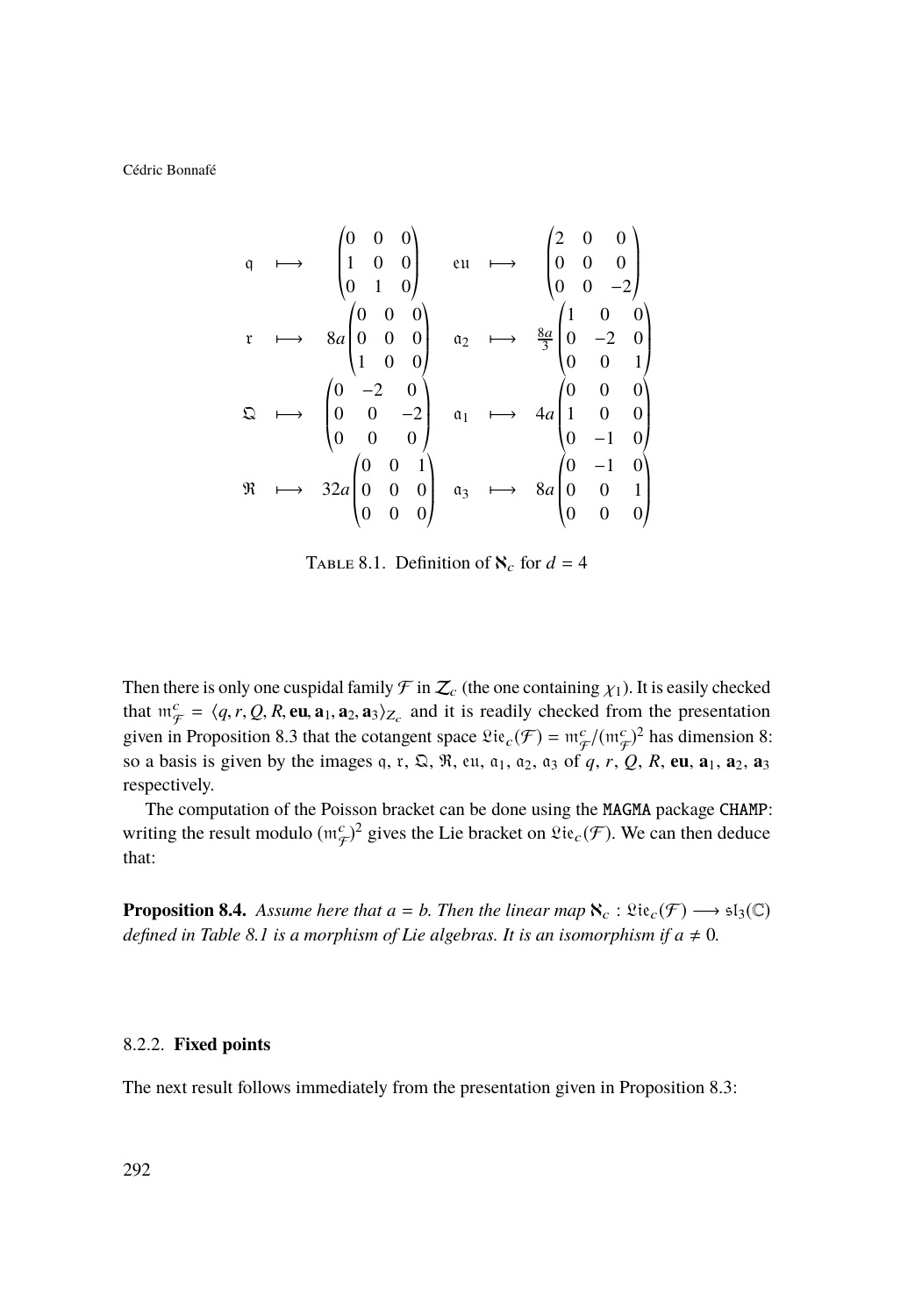**Proposition 8.5.** *The*  $\mathbb{C}[A, B]$ *-algebra*  $\mathbb{C}[\mathcal{Z}^{\mu_4}]$  *admits the following presentation:* 

$$
\begin{cases}\n\text{Generators:} & r, R, \text{eu, } \mathbf{a}_2 \\
\text{eu } (\mathbf{a}_2 + 2(A^2 - B^2) = 0 \\
r (\mathbf{a}_2 + 2(A^2 - B^2)) = 0 \\
R (\mathbf{a}_2 + 2(A^2 - B^2)) (\mathbf{a}_2 + 2(A^2 - B^2)) = 0 \\
(\mathbf{a}_2 - 2(A^2 - B^2)) (\mathbf{a}_2 + 2(A^2 - B^2)) = 0 \\
(\text{eu} - 2(A + B)) (\text{eu} + 2(A + B)) (\text{eu} - 2(A - B)) (\text{eu} + 2(A - B)) \\
&= rR + 4(A^2 - B^2)(\mathbf{a}_2 + 2(A^2 - B^2))\n\end{cases}
$$

*In particular:*

(1) If  $a^2 = b^2$ , then  $\mathcal{Z}_c^{\mu_4}$  is irreducible and is equal to  $\{(e, u, v) \in \mathbb{C}^3 \mid (e - 4a)(e + 4a)e^2 = uv\}.$ 

(2) If  $a^2 \neq b^2$ , then  $\mathcal{Z}_c^{\mu_4}$  has two irreducible components:

(a) *The one of maximal dimension which is equal to*

$$
\{(e, u, v) \in \mathbb{C}^3 \mid (e - 2(a + b))(e + 2(a + b))(e - 2(a - b))(e + 2(a - b)) = uv\},\
$$

*and which contains*  $z_1$ *,*  $z_{\varepsilon}$ *,*  $z_{\varepsilon_s}$  *and*  $z_{\varepsilon_t}$ *.* 

(b) *An isolated point (corresponding to the maximal ideal*  $\langle r, R, \textbf{eu}, \textbf{a}_2 - 2(a^2 - h^2) \rangle$ ) which is *acual* to  $\tau$ .  $(b^2)$  $\rangle$ ), which is equal to  $z_{\chi_1}$ .

## 8.3. **Type** *G*<sup>2</sup>

We work here under the following hypothesis:

**Note.** We assume in this subsection, and only in this subsection, that  $d = 6$ . In other words, *W* is a Weyl group of type *G*2.

Using MAGMA and [\[7\]](#page-33-4), we can compute effectively the generators of the  $\mathbb{C}[C]$ -algebra *Z* and we obtain the following presentation for *Z* (note that  $A \neq B$ ):

<span id="page-29-0"></span>**Proposition 8.6.** *The* <sup>C</sup>[*A*, *<sup>B</sup>*]*-algebra <sup>Z</sup> admits the following presentation:*

( *Generators: <sup>r</sup>*, *<sup>R</sup>*, **eu**, **<sup>a</sup>**1, **<sup>a</sup>**2, **<sup>a</sup>**3, **<sup>a</sup>**4, **<sup>a</sup>**<sup>5</sup> *Relations: see Table [8.2](#page-30-0)*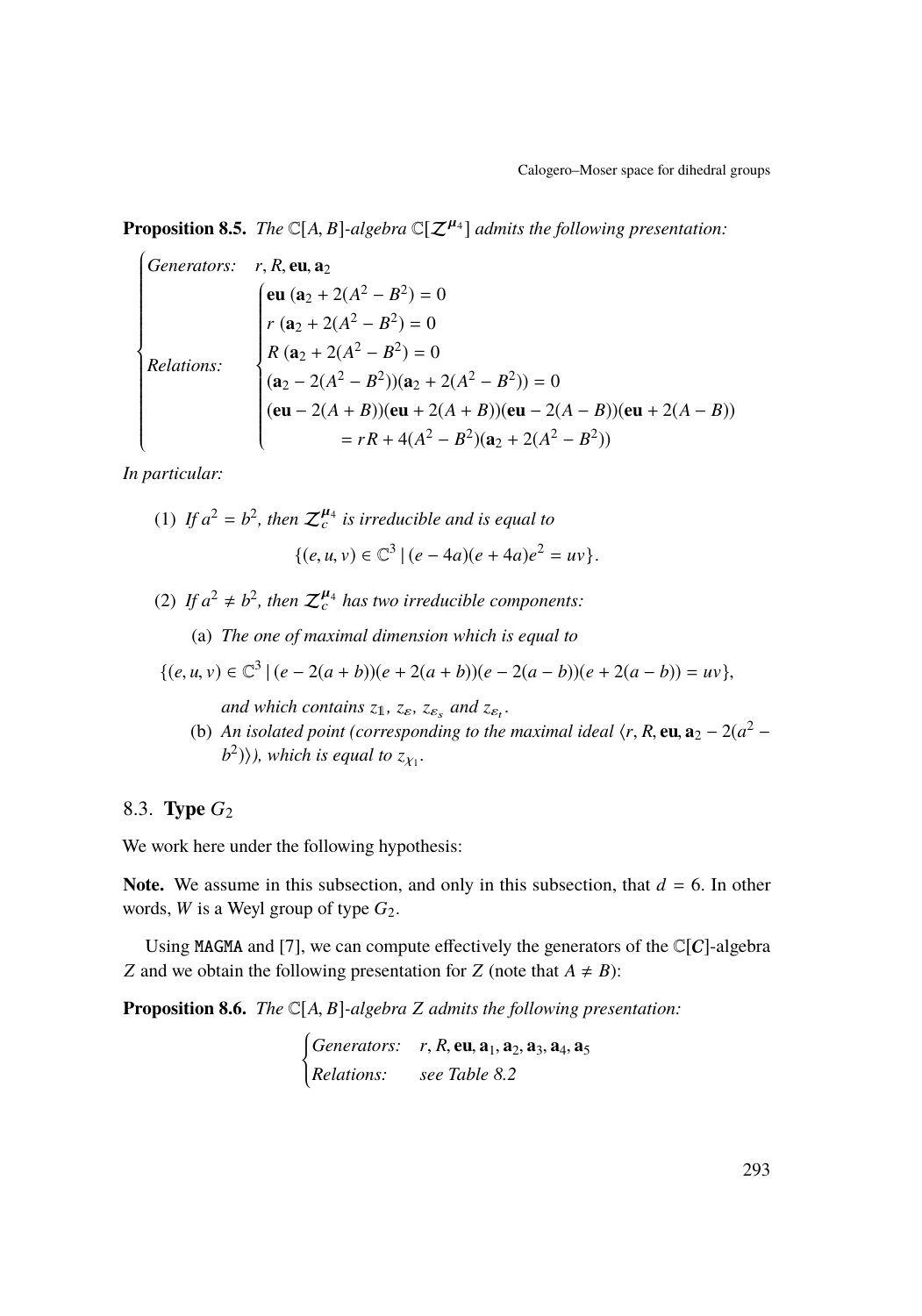$$
(au1 = qa2 + rQ – 3(A2 – B2)q2\n
$$
cu3 = qa3 + Qa1 – 3(A2 – B2)qu2 + 3(A2 – B2)qQ
$$
\n
$$
cu4 = qa5 + Qa3 – 3(A2 – B2)Qu2 + 3(A2 – B2)qQ
$$
\n
$$
cu4 = qa5 + Qa4 – 3(A2 – B2)Qu2
$$
\n
$$
a12 = r a2 - q4eu2 + 4q5Q + e(A2 – B2)q + 18(A2 + B2)q3du + 3(A2 – B2)qa1
$$
\n
$$
a1a2 = r a3 - q3eu3 + 4q4Qeu + 3(A2 – B2)Peu + 18(A2 + B2)q2eu + 3(A2 – B2)qa1
$$
\n
$$
a1a3 = r a4 - q2eu3 + 4q4Qeu3 – 3q2Qevu + 18(A2 + B2)q2eu3
$$
\n
$$
+9(A2 – B2)qa3 – 36(A2 + B2
$$
$$

<span id="page-30-0"></span>TABLE 8.2. Presentation of Z whenever 
$$
d = 6
$$

Now, let

$$
f_6(\mathbf{t}) = \mathbf{t}^6 - 6(2qQ + 3(A^2 + B^2)) \mathbf{t}^5 + 9(6q^2Q^2 + 16(A^2 + B^2)qQ + 9(A^2 - B^2)^2) \mathbf{t}^4
$$

$$
- (rR + 112q^3Q^3 + 396(A^2 + B^2)q^2Q^2 + 324(A^2 - B^2)^2qQ) \mathbf{t}^3
$$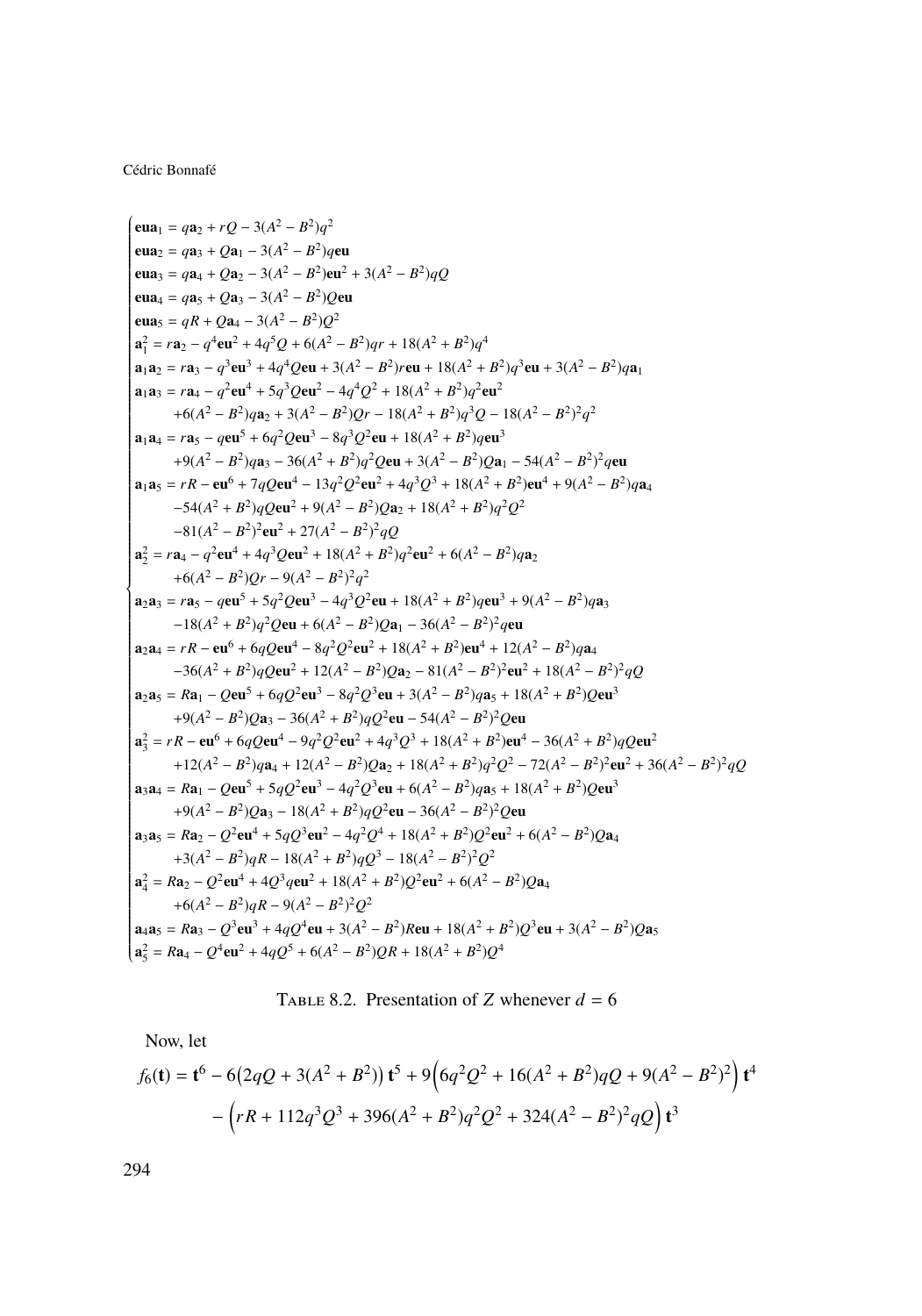Calogero–Moser space for dihedral groups

$$
+ 3(2rqRQ + 35q^{4}Q^{4} - 6(A^{2} - B^{2})(rQ^{3} + q^{3}R) + 144(A^{2} + B^{2})q^{3}Q^{3}
$$
  
+ 162(A<sup>2</sup> - B<sup>2</sup>)<sup>2</sup>q<sup>2</sup>Q<sup>2</sup>) $\mathbf{t}^{2}$   
- 9(rq<sup>2</sup>RQ<sup>2</sup> + 4q<sup>5</sup>Q<sup>5</sup> - 4(A<sup>2</sup> - B<sup>2</sup>)(rqQ<sup>4</sup> + q<sup>4</sup>RQ) + 18(A<sup>2</sup> + B<sup>2</sup>)q<sup>4</sup>Q<sup>4</sup>  
+ 36(A<sup>2</sup> - B<sup>2</sup>)<sup>2</sup>q<sup>3</sup>Q<sup>3</sup>) $\mathbf{t}$   
+ (rQ<sup>3</sup> + q<sup>3</sup>R - 9(A<sup>2</sup> - B<sup>2</sup>)q<sup>2</sup>Q<sup>2</sup>)<sup>2</sup>

Then

the minimal polynomial of **eu** is  $f_6(t^2)$  $(8.3)$ 

#### 8.3.1. **Galois group**

Since  $f_6(0)$  is a square in *P*, it follows from [\[6,](#page-33-0) (B.6.1)] that the discriminant of  $f_6(t^2)$  is a square in *P*. Therefore, the Galois group *G* of the polynomial  $f_6(t)$  is contained in  $\mathfrak{A}_W$ . Moreover, it follows from Remark [6.4](#page-23-0) that *G* is contained in  $\mathfrak{S}_{W}^B$ . Therefore,  $G \subset \mathfrak{S}_{W}^D$ . In fact,

<span id="page-31-0"></span>
$$
G = \mathfrak{S}_W^D. \tag{8.4}
$$

*Proof.* Let  $G_1$  denote the stabilizer of  $1 \in W$  in  $G \subset \mathfrak{S}_W$ . By the computation of Calogero–Moser families, *G*<sup>1</sup> contains a subgroup admitting an orbit of cardinality 10 (case  $a = b \neq 0$ ). Consequently:

- <span id="page-31-1"></span>(1) *G*<sup>1</sup> contains a subgroup admitting an orbit of cardinality 10.
- <span id="page-31-2"></span>(2) *G* contains  $\iota(W \times W)$ .

An easy computation with the software GAP4 [\[12\]](#page-34-4) shows that the only subgroup *G* of  $\mathfrak{S}_{W}^{D}$ satisfying [\(1\)](#page-31-1) and [\(2\)](#page-31-2) is  $\mathfrak{S}_{W}^{D}$ .  $\overline{W}$  .  $\square$ 

#### 8.3.2. **Fixed points**

The next result follows immediately from the presentation given in Proposition [8.6:](#page-29-0)

**Proposition 8.7.** *The*  $\mathbb{C}[A, B]$ *-algebra*  $\mathbb{C}[\mathcal{Z}^{\mu_6}]$  *admits the following presentation:* 

*Senerators:*  $r, R$ , **eu**<br> *Relation:* **(eu** – 3(*A* + *B*))(**eu** + 3(*A* + *B*))(**eu** – 3(*A* – *B*))(**eu** + 3(*A* – *B*))**eu**<sup>2</sup> = *rR This proves* [\[6,](#page-33-0) Conj.FIX] *in this case.*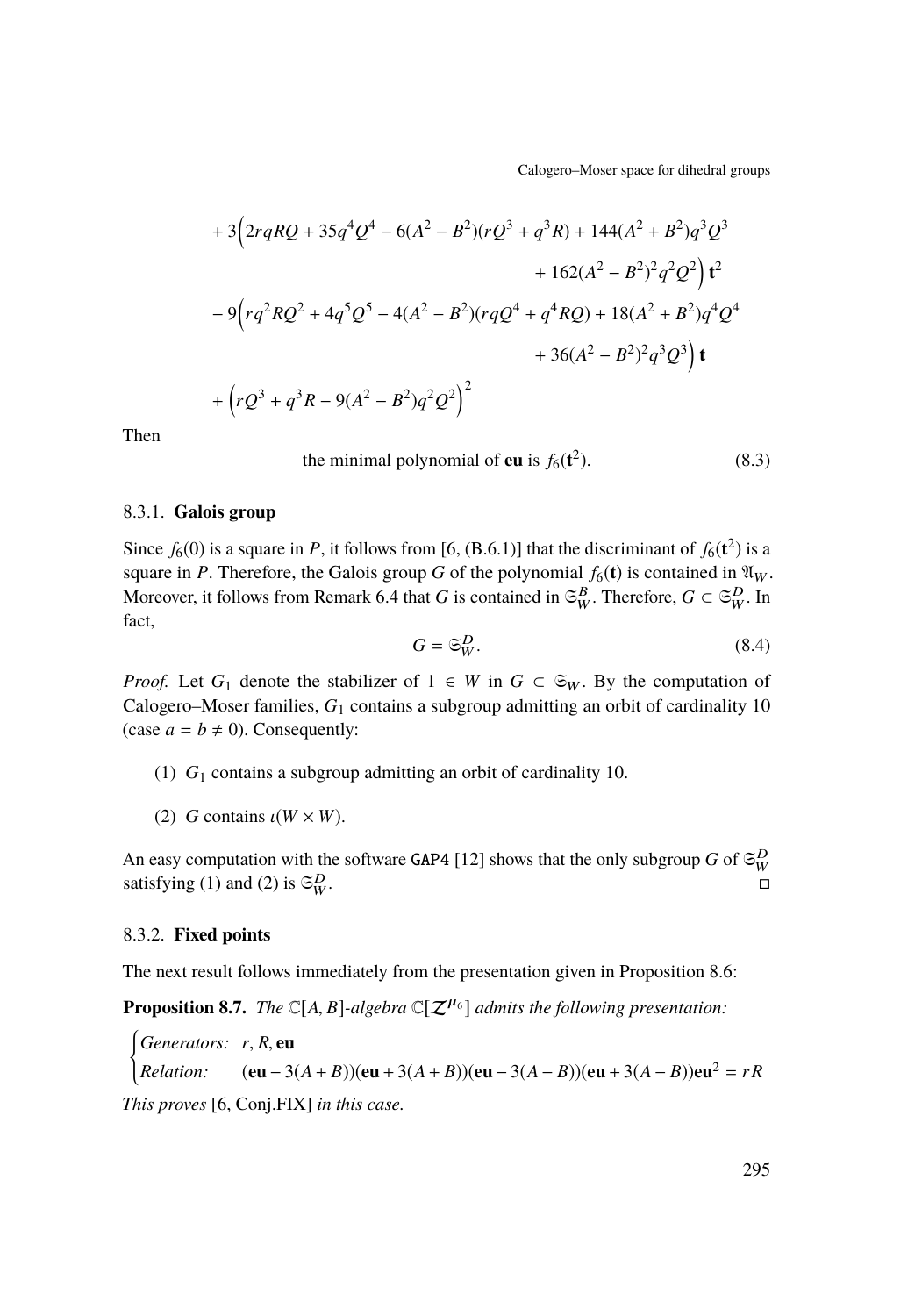$$
\begin{array}{ccccccccc}\n\text{r} & \longrightarrow & -324(a^2 - b^2) \begin{pmatrix} 0 & 0 & 0 & 0 \\ 0 & 0 & 0 & 0 \\ 0 & 0 & 0 & 0 \\ 1 & 0 & 0 & 0 \end{pmatrix} & \text{a}_1 & \longrightarrow & -54(a^2 - b^2) \begin{pmatrix} 0 & 0 & 0 & 0 \\ 0 & 0 & 0 & 0 \\ 1 & 0 & 0 & 0 \\ 1 & 0 & 0 & 0 \end{pmatrix} \\
\text{q} & \longrightarrow & \begin{pmatrix} 0 & 0 & 0 & 0 \\ -3 & 0 & 0 & 0 \\ 0 & -4 & 0 & 0 \\ 0 & 0 & 3 & 0 \end{pmatrix} & \text{a}_2 & \longrightarrow & 6(a^2 - b^2) \begin{pmatrix} 0 & 0 & 0 & 0 \\ 3 & 0 & 0 & 0 \\ 0 & -2 & 0 & 0 \\ 0 & 0 & -3 & 0 \end{pmatrix} \\
\text{R} & \longrightarrow & \begin{pmatrix} 0 & 0 & 0 & 1 \\ 0 & 0 & 0 & 0 \\ 0 & 0 & 0 & 0 \end{pmatrix} & \text{a}_3 & \longrightarrow & 3(a^2 - b^2) \begin{pmatrix} -3 & 0 & 0 & 0 \\ 0 & 2 & 0 & 0 \\ 0 & 0 & -2 & 0 \\ 0 & 0 & 0 & 3 \end{pmatrix} \\
\text{Q} & \longrightarrow & \begin{pmatrix} 0 & 1 & 0 & 0 \\ 0 & 0 & 1 & 0 \\ 0 & 0 & 0 & 0 \end{pmatrix} & \text{a}_4 & \longrightarrow & 3(a^2 - b^2) \begin{pmatrix} 0 & -2 & 0 & 0 \\ 0 & 2 & 1 & 0 \\ 0 & 0 & 0 & 2 \\ 0 & 0 & 0 & 0 \end{pmatrix} \\
\text{eu} & \longrightarrow & \begin{pmatrix} 3 & 0 & 0 & 0 \\ 0 & 1 & 0 & 0 \\ 0 & 0 & -1 & 0 \\ 0 & 0 & 0 & -3 \end{pmatrix} & \text{a}_5 & \longrightarrow & (-9/2)(a^2 - b^2) \begin{pmatrix} 0 & 0 & 1 & 0 \\ 0 & 0 & 0 & 1 \\ 0 & 0 & 0 & 0 \\ 0 & 0 & 0 & 0 \end{pmatrix} \\
\end{array}
$$

<span id="page-32-0"></span>TABLE 8.3. Definition of  $\aleph_c$  for  $d = 6$ 

#### 8.3.3. **Lie algebra at cuspidal point**

Recall from Proposition [5.3](#page-20-2) that there is a unique cuspidal Calogero–Moser *c*-family F: it is the one which contains  $\chi_1$  (this fact does not depend on the parameter *c*; however, the cardinality of  $\mathcal F$  depends on the parameter). It corresponds to the maximal ideal  $m = \langle q, r, Q, R, \textbf{eu}, \textbf{a}_1, \textbf{a}_2, \textbf{a}_3, \textbf{a}_4, \textbf{a}_5 \rangle$  of  $Z_c$ . It follows from the presentation of *Z* given by Proposition [8.6](#page-29-0) that the cotangent space  $\mathfrak{Lie}_c(\mathcal{F}) = \mathfrak{m}_{\mathcal{F}}^c/(\mathfrak{m}_{\mathcal{F}}^c)^2$  has dimension10 (a basis is given by the images q, r,  $\Omega$ ,  $\Re$ , eu,  $a_1$ ,  $a_2$ ,  $a_3$ ,  $a_4$  and  $a_5$  of q, r, Q, R, eu,  $a_1$ ,  $a_2$ ,  $a_3$ ,  $\mathbf{a}_4$ ,  $\mathbf{a}_5$  in m respectively). The Poisson bracket (and so the Lie bracket in  $\mathfrak{Lie}_c(\mathcal{F})$ ) can then be computed explicitly using the MAGMA package CHAMP. We can then deduce the following result: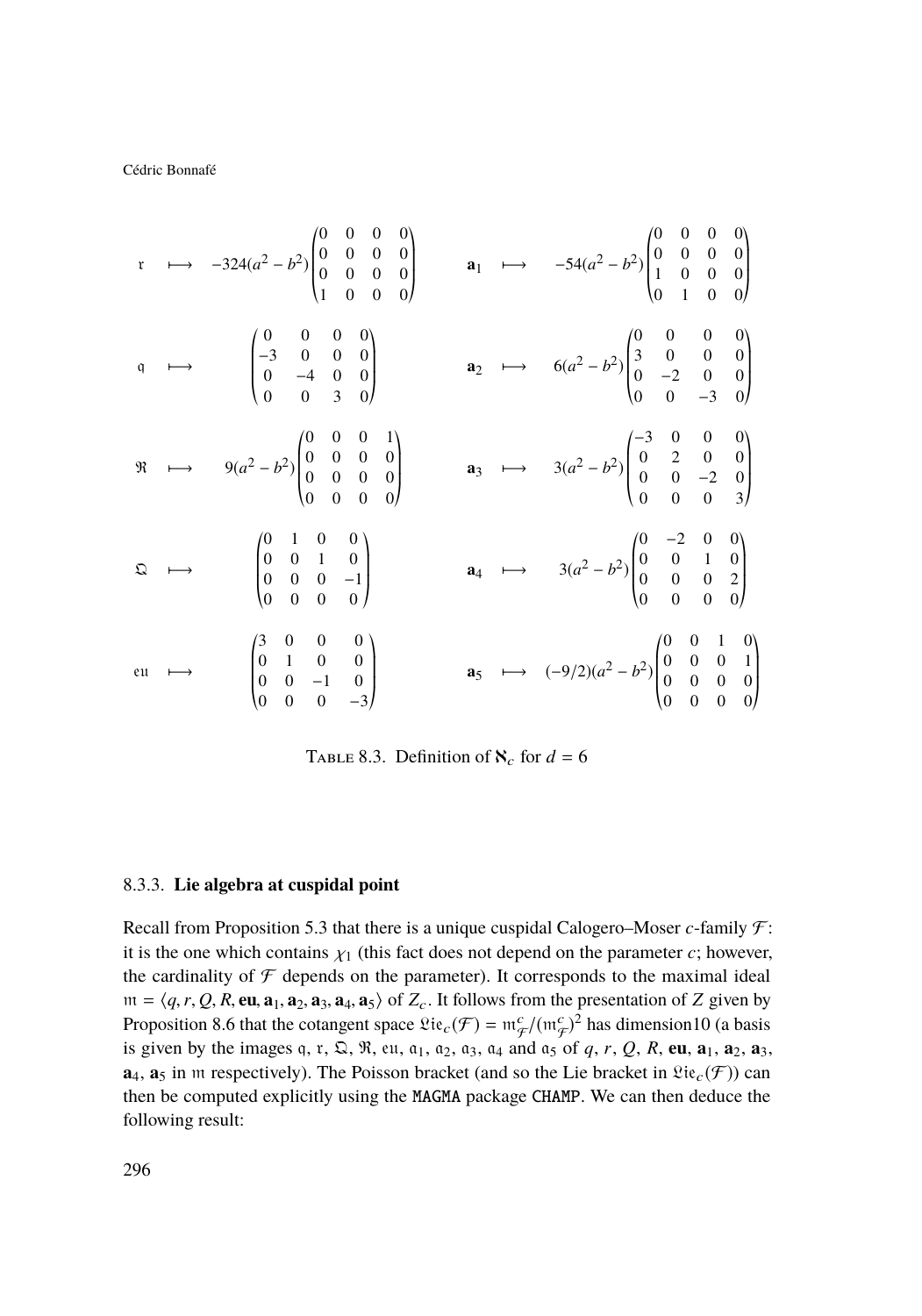**Proposition 8.8.** *Let*  $\aleph_c : \mathfrak{Lie}_c(\mathcal{F}) \longrightarrow \mathfrak{sp}_4(\mathbb{C})$  *be the linear map defined by Table [8.3.](#page-32-0) It is a morphism of Lie algebras. Moreover:*

- (1) If  $a^2 \neq b^2$ , then  $\aleph_c$  is an isomorphism of Lie algebras.
- (2) If  $a^2 = b^2$ , then its image is isomorphic to  $\mathfrak{sl}_2(\mathbb{C})$  (with basis  $\aleph_c(\mathfrak{q})$ ,  $\aleph_c(\mathfrak{Q})$  et  $\aleph_c$ (eu)) and its kernel is commutative, of dimension7 (as a module for  $\mathfrak{sl}_2(\mathbb{C})$ , it *is irreducible).*

### **References**

- <span id="page-33-3"></span>[1] Jacques Alev and Loïc Foissy. Le groupe des traces de Poisson de certaines algèbres d'invariants. *Commun. Algebra*, 37(1):368–388, 2009.
- <span id="page-33-2"></span>[2] Gwyn Bellamy. *Generalized Calogero-Moser spaces and rational Cherednik algebras*. PhD thesis, University of Edinburgh (UK), 2010.
- <span id="page-33-1"></span>[3] Gwyn Bellamy. Cuspidal representations of rational Cherednik algebras at *t* = 0. *Math. Z.*, 269(3-4):609–627, 2011.
- <span id="page-33-9"></span>[4] Gwyn Bellamy and Ulrich Thiel. Cuspidal Calogero-Moser and Lusztig families for Coxeter groups. *J. Algebra*, 462:197–252, 2016.
- <span id="page-33-8"></span>[5] Yuri Berest, Pavel Etingof, and Victor Ginzburg. Cherednik algebras and differential operators on quasi-invariants. *Duke Math. J.*, 118(2):279–337, 2003.
- <span id="page-33-0"></span>[6] Cédric Bonnafé and Raphaël Rouquier. Cherednik algebras and Calogero-Moser cells. <https://arxiv.org/abs/1708.09764>, 2017.
- <span id="page-33-4"></span>[7] Cédric Bonnafé and Ulrich Thiel. Calogero-Moser families and cellular characters: computational aspects. in preparation.
- <span id="page-33-5"></span>[8] Wieb Bosma, John Cannon, and Catherine Playoust. The Magma algebra system. I. The user language. *J. Symb. Comput.*, 24(3-4):235–265, 1997.
- <span id="page-33-7"></span>[9] Charlotte Dezélée. Représentations de dimension finie de l'algèbre de Cherednik rationnelle. *Bull. Soc. Math. Fr.*, 131(4):465–482, 2003.
- <span id="page-33-10"></span>[10] John D. Dixon and Brian Mortimer. *Permutation groups*, volume 163 of *Graduate Texts in Mathematics*. Springer, 1996.
- <span id="page-33-6"></span>[11] Pavel Etingof and Victor Ginzburg. Symplectic reflection algebras, Calogero-Moser space, and deformed Harish-Chandra homomorphism. *Invent. Math.*, 147(2):243– 348, 2002.